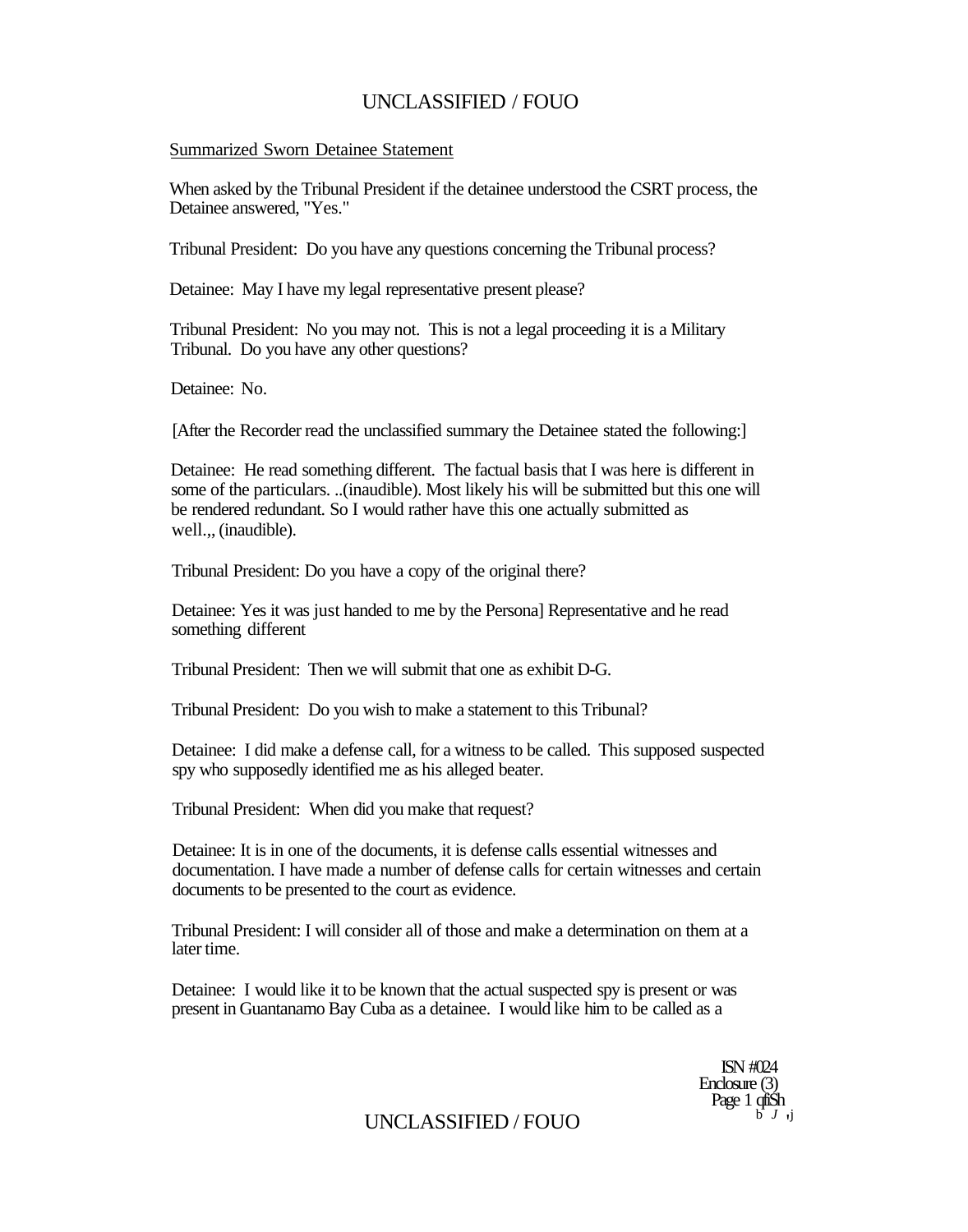witness in order to verify what he is saying and to find out why he has alleged me as his beater, when I did not beat him.

Tribunal President: If we determine a witness to be relevant, the witness will have the option of attending or not attending. We will look at that and make a determination then contact the potential witness, if we determine it is relevant.

Tribunal President: You also requested formally through your Personal Representative two witnesses and a document. You requested that your lawyer be allowed as a witness.

Detainee: As a legal advisor to the defense not as a legal advocate in anyway.

Tribunal President: You stated your lawyer would testify about you being illegally held here against International law. This is a Military Tribunal not a legal proceeding, so the request for the lawyer was denied.

Detainee: On the basis that the Tribunal can actually hold me here in incarceration or release me, I would consider this a criminal proceeding.

Tribunal President: The second request you had was for your mother, who you stated would talk to the frame of mind you had prior to leaving the United Kingdom and the reasons why you left home.

Detainee: I actually stated that there was a document which I wrote, my last will and testament, and it was...(inaudible)..that my mother would actually come as a witness to submit the document as evidence.

Tribunal President: I have determined that your frame of mind prior to leaving the United Kingdom is not relevant at this time. Rather what you did while you were in Afghanistan is what is relevant to this Tribunal.

Detainee: The reference is made that I actually left the United Kingdom in order to take action against Americans and Jews. That document actually clarifies that as well as my biography the reasons why I actually left the United Kingdom,

Tribunal President: Your biography was the third item in your request. We have that and will consider it in our deliberations.

Detainee: I would like to make a point, my last will and testament is specific to certain sections in my biography. The biography, because it covers many years is very general and the last will and testament is specific and covers certain parts of the biography and ...(inaudible).

Tribunal President: Thank you, we will take that into consideration as well.

ISN #024 Enclosure (3) Page 2 of 9

UNCLASSIFIED / FOUO  $0$  (J  $Q$  4 g fl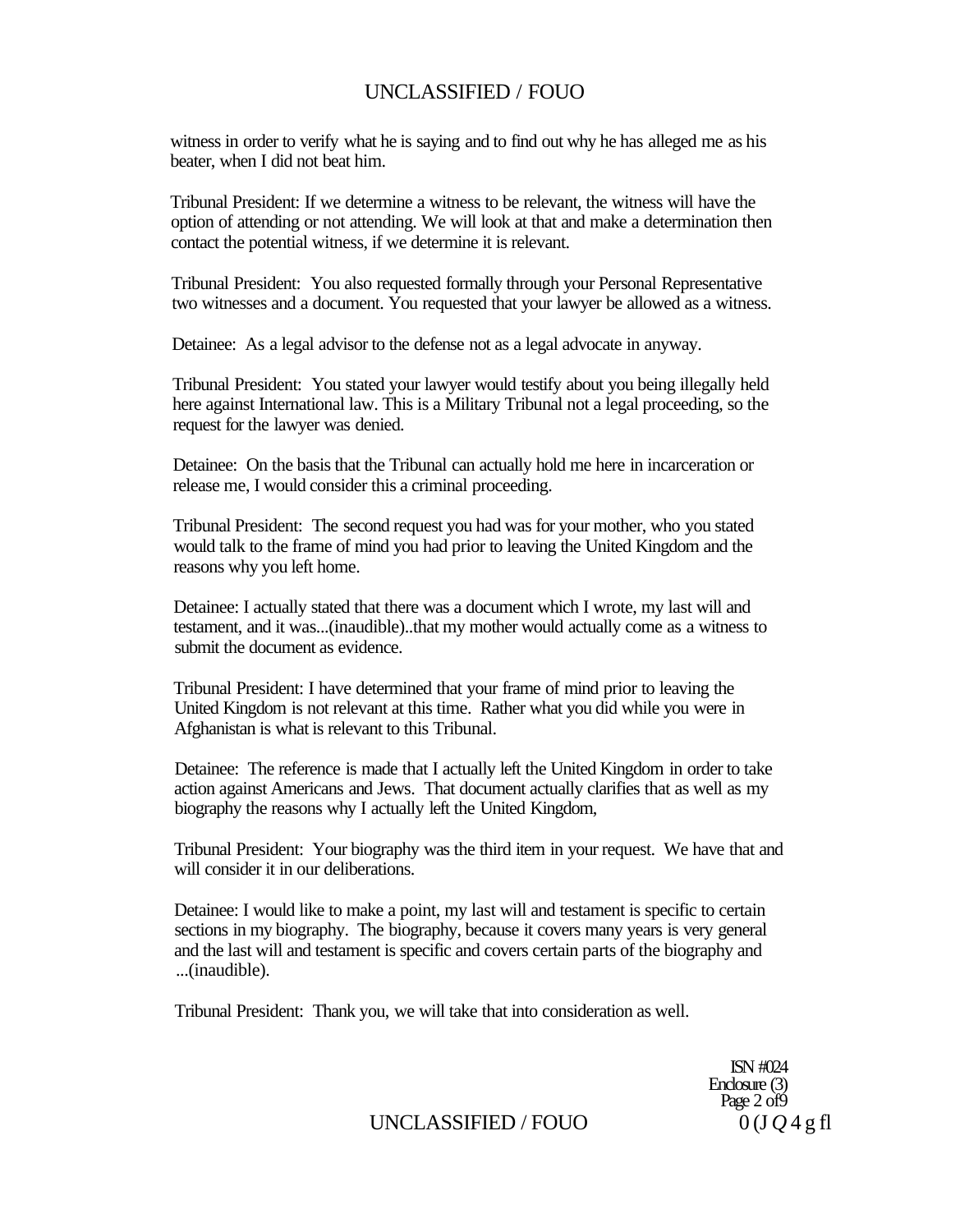Detainee: The habeas proceeding going on, on my behalf and I believe the actual determination from this.. .(inaudibIe)..on the basis to go toward those habeas proceedings. I wonder whether the documents are going to go toward the habeas proceedings?

Tribunal President: To my knowledge none of the evidence submitted today will go to the habeas. The decision it self might. You have a lawyer representing you in the habeas and if he chooses to submit that as part of the habeas that is up to him.

Detainee: I believe that Judge Greene in the United States she requested the basis as to why we are being held here for the habeas petitioners. And the record is actually.. .(inaudible)..for a common sense review Tribunal. I believe specific basis are presented to her and those documentations will actually go into. Maybe you haven't been informed on this matter.

Tribunal President: I have not. We will check into it and if that is the issue and again we will decide if it is relevant then we will request it and have it submitted as part of the package.

Tribunal President: Please understand this is the first time we have seen the evidence as a panel, so it is difficult sometimes for me to answer the relevancy until after we have seen the evidence. If after we have gone through the Tribunal and we feel that we need this evidence and it is relevant then we will recess and call for the evidence and reconvene at a later time.

Tribunal President: Do you wish to make a statement to this Tribunal?

Detainee: May I be presented with my defense response to the accusations for my designation as an enemy combatant.

[The Detainee was sworn.]

Detainee: This is to be submitted as a document into evidence, so I wrote it as a document rather to be spoke on, but I am going to speak from it anyway, so bear with me.

[Reading]: ...(inaudible)"A.K.A Malcolm X. I am not anti-American and I did not come here to condemn America. I want to make that very clear. I came here to tell the truth and if the truth condemns America, then she stands condemned. .. .(inaudible)..the sun rising is splendor, A. Notice. It is my duty as a Muslim to warn all who are involved in this matter that they are personally responsible for their actions at all times before Allah. Allah says in this uncreated world that is the Koran. Is then the man who believes no better then the man who is rebellious and wicked? Not equal are they. For those who believe and do righteous deeds are gardeners as hospitable homes for their good deeds. As to those who are rebellious and wicked their abode will be the fire. Every time they wish to get away there from they will be forced there into and it will be said to them.

> ISN #024 Enclosure (3) Page 3 of9

UNCLASSIFIED / FOUO i fl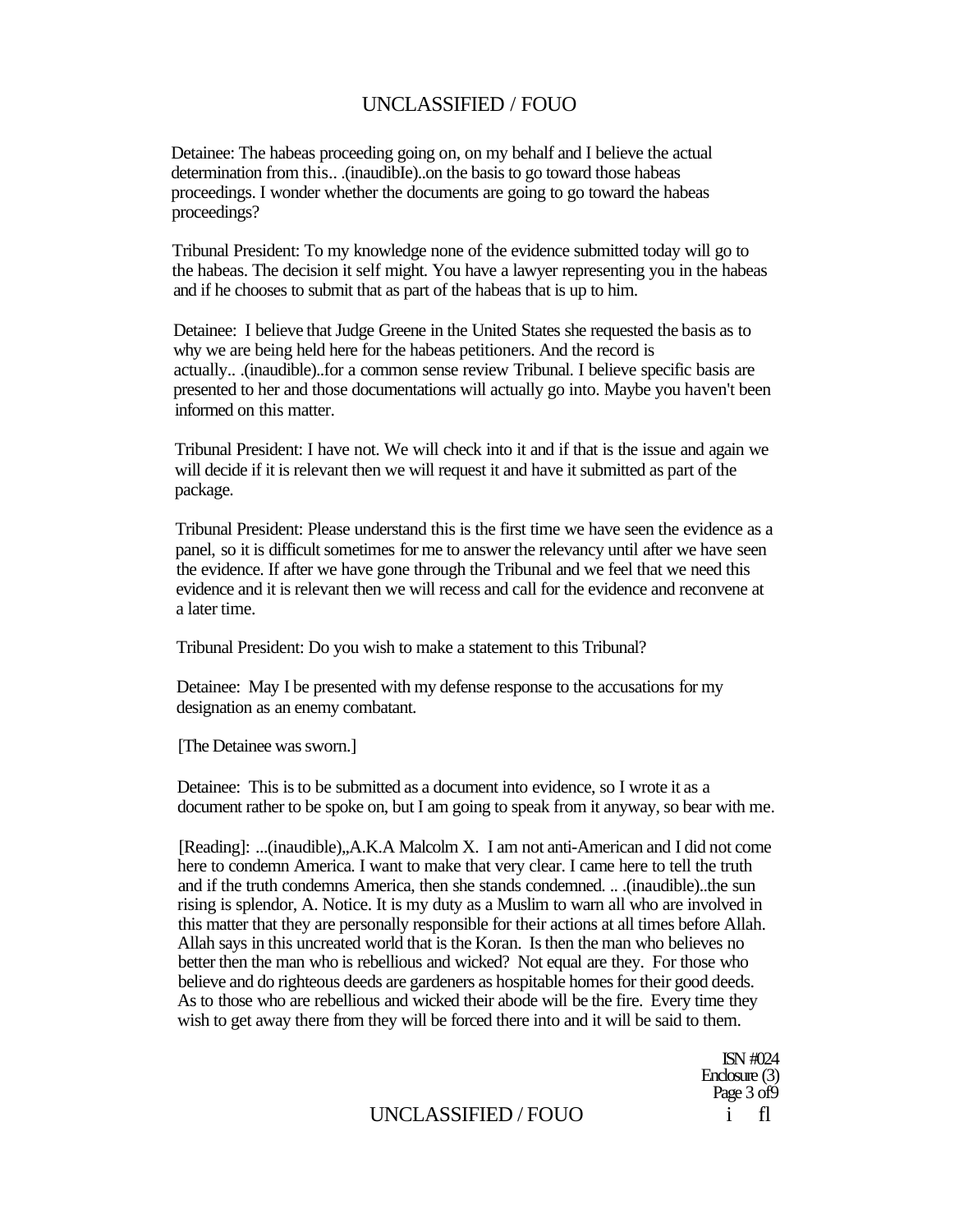Take ye the penalty of the fire, the which ye will want to reject as false. And indeed we will make them taste of the penalty of this life prior to the supreme penalty in order that they may repent and return. And who does more wrong then one to whom are recited the signs of his lord and who turns away there from. Vary from those who transgress we will exact due retribution. Chapter 32, Al Sajdah, versus 18-22. It is also my duty and pleasure as a Muslim to happily proclaim that Allah will forgive any wrongs we do and/or have done upon sincere repentance. And those who have done something to be ashamed of or wronged their own souls, earnestly bring Allah to mind and ask for forgiveness of their sins and who can forgive sins except Allah. And are never obstinate in persisting knowingly in the wrongs they have done. Fro such the reward is forgiveness from their lord and gardeners with rivers flowing underneath an eternal dwelling how excellent a recompense for those who work and strive. Chapter 3, Al Imran, versus 135- 138.

Tribunal President: Excuse me. While I appreciate your concern for our souls I would really like you to get to the relevant information concerning this Tribunal. Directed specifically to the facts relevant to this Tribunal.

Detainee: Okay, I just wanted to let you know. I wanted to make that point as a Muslim it was my duty.

Tribunal President: I appreciate your religious duties. I would appreciate more now that you get to the facts of the Tribunal.

Detainee[reading]: B. Deputy Secretary of Defense Order of July 7,2004. The Secretary of Defense has established a Combatant Status Review Tribunal process to determine in a fact-based proceeding, whether the individuals detained by the Department of Defense at the U.S. Naval Base Guantanamo Bay, Cuba are properly classified as enemy combatants and are to permit each detainee the opportunity to contest such designation. The arguments in this written presentation are confined and directed to the above. C. Islamic Law. It was we who renewed the laws to Moses, therein was guidance and light. By its standards have been judged the Jews, by the Prophets who bowed as in Islam to Allah's will, by the Rabbis and doctors of law, for to them was entrusted the projection of Allah's book, and they were witnesses thereto. Therefore fear not men, but fear me and sell not my signs for a miserable price. If any do fail to judge by the light of what Allah hath revealed they are no better than unbelievers.

Tribunal President: Once again...

Detainee: This concerns my designation as an enemy combatant. If you will allow me to go through the process you will understand my...

Tribunal President: I will allow you to go through the process if you ever get to the part about what we are here to talk about today, which is your classification as an enemy combatant.

> ISN #024 Enclosure (3) Page 4 of9

### UNCLASSIFIED / FOUO

000463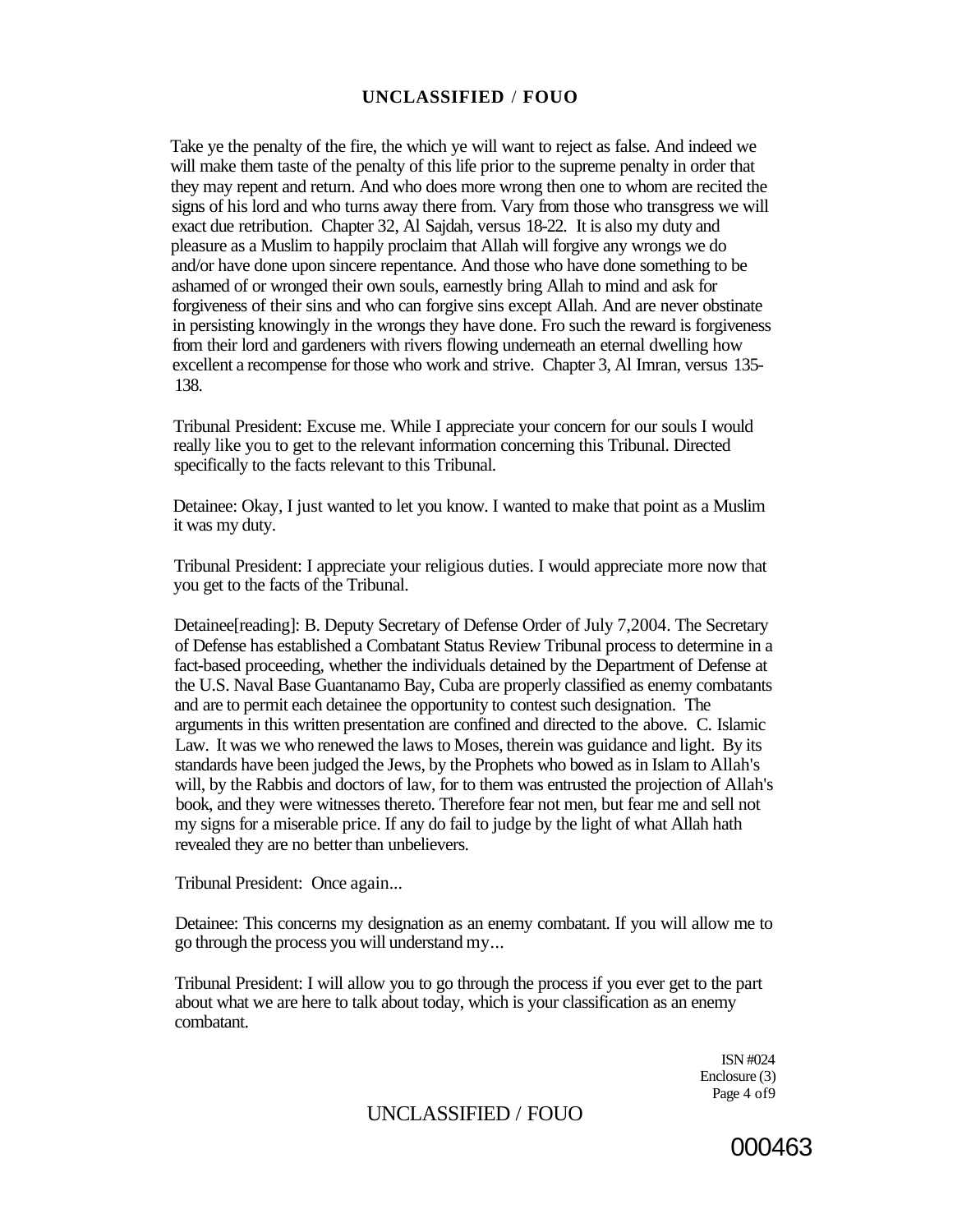Detainee: This does concern my classification as an enemy combatant because I am speaking to you on the point of view of Islamic law.

Tribunal President: This is not Islamic law; it has no authority here and has no bearing on these proceedings. This is a Military Tribunal. You have been designated as an enemy combatant against the United States by the U.S. Government. That is what is important here. We do not comply with or consider Islamic law.

[The Personal Representative attempted to hand the Detainee a copy of the unclassified summary.]

Personal Representative: Would you like to look at this, this is the specifics, you wrote some notes about this.

Detainee: I understand, I understand. I know what I am doing.

Detainee [reading]: In July 2003, respondent Bush announced that he had designated Mr. Abbasi an enemy combatant subject to the Executive Military Order of November 13, 2001. D. The Joint Resolution. In the wake of the September 11,2001 attacks, the United States at the direction of Respondent Bush, began a massive military campaign against the Taliban government, then in power in Afghanistan. On September 18,2001, a Joint Resolution of Congress authorized the President to use force against the nations, organizations, or persons that planned, authorized, committed, or aided the terrorist attacks on September  $11<sup>th</sup>$ , 2001 or that harbored such organizations or persons. Defense Response: Unlike the greatest terrorist acts known to history, committed by the United States of America. The atom bombings of the civilian population of Nagasaki and Hiroshima. There has not been shown any adequate, sufficient, and substantial evidence to establish the guilt of Al-Qaida as the very perpetrators of the terrorist attacks of September  $11^{th}$ , 2001. But there has been much unfounded and biased...(inaudible). Therefore based upon the wholesome legal principal of, innocent until proven guilty without a shadow of a doubt, Al-Qaida can be said to be innocent of the terrorist attacks of September 11<sup>th</sup>, 2001. Unless adequate evidence is presented before a fair and just court of law, which then establishes Al-Qaida as the perpetrators of the terrorist attacks of September  $11<sup>th</sup>$  without a shadow of a doubt. Al-Qaida being innocent of perpetrating the terrorist attacks of September  $11<sup>th</sup>$ , Taliban cannot be guilty of harboring terrorist. If Taliban is not guilty of harboring terrorist and Al-Qaida is innocent of the September 11<sup>th</sup> terrorist attacks then the fundamental basis of Congress' Joint Resolution authorizing the use of necessary and appropriate force against nations, organizations, or persons that planned, authorized, committed, or aided in the September 11<sup>th</sup>, 2001 attack, Al-Qaida terrorist attacks; not only does not have a leg to stand on, it does not even have buttocks to sit on, nor a back or sides to lie on. In fact the unfounded use of military force commencing I believe on October  $9<sup>th</sup>$ , 2001...

> ISN #024 Enclosure (3) Page 5 of 9

### UNCLASSIFIED/FOUO

000463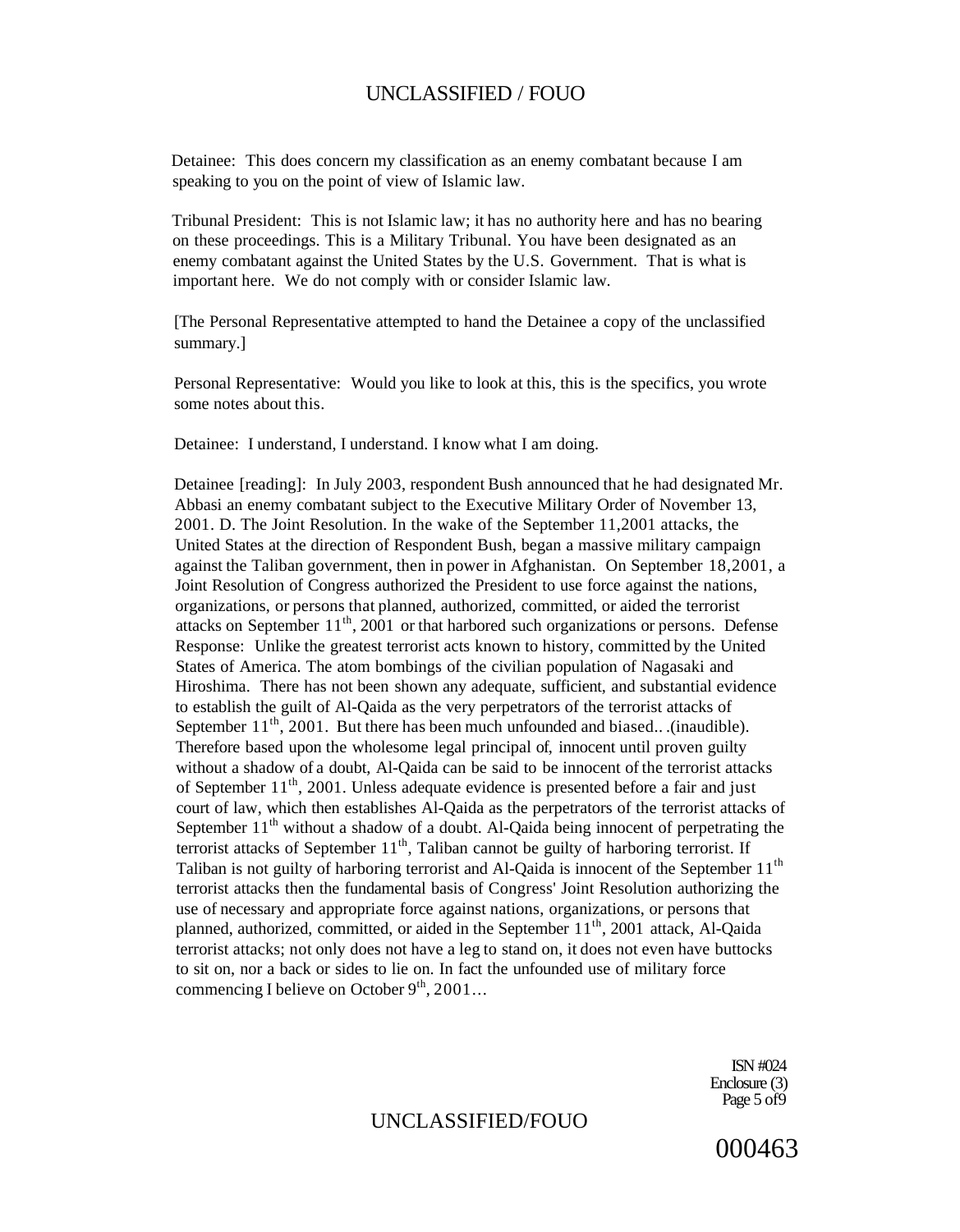Tribunal President: Excuse me. This is your last warning and this is the last time I am going to tell you this. This is not a matter of Al-Qaida this is not a matter of government against government This is a matter of what you did in Afghanistan.

Detainee: I believe this is a matter of my classification as an enemy combatant.

Tribunal President: It is not 1 am here to tell you it is not. These matters are beyond the control and beyond the range of this Tribunal. I am telling you for the final time to confine your discussion to the matters before this Tribunal. I will help you specifically address the matters on the Combatant Status summary of evidence on the combatant status review Tribunals, which specifically address your actions in Afghanistan.

Detainee: Would you, Personal Representative, did you not tell me that I'm here and that Tribunal is going to deal with one thing, my designation as enemy combatant. You never told me specially I had to address those matters. If I want to address my designation as an enemy combatant, by International Law and the Geneva Conventions...

Tribunal President: Once again, International Law does apply, Geneva Conventions do not apply. You have been designated as an enemy combatant. This Tribunal will fairly listen to your explanation of your actions. We will consider what you have written but for the purposes of this Tribunal, for this session, I will once again direct you to address the matters specific to your actions in Afghanistan.

Detainee: Well sir, you told rae that I'm here to address my designation as an enemy combatant .. .(inaudible).i don't see why I should be confined to those matters. I have right here my status. And my status shouldn't be incompetent. I should have P.O.W. status. So, you are telling me I am an enemy combatant. I am telling you by special Geneva Conventions, I am a non-combatant

Tribunal President: I am telling you...

Detainee: ...(inaudible)..by U.S. law you should hold me as a combatant. But you are saying that I cannot do that. Those accusations frankly if the Recorder would have read my autobiography those accusations would not have been made. In the original... (inaudible)..unclassified..,(inaudible)..basis or response there are mistakes that differ from autobiography, you would not have made them.

Tribunal President: Once again, International Law does not matter here. Geneva Convention does not matter here. What matters here and what I am concerned about and what I really want to get to, is your status as enemy combatant based upon the evidence that has been provided and your actions while you were in Afghanistan. If you deviate from that one more time you will be removed from this Tribunal and we will continue to hear evidence without you being present.

> ISN #024 Enclosure (3) Page 6 of9

### UNCLASSIFIED / FOUO 000470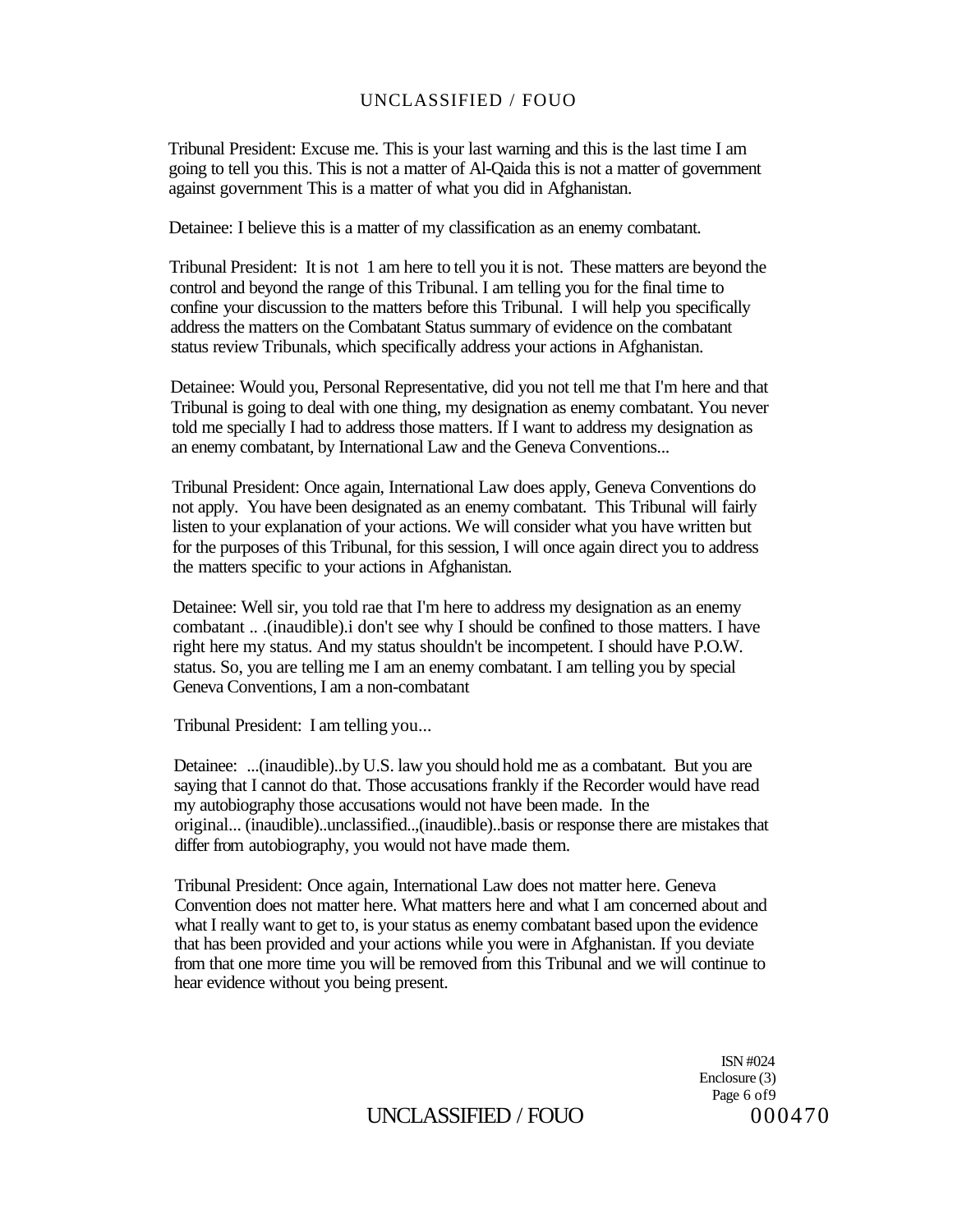Personal Representative: (to the Detainee, while attempting to hand him the unclassified summary) Do you want to read from this and whatever you said that was specific to this, from our meeting today? Do you realize what he is talking about? These.

Tribunal President: Would you like to have a moment to confer with your Personal Representative, to gather your thoughts?

Detainee: I am just thinking of what ever works. This specific document will do it much better. Okay, Defense call to essential witnesses and documentation.

Tribunal President: Just for clarification and once again. You are not being limited except for the fact that we will consider everything that you have written.

Detainee: I know but I have the right to speak...

Tribunal President: No you don't.

Detainee: And the Personal Representative told me I can say what ever I like.

Tribunal President: He was mistaken if he told you that.

Detainee: Okay.

Tribunal President: But we will consider all of what you have written.

Detainee: This concerns my being said to be a member of Al-Qaida and an Al-Qaida fighter, [reading]: It is unclear whether Mr. Abbasi is or is not a prisoner of war, but this is clearly a question appropriate for inquiry by a competent Tribunal. The answer would depend upon the precise facts of the case and in particular upon the exact relationship between the Taliban, which in our view was as a matter of International Law the government of Afghanistan, even though it was not recognized by the United States as such, and any organization in which he was an active participant in Afghanistan. We understand that it is said Mr. Abbasi was a member of Al-Qaida, but we are not aware of any proof that this is the case, or of any proof of the nature of the relationship between Al-Qaida. This point is important because the definition of a combatant in International Law may be wide enough...

Tribunal President: Once again.. .International Law...

[The Detainee continued to read from his document, speaking over the Tribunal President, as the Tribunal President attempted to stop him.]

Tribunal President: Mr. Abbasi your conduct is unacceptable and this is your absolute final warning. I don't care about International Law. I don't want to hear the words International Law again. We are not concerned with International Law. I am going to

> ISN #024 Enclosure (3) Page 7 of9

### UNCLASSIFIED / FOUO

000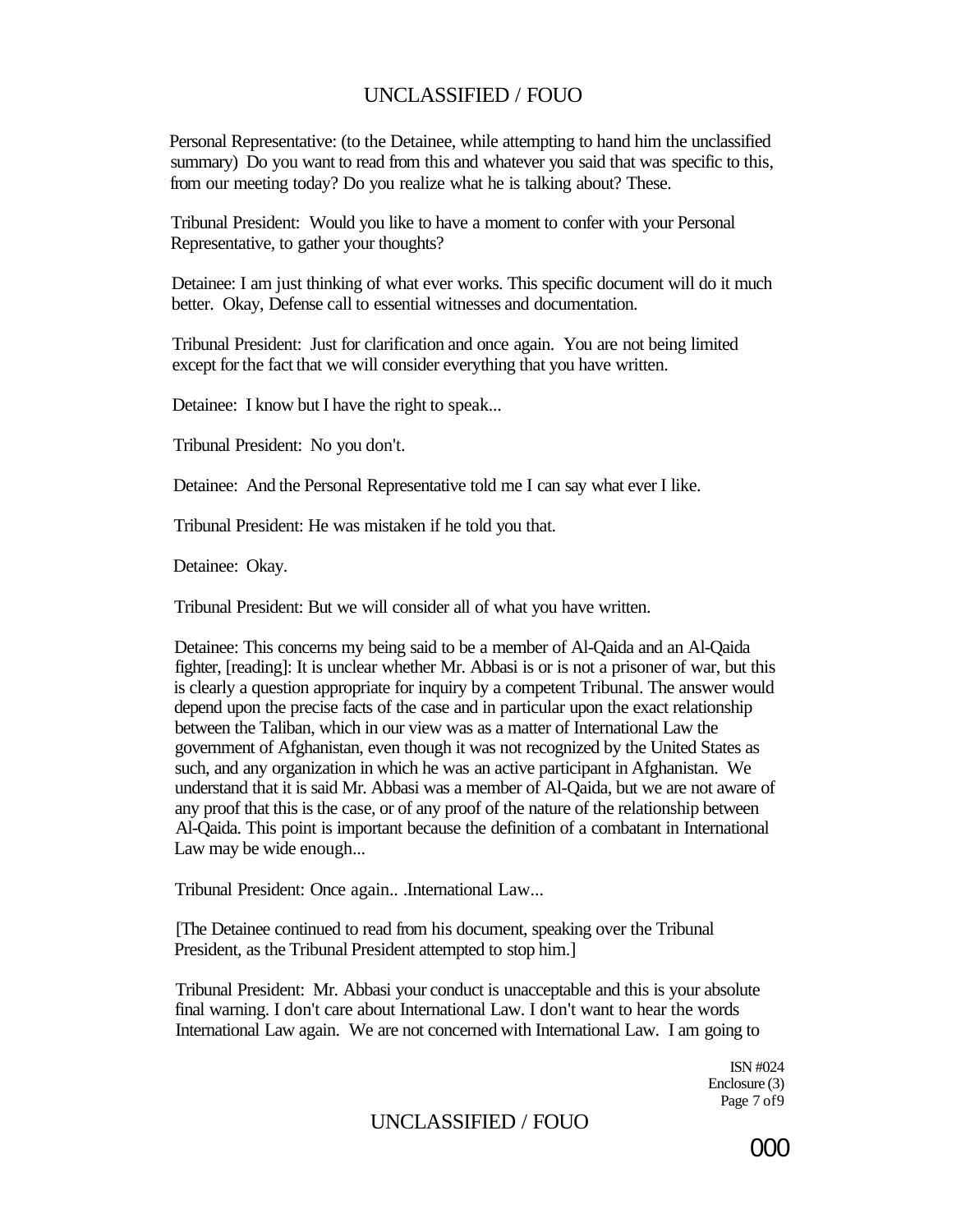give you one last opportunity, for which I am being much more generous and perhaps I shouldn't, but I will give you one last opportunity to address the specifics on the summary of evidence. If you wish to do so you may, if you do not wish to do so we will have you removed.

Personal Representative: (to the Detainee, while attempting to hand him the unclassified summary) Why don't you use this in defense answers to the allegations.

Detainee: Let me see this. I believe the Recorder is suppose to present evidence on the circumstances of my capture.

[The Detainee kept trying to interrupt the Tribunal President as he stated the following:]

Tribunal President: The unclassified evidence the Recorder had to submit has been submitted, and provided for your review. Any other evidence he has, has been classified.

Detainee: So, the government evidence has been classified.

Tribunal President: Any other evidence he...

Detainee: I want to make it aware to this Tribunal that I have a copy of the Combatant Status Review Tribunal process and I am aware of how this Tribunal is to be conducted.

Tribunal President: So are we.

Detainee: That's good, and the Recorder is suppose to present the government evidence based on government information and part of that evidence is the circumstances of my being captured. [The Detainee turned to the recorder and asked:] Is that classified or not Recorder?

Tribunal President: The Recorder is not required to answer your questions. All the unclassified evidence he has, has been submitted.

Detainee: I would like to bring it to the Tribunals attention, The Combatant Status Review Tribunal process, [reading]: E. Combatant Status Review Tribunal Authority. 3. Request the production of such reasonable available information in the possession of the U.S. Government bearing on the issue of whether the detainee meets the criteria to be designated as an enemy combatant including information generated in connection with the initial determination to hold the detainee as an enemy combatant and in any subsequent reviews of that determination as well as any records, determinations, or reports generated in connection with such proceedings...(inaudible)..called herein after the Government Information.

Tribunal President: The Tribunal Recorder has requested a closed session to present further evidence.

> ISN #024 Enclosure (3) Page*S* of9

#### **UNCLASSIFIED / FOUO**

000472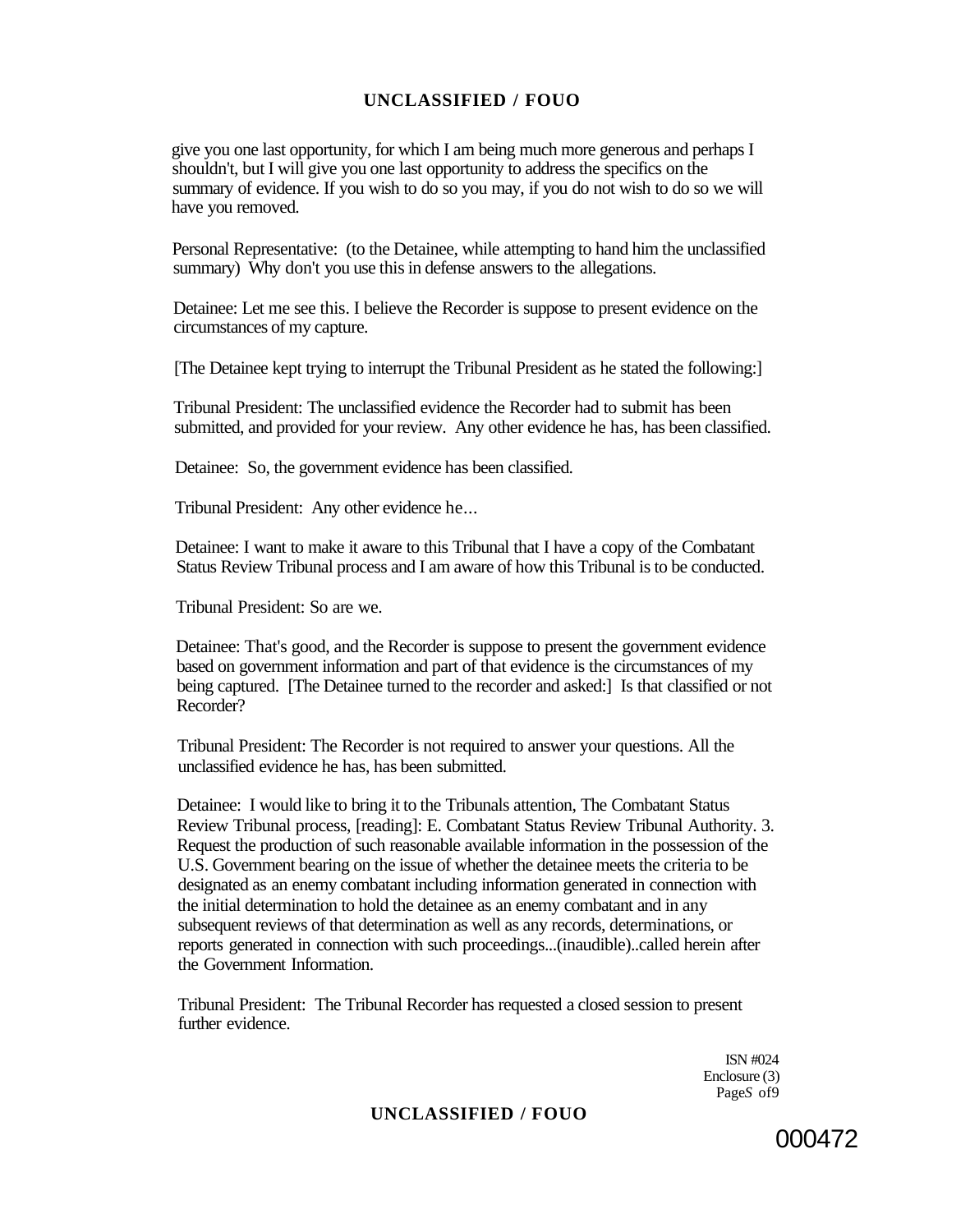### **UNCLASSIFIED A¥039**

**Detainee: I understand that** 

**Tribunal President That further evidence will be submitted. Do you wish to address the specifics on your unclassified summary or not? Yes or No.** 

**Detainee: I think no.** 

**Tribunal President We are going to ask for you to be removed from the Tribunal hearing. Thank you for your time...** 

**Detainee: 1 would like to make it known to the Tribunal that all your actions will come before Allahand he will be just when allowing consideration for this. AndAllahmay forgive you and Allah may punish you.** 

**[The Tribunal was recessed to remove the Detainee from the room.]** 

### **AUTHENTICATION**

**I certify the material contained in this transcript is a true and accurate summary of the testimony given during the proceedings.** 

 $\blacksquare$  Col. USAF

**Tribunal President** 

**Enclosure (3) Page** *9* **of9** 

### **UNCLASSIFIED /-SWO-'**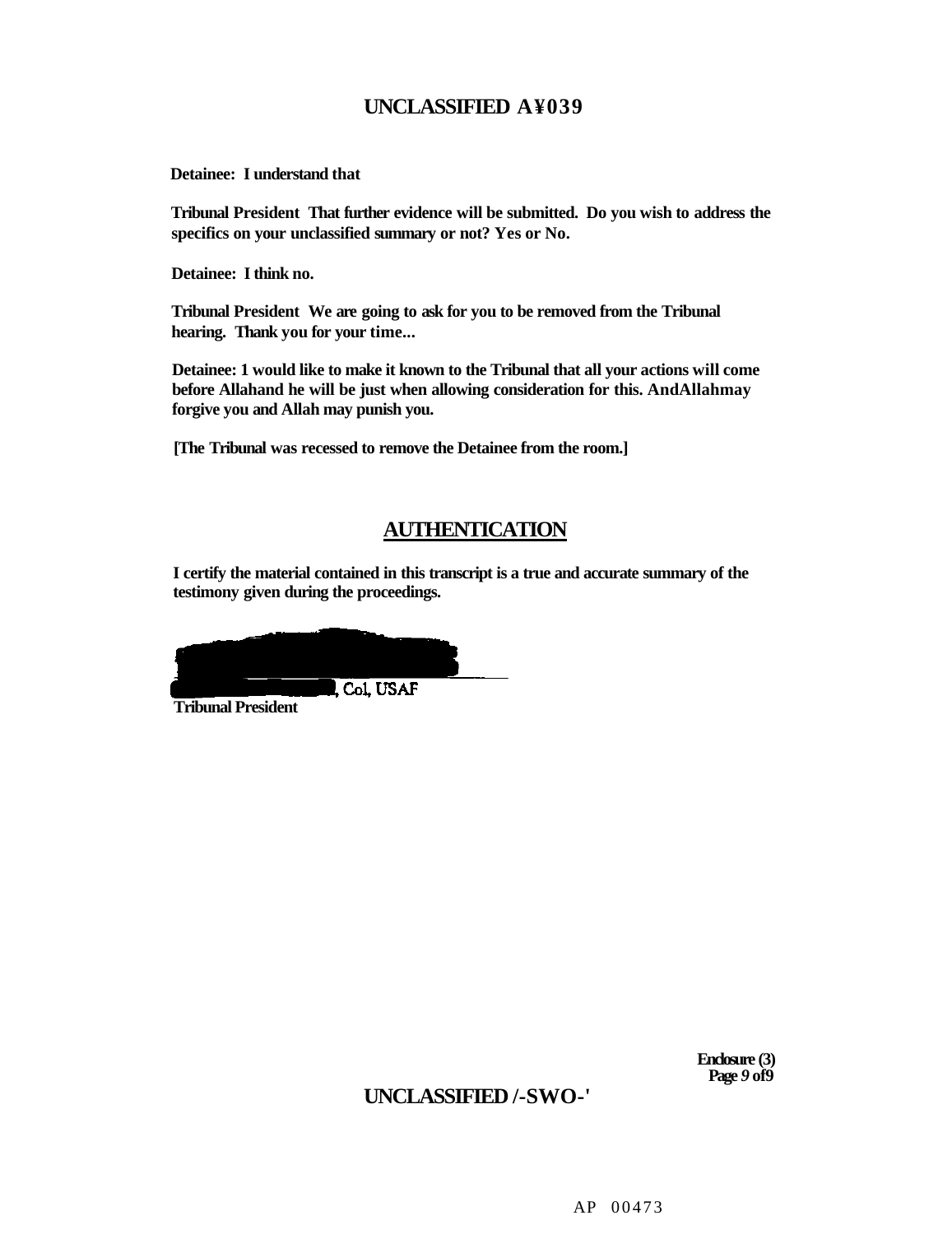X" t^ y\Oufc«-^, Of. |\U«A», Koit Qvrw^Wi^ Mo\fc iHfivC^^Ai,

 $IC^*a = \land$ , s.isV A w  $\land$  t 2.00 H <  $E / r^W$  ft $\land$ jU \* iWSA-H.

### "ffl VI'MOM IT MAY C.CNCagNI

R£: USqUK-Q0QQZ4-£>Ps CuW pr Tt\*£ STATES' fglSoMtsft 0^ WAR,

C\*\*\TONUV.S (API.'} Wy-eiow

rtrtw Al. jMet»«&\

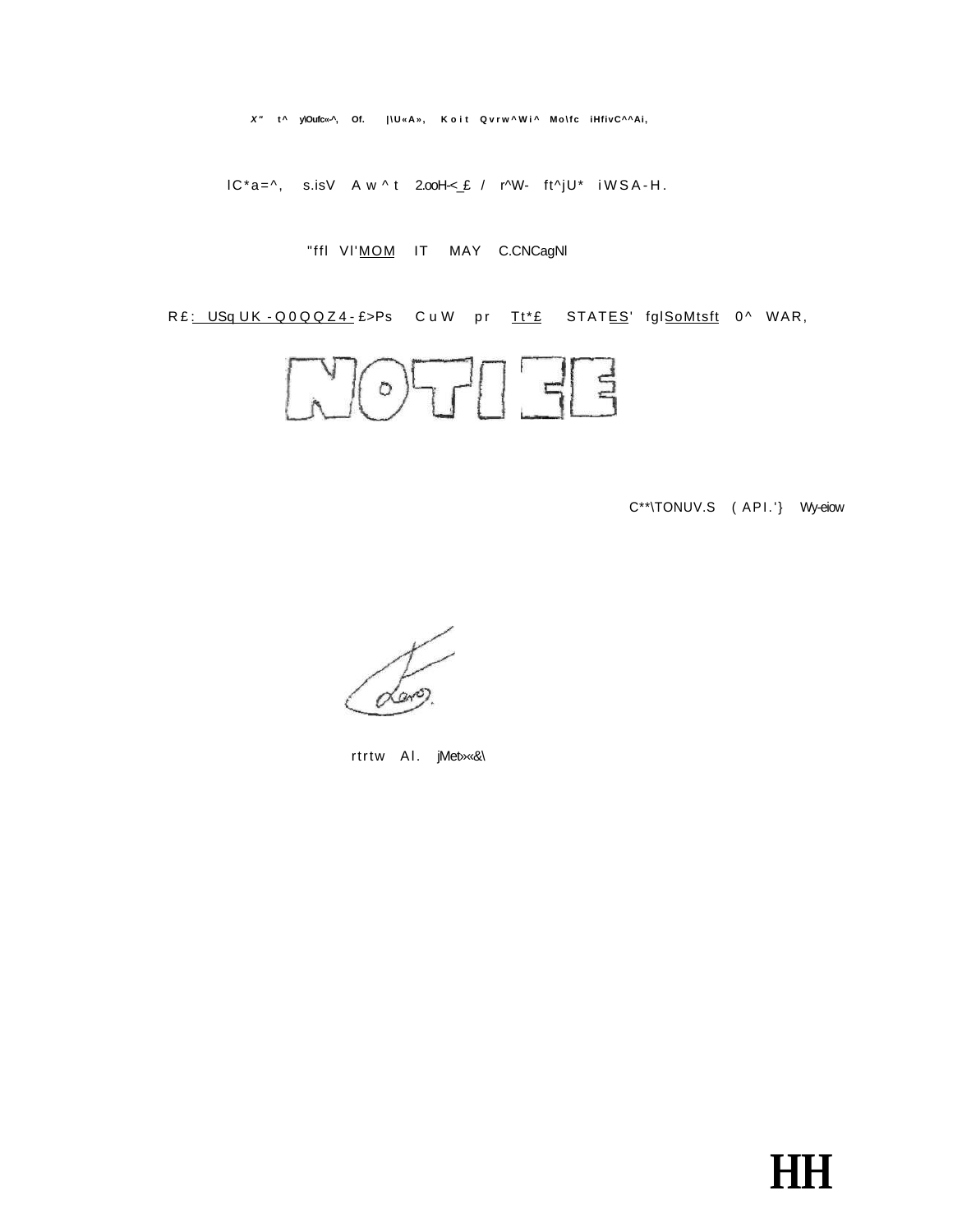The documents that comprised this number range were withheld from the FOIA production as they were filed in the habeas case under seal pursuant to court order. (Case 04-01137 (RMC))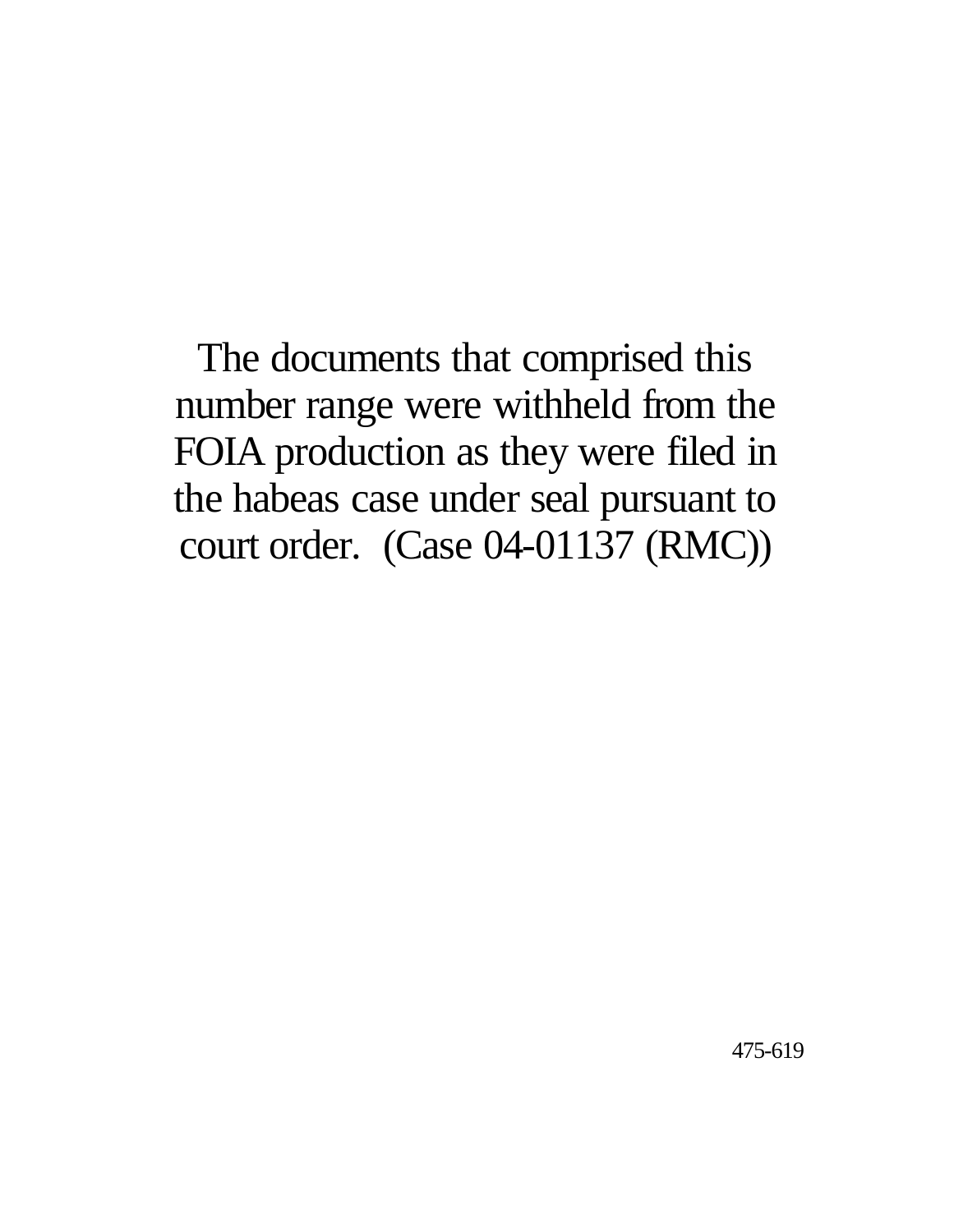#### ({Lgi. 2><4 DfcFfcNLc CAUL- TO itSttMHAL WiTbMESS, £S> & £^Q Occ, OiM^MTA~I<^Ki

D6P£fvCfc- CAUL. 2J B\*p^\*fc -H^t AAX\*^cl-^t^ irvi^v.wcri <sub>1</sub>^<sub>c</sub>> lA^vajuL\* C « Y ^ - ^.

DEFEMCfc CALL S | kL^rl VkcJk P.S.T. <\<u\*&g.....^^JkliadSL-fcrf\*\*,. CWi\* »\*\*.o

· Di£FfcfiC£ CALL. R \* 5-«.cj^ut ^^ (^fe^j, 4.At\*U»y-^«U .. f \*\*\* V-ovta. CC-1 .T,F) S?fc^-

ygr^fOCti-\_CAU, £ 1 K£^^.St e^itnV^ -LrtxSv-<o?j^>y\.G\*\*. fi'l^. p^j-^ p=a\r Vx.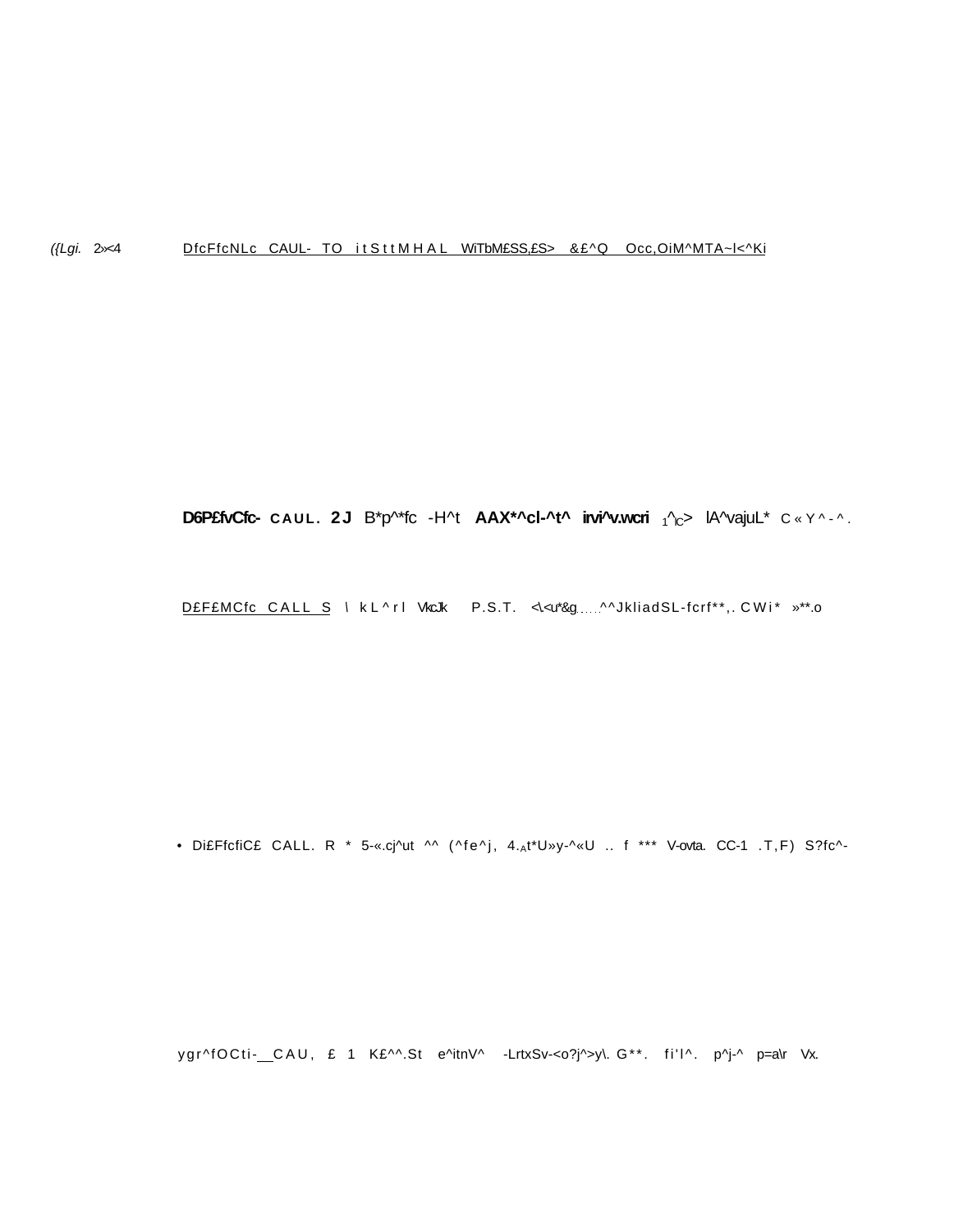### TIQM U^OeR DO^ESS:

DEFEMCE CALL. % : fee^t Sfc^ iMA 0 ^ &W art ,1 S«v«. a\*-jL /etf<t»W| ttAA./^jw» OaJfcvTjvt MvcV^iftcao t oJ+\*x-\*-i&cL- iro ft>-«\*tcL~«.» "TUt^ta, jo^i KJW Gw^i-tJko p^v, HuvU. ft\*\* "ZOO'S - Auc^iV IQ-<\* 200^ kff/»\*.W W\*..

 $|A - 12.005 - \cdots$  $\mathbf{I}$ 

liJvL odX ;'i t\JUu<Ve. 4 turf: vAsfc I.Wvtdl"te ^A. M.C.O v^o -JW fȣt\*A \*J fe^dfiw\*^-

Icitl-w^'/yiJ!. cJAi-4<\*a£ V~vowiX\*A-v o-\*cL <\_nU\f«-U\*- ivifStLVecIte-tl \*\*«- daJboui AJUL. %• f"aL>-\ /<sup>Wv</sup>"Y"\*

D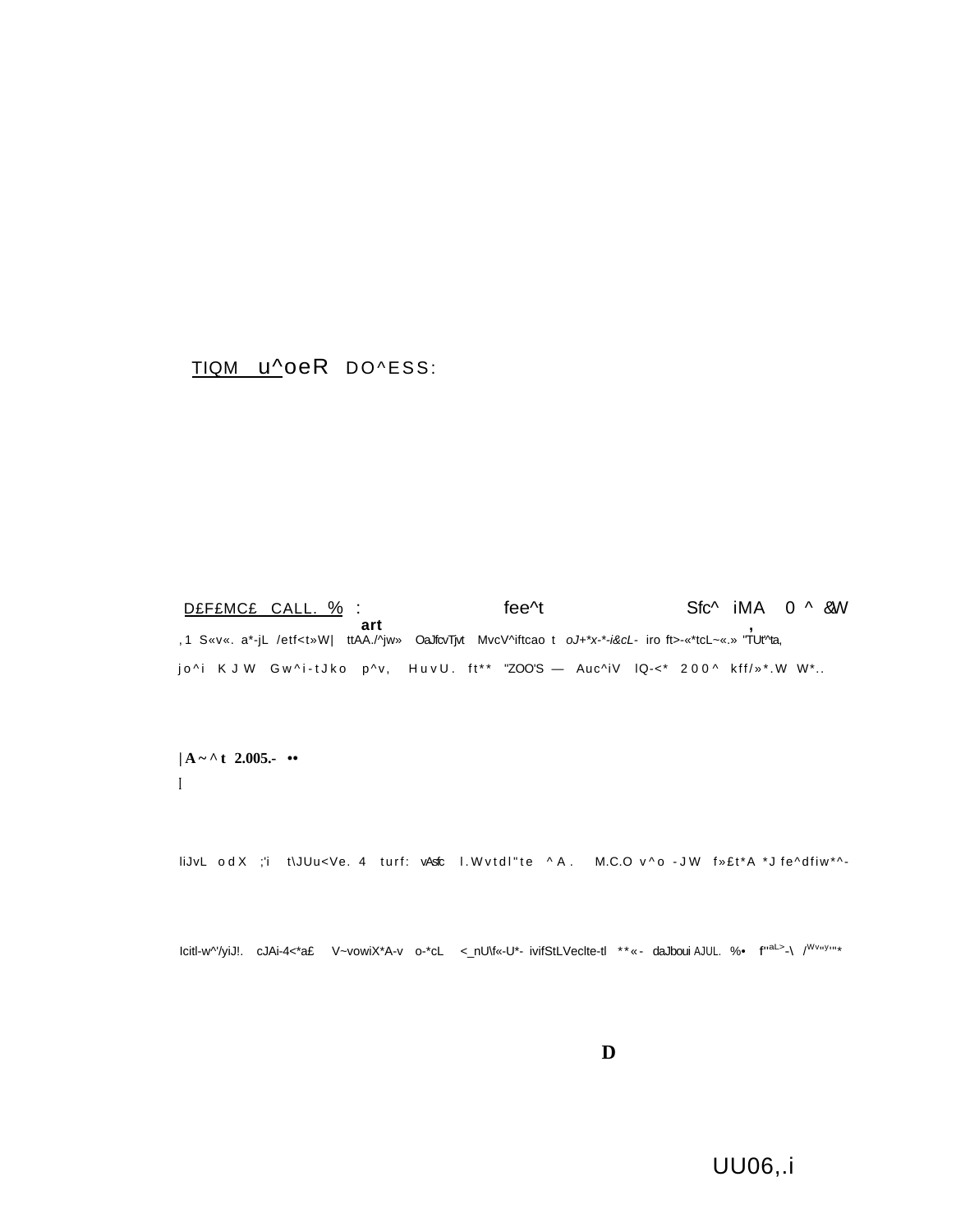CAXL \*> v"\.Uuo\*»»^. ej. Uwi^- v\at l>U<tftcl \*33 ^WCW^JC-^I'T LJux»-^i.s n«o«-s\_i \»\_iv<sub>v</sub>.^^u^ alft<ta>-i%AA\*

```
; ika. <cJU- is (AeJLU^tA. oL U^i- *\ «t uWtfcA to r. «-X- "^. "VU ->c*/- iddiu eliArec"./*aA, oAlJ^ti
```
,kaJb^-^-^-  $C^*f$ «^ f t \* " " ^ a h (fc^\_ . . . . .

Hk\*. CcuU. ji «A^UJ^.V€. \_«3f. Ww.b • vofc- l.>w:ttcJi ^ ft^-C, VA<\*>\*s£&3 Jn O ii ^ iiifcr^AiJl^

 $\sim 10^4$  km s  $^{-1}$ 

### **八**

a\* \£\_~ic\*\*'.\*<, - few- , «iv»5^|,-eoJ' W Z&Lf ekJ&^^sA. n-^t^vuM dL 1^^--\* - ruft gfcT «jLyi8dl t^t\*d «w;

UL>V& ~ $Vw^*s$ > C<a $w^*w$  t-OUo •ibw.^ HA (4<sup>1</sup>)

K^a, iHte 7^1-5 ^/ru^> A^^^t lock%» fefc =^d, PSBES «- Mwi^0000jbpd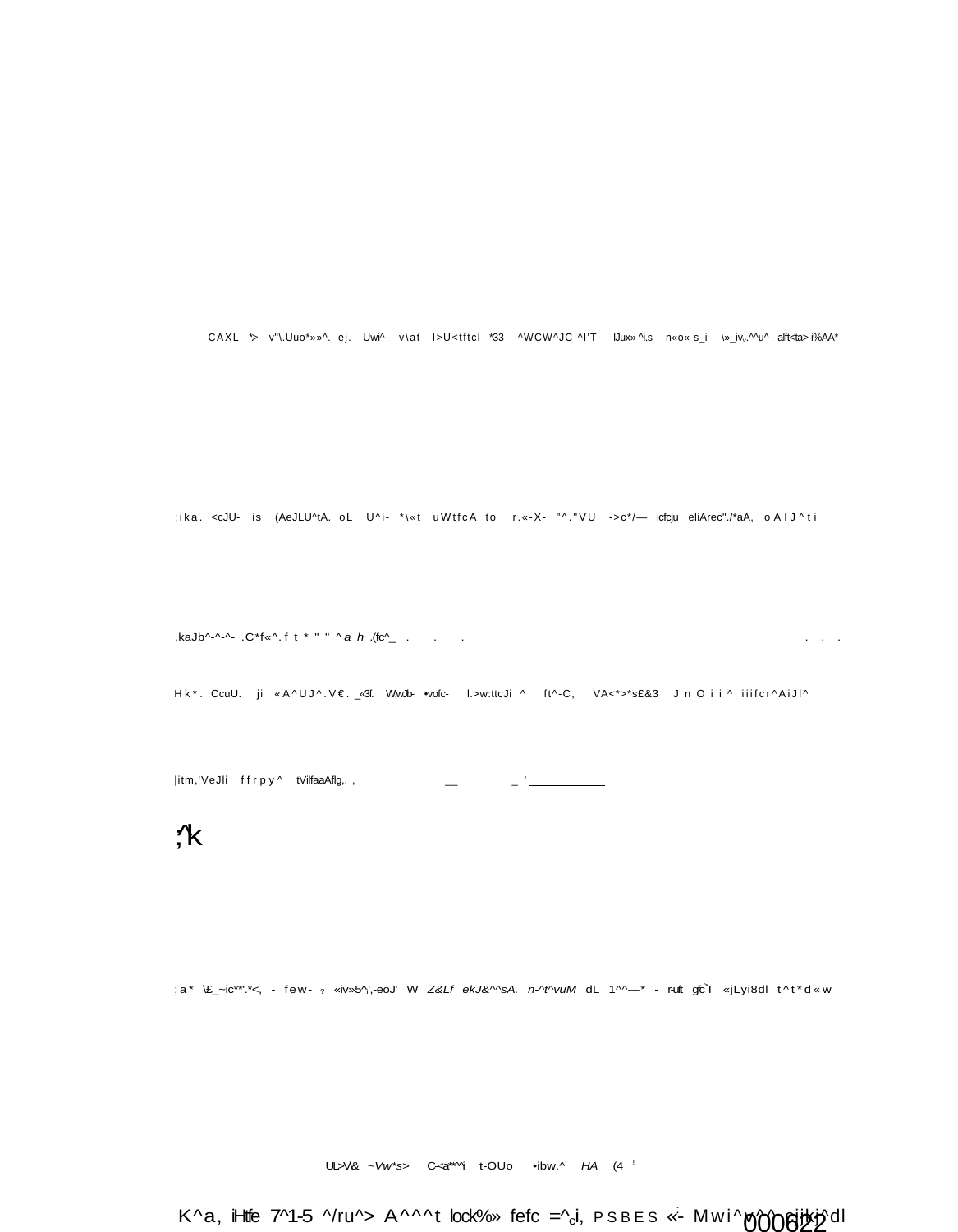tr'ib^ttaS ffluffed Vo \&4\_ «^>-/u'ccJip."ffV\ C^, v ^ \* A SW^iV « v A if^iSsi-"^. OwA CtiUA-J U^a^Uc.

£) £1 £ MCE CAUW 1 Q\* RfrHisAi\* . Dodb\*r > Jk^ dLii\*«.;A.;iict^ci t" . ^ MH^/V^B-., U«K-\*a\*f>

DEFE^CE. CAUU gLj. V Iw y^fe c^ Defaces. GdU 10 < do ^ D«.jwft. .Tfcy/uH

AJVS.'VV£L, . . .  $\mathcal{L}(\mathcal{L}(\mathcal{L}(\mathcal{L}(\mathcal{L}(\mathcal{L}(\mathcal{L}(\mathcal{L}(\mathcal{L}(\mathcal{L}(\mathcal{L}(\mathcal{L}(\mathcal{L}(\mathcal{L}(\mathcal{L}(\mathcal{L}(\mathcal{L}(\mathcal{L}(\mathcal{L}(\mathcal{L}(\mathcal{L}(\mathcal{L}(\mathcal{L}(\mathcal{L}(\mathcal{L}(\mathcal{L}(\mathcal{L}(\mathcal{L}(\mathcal{L}(\mathcal{L}(\mathcal{L}(\mathcal{L}(\mathcal{L}(\mathcal{L}(\mathcal{L}(\mathcal{L}(\mathcal{$ the control of the state of the con-

DEFEKSCE CAU-S Tfti&jNfc\->S Ms"OGS. TO \*« -fcU. c^^e^t %'^d^ta. \*

tc>\*^to'^sur\t\* h&bfre., tii\*^'\*.^ ay\* SUCVI^-A «\t4sr< Cct^.fefr<&i !\*\*efg>»«ua. i-e.cy^s>.t,- tc fa

 $\wedge$ ivJ\*^ ^cjj ici^Jc- ka, U^^i c^J:«^vt^e\*^ fct^, J-ifc«-.^LJc. ci\*-,  $4 + \frac{1}{8}$ «MW^ C>^-\*><X-

0006^3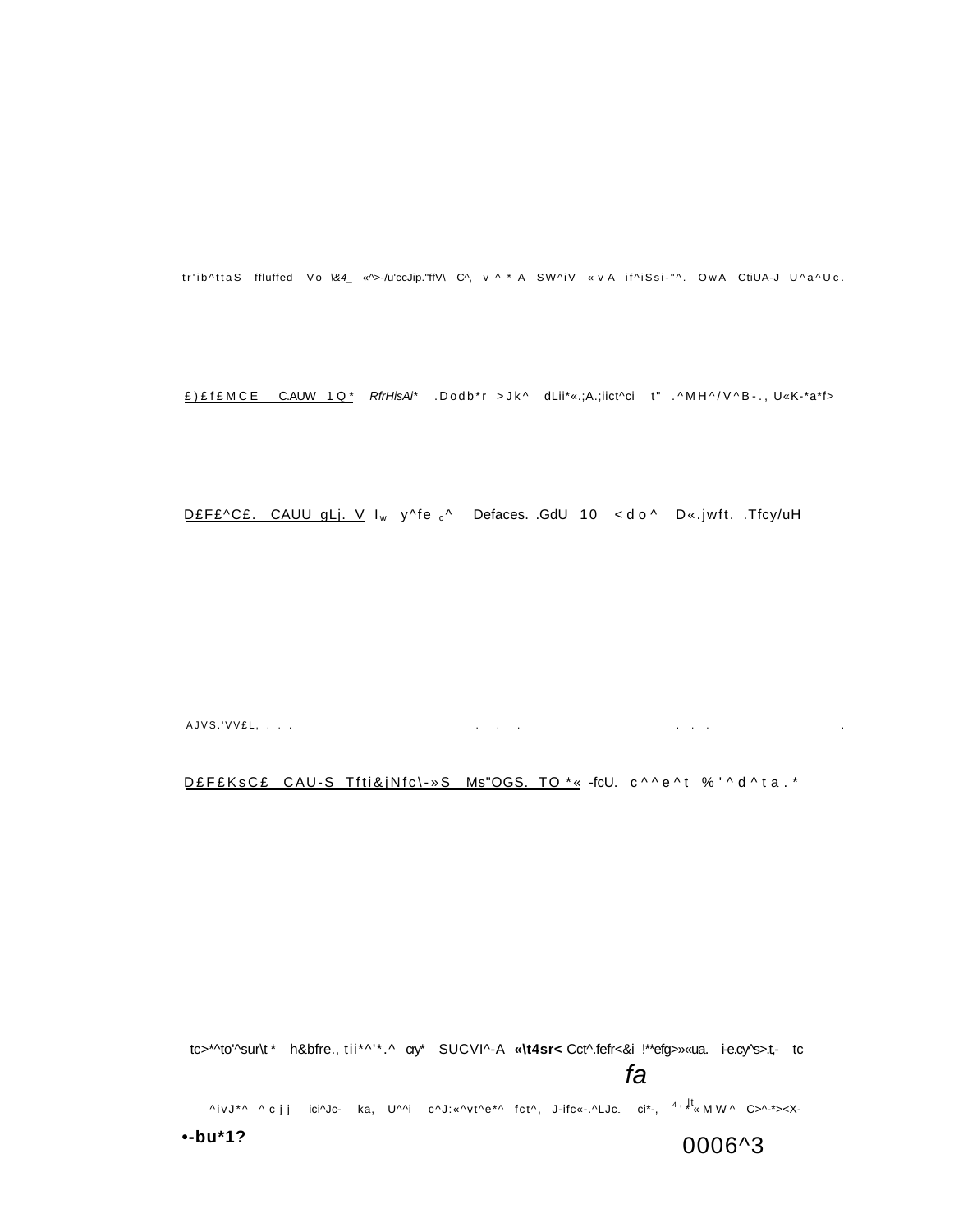$'V^*$ & EFE4& CE CALL To ES' ^ Ei^TiAU WtT-<roE^s6S A>>vO0 t-Doou.MgJTATIoM AhfcMCt CAUU ) A '. Defafc\*'\*\*\*. U «U\*\*i h> V\a-rA Mt AcJI o. tetter (as C. 1.1, 'f.

; WW>VIU..U 5y\*^to«=vrlr..oV. cUfctHft\*\*^ • cxW"^- rtiXjuaa-i^'c^i ^.fet\*.. Uoyv«L...VUeJr. WMJ. keM^-V\*\*\*\*-LC!L^

. j-e^'cio-^cfi,.  $\sim 10^{11}$  m  $^{-1}$  $\sim 10^{11}$ the contract of the contract of the contract of the contract of  $\sim 10^{11}$  m  $^{-1}$  $\sim 10^{11}$  m  $^{-1}$ 

... : £ftu.. H^-j ^.oo'ir C&fc. i S ^ \*\*CJL S^i'i/" J%3& A'tt^ .\*W<X flUJb\*;\*\*\*\* . f/«t«^\*<ul tt \*^ .vT&\*.I CA<i\*-i<. ctv>A, j&k\*-I-'MA. Uchisi\*j %<±fft«kz cJo<-v>t cJJ&waJp&t\*!. it\*. .UejA^cjL\* •/\*.\*&»\*•\*\*\*&,.  $\ldots$  .

I«rJCwe. «v Ccyi\*j GL-ecx\*-\* «b\*W«~«- k£\*v~, i\ -vet- I\*\*- U\*=\*\*\*"iisU^Ti ..£fi^)t Wov«. out Guo^itCAi\*uo,. focFeMcg CAUL\* \*4-V.

Ob-k»--i K\*«-"<JJU j^U^wJL f/&C\*£S \* tłtcc\*szi&-r Cj^u<%lik'L^oAfe\*T\$

........:9Lfetvt-.f\*X»\*\*»^fc.eyk'A«-\*t'...4\*or\*J.frs^tc>s\_V\_l6v«^v\.^?«^t X-nrcv^-^uJricA^.  $\sim 100$  .

 $ffU$ .

C^)"D£TAIfvi££"

0006^4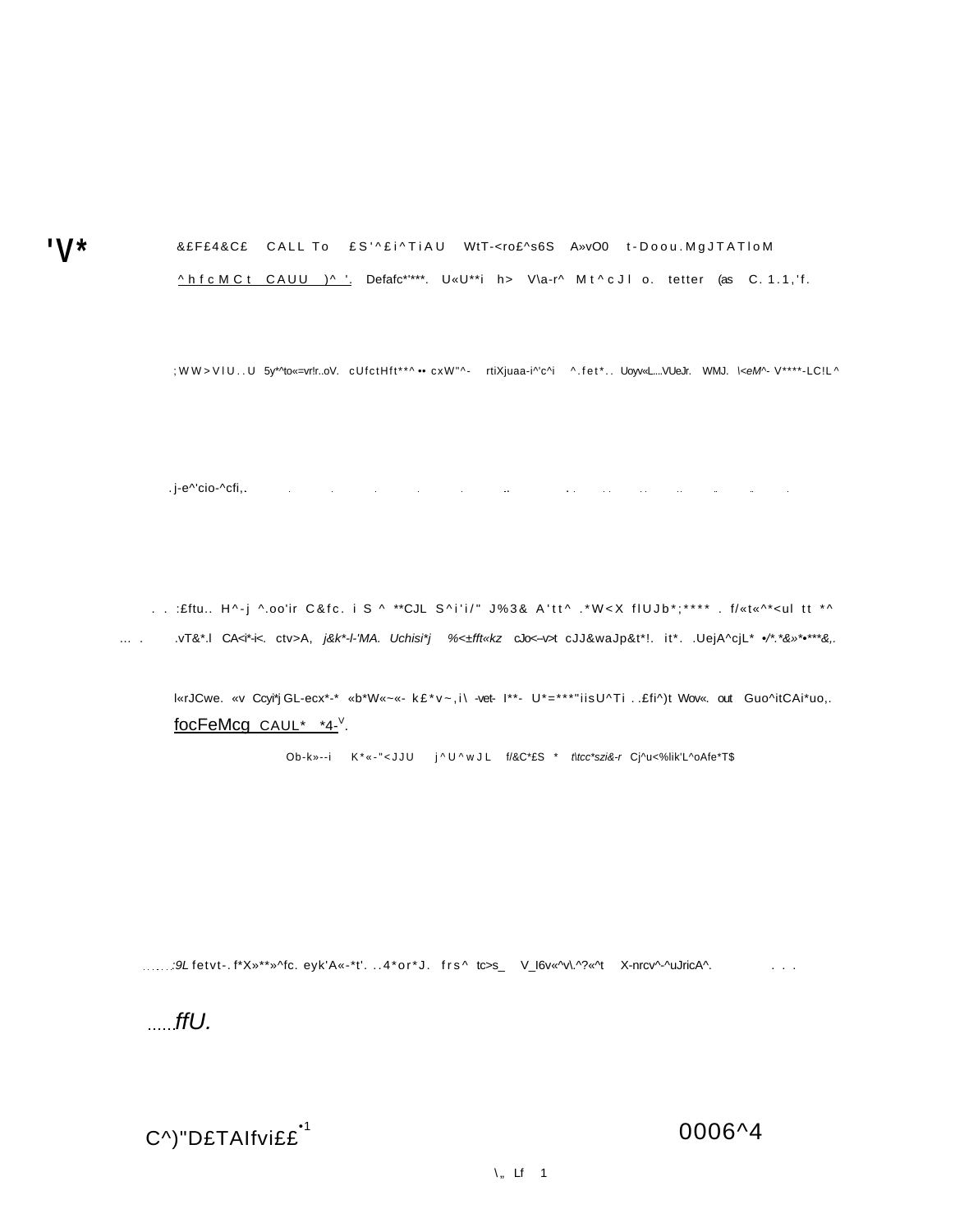|A c, Dn'Cdtwt NU\*\*W \*^81\_-H4 @J. Oeca\*\*W \*Z."3-, I\*it> gUhVs^J. 'ckbxU^i^7 :4<sup>A</sup> Pavsc>%s jflgjaa <sup>VN\_C>\_AVA.\* V<sub></sub>>gA\*A dtAetJ-AAJA WwJr i>W<K. fcgaJL \*S.baJb\*S Woj Aio"vr\_ffijA</sup> : W^iw CU^V^'AJ^A. <- WJU pe^tcw^ CLHT^-..e^'tWL fcs Vvo>A^o^a\_ br&^ewsa^Vr, >-xi^gyr!-~" -Ur%CC?, udiTtfk fcUfc. ji>/UN/ft-'cfXi Q^. fc^ Grg»^2A^>> C^y^^fcvJV^. ij- fvA-'tUje^ ^yTTvAcWU. kv

jiKt Dete^ce- recp^Vti «>&. KetovTisu- fe& \*  $\mathcal{L}^{\mathcal{L}}(\mathcal{L}^{\mathcal{L}}(\mathcal{L}^{\mathcal{L}}(\mathcal{L}^{\mathcal{L}}(\mathcal{L}^{\mathcal{L}}(\mathcal{L}^{\mathcal{L}}(\mathcal{L}^{\mathcal{L}}(\mathcal{L}^{\mathcal{L}}(\mathcal{L}^{\mathcal{L}}(\mathcal{L}^{\mathcal{L}}(\mathcal{L}^{\mathcal{L}}(\mathcal{L}^{\mathcal{L}}(\mathcal{L}^{\mathcal{L}}(\mathcal{L}^{\mathcal{L}}(\mathcal{L}^{\mathcal{L}}(\mathcal{L}^{\mathcal{L}}(\mathcal{L}^{\mathcal{L$  $G$ <sup> $\delta$ </sup>

j Jeirtu<sup>^^</sup>ui, « y-«\_ ccW^ct- o^ <>\*«-csc/vv (3ZIH) QMxAfiA. aJo'.'v^;.

 $\mathcal{L}^{\mathcal{A}}$  , and  $\mathcal{A}^{\mathcal{A}}$  , and  $\mathcal{A}^{\mathcal{A}}$ 

 $\bullet$   $\bullet$   $\bullet$   $\bullet$   $\bullet$ 

ofca-tu\* Kve»-A\*\*^i \S/K\*J~SHBX YftXS>-iX ' Gr. (AVATXJL (r^GLcU\*^\* ', CO S^.

 $\sim 10^{-11}$  km  $^{-1}$ 

; j \* - ^ IT j <sup>i o c</sup> i t'. t<sup>1</sup>^.. cs\*w\*»\*.'\*v cw^fcSc^>b-i \*\*\*\*\*\* v ^ ^ ^ I tt? vu&ifcM <sup>j</sup>\*iw\_u c&J»-;>v\*ii.

;^\3ifcu4 Kfer.'e\*\*\* I\*t<a\*\*\*cJl fvvcs-js, feUji. o^?c«43»A^vtv^ to t\*v\\$njJAr U A K «-^J. W. <&t£&tita4

;&{ru\*£\$ kt M\*yt&\*\*cr\*~'s\ ^ UtJs^c^s CavykyW jd-a-fc'Vt.Vx j\*He.«t c\*iv id^ cUisxirxos-^S W^cJ£. "t^C

jcLfcoJ./^.i - < v<t-. J C v.6W^\*d. 7UL»\* I^-Itf ZAOH\*.

| W, W « W t Stsiiy^i ^esrt «\*^i j^V «\*vi4. ^ V. '^. %D "DsJcouASXji YCIA tkA W-ic. Wi-d < J curt .5>^>^j Cy»\*Jo«Mc^vt io^ feuju Uwi\<JI Stz^tS AwTwed WtAJi..yi»^ JvJ--,, ilck 2004- J i.

**0U06i5**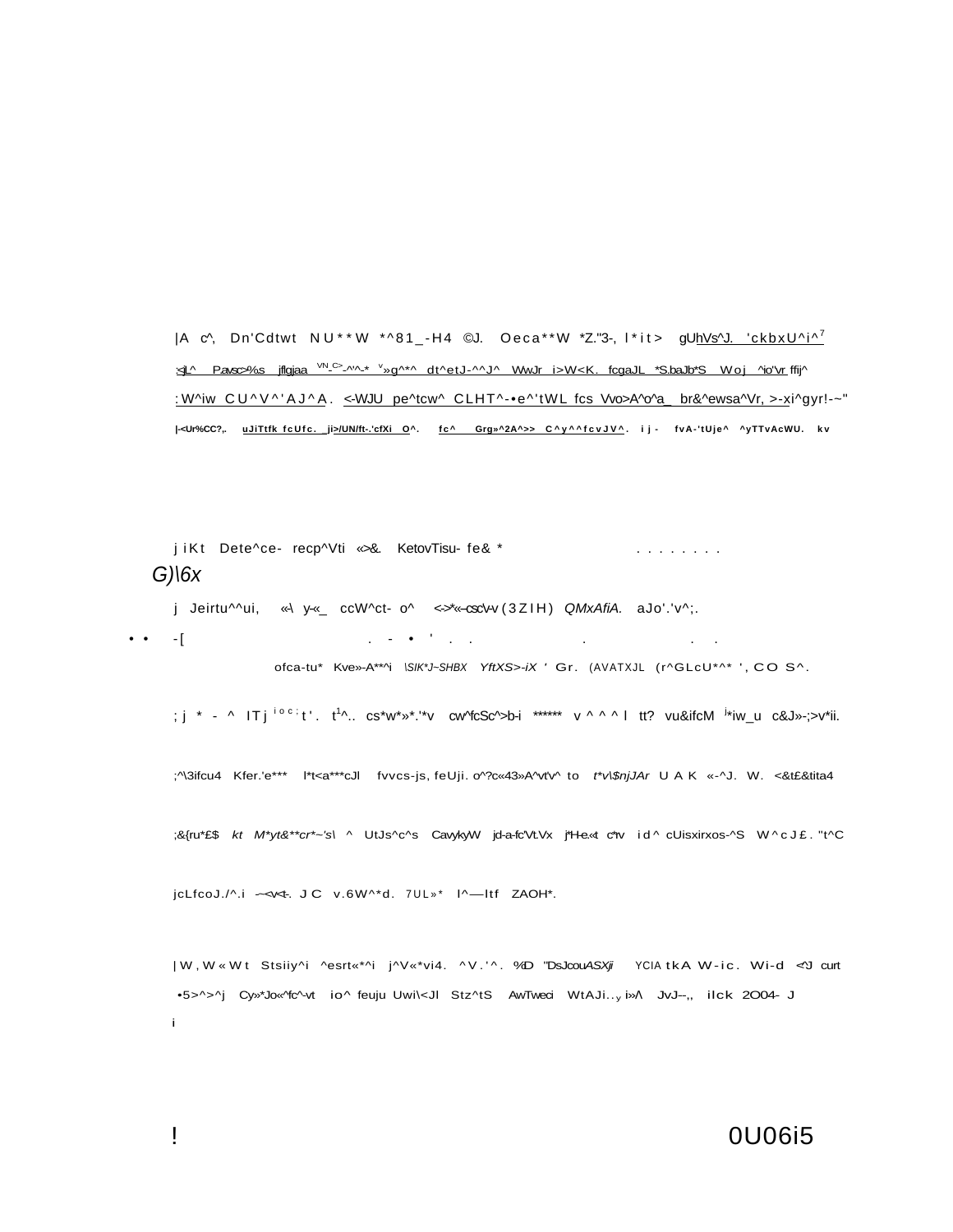#### $X^{\wedge} 00626$

4fcja\_s^M, \*ht^\_fcki M\*>^; W,^4 ^ t\*^^^^ ^ Ai S!»tjie > \*\*-\* ^\*\*- \*-^-

ft)'AL QAIDA", \*MEM&« OP AL QAIDA^ "AL-QAIDA PIWTEES";

]^e--rt7vis^ oMJtaaMn te eUi»iA\*A3 4-oAei. oi Co-^ )£- ^ " ^ •

jV» .AV\*-\*«\*N X C, &%«\*-\_ »i- .r\*y\*»± -k»'J - «W»»\*>-<\*--c-\* t^ \*\*, fait'oWr oj. (Jt dbJt-'-• ^ M A M ^ ' M O£ b«\*. cU>^-"M-tt- «-\*\* '\*\*^<sup>4</sup>\*^-5 tr'.'ii^ •\* O^uafc fiWfcUtr OrvJL i«J\*\*- cixterw<sub>H</sub>.VwJhoinK Of. tU» \*vf W^ tan. £\*;Ja\_fc t\* ^ W4w~.\*W. «H •loCu—«L«b»^ -Q\*»<Jwa-

 $(V^t 5$ of DfIFO<Cr. CAu.-m ^rPisjriAL ^irufccrcS ArMD Pot0fr<gf4m-nc^-

 $\mathbf{i}$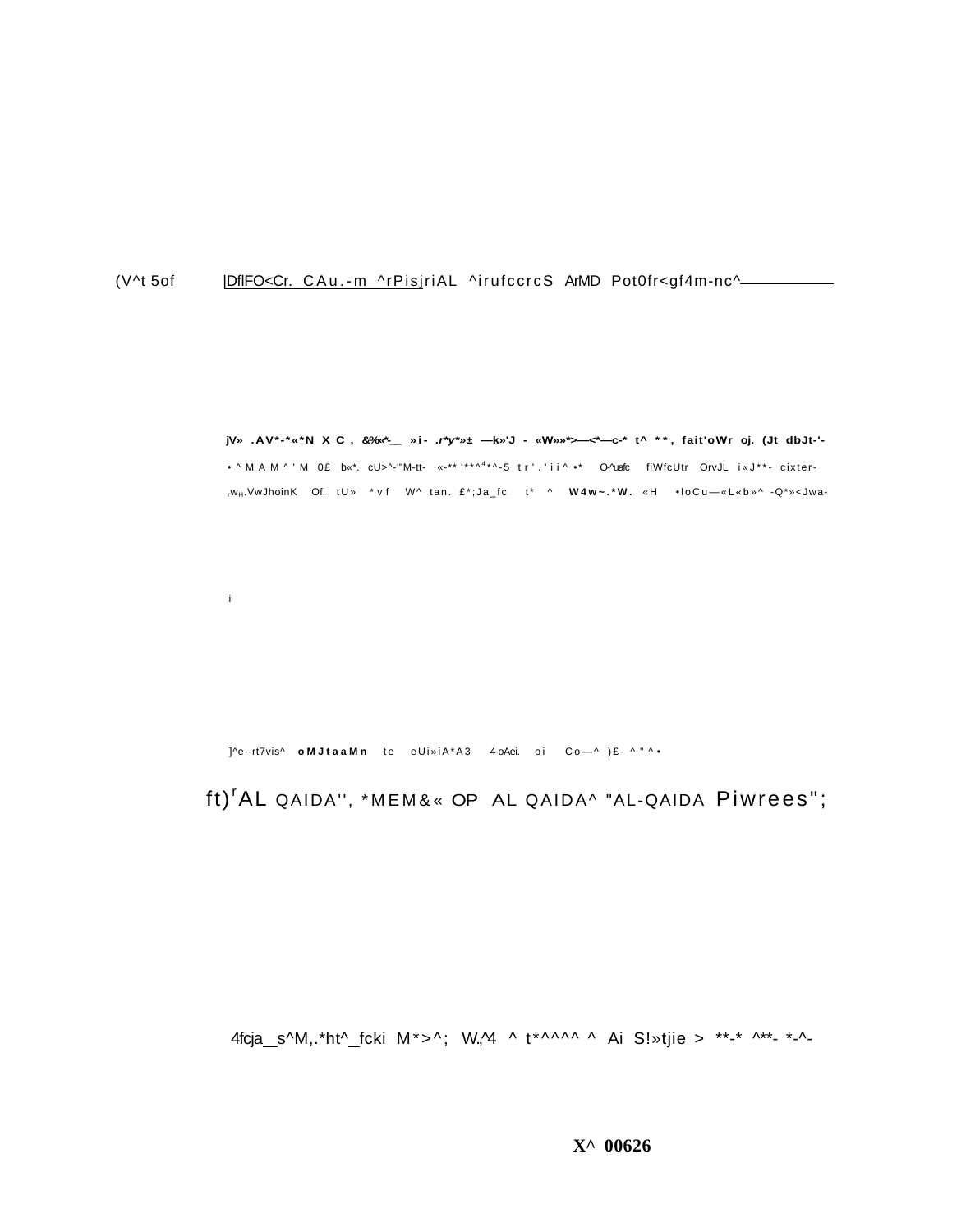$\sim$  cu  $\land$ , b,  $\sim$  sa alsalang -> &  $\land$  W $\land$ <sup>0\*</sup> - fajffi&tg,  $\land$  } -< M. -.9-  $\frac{dN}{dx}$  - $\sqrt{m}$  +  $\frac{dN}{dx}$  +  $\land$   $\frac{dN}{dx}$  =  $f$  &,  $\land$   $\land$  - $\land$   $\land$   $\land$   $\land$  - $\land$ ^fettyB^fe^ut Nfcf» &&. j^a^VaA^, (j<sub>sr></sub>^w<sub>(</sub>xr>JL Wtr^lfc^fjk\* الممال وسيستشوق المالي الممامي والمالي والمتمام والمتماز والمتماز والمناور والمتماز والمتماز والمتماز والمتماري : Of hem CE CA-LIS Tfi^CMAUS> NteT>ce TO ] ^ f\*^ feu\*\*; iV U c < -- W ^

, U\$cu\*\*x t.V> Lpjfiv^ «>^<i A^ Qoitjlcv \%XJS. 0-i OounwaJb-vki.- TiWA v\*WJ^ IA^CJ\*!"-

; Q ^ ^ (&4-IUx^cJiffJL VJcvJ^ e' AIUV\^, G ^ A W ^ CjL WJ. .fcJ-»-V L t \* / ^ AUCJA ^feo

 $\bullet$ (W.^\*rf). 0U06J7 and the company of  $\frac{1}{2}$  and  $\frac{1}{2}$  and  $\frac{1}{2}$  and  $\frac{1}{2}$  and  $\frac{1}{2}$  and  $\frac{1}{2}$  and  $\frac{1}{2}$  and  $\frac{1}{2}$  and  $\frac{1}{2}$  and  $\frac{1}{2}$  and  $\frac{1}{2}$  and  $\frac{1}{2}$  and  $\frac{1}{2}$  and  $\frac{1}{2}$  and  $\frac{1}{2}$  and  $\frac{1}{2}$  a  $\mathcal{L}^{\text{max}}_{\text{max}}$  and  $\mathcal{L}^{\text{max}}_{\text{max}}$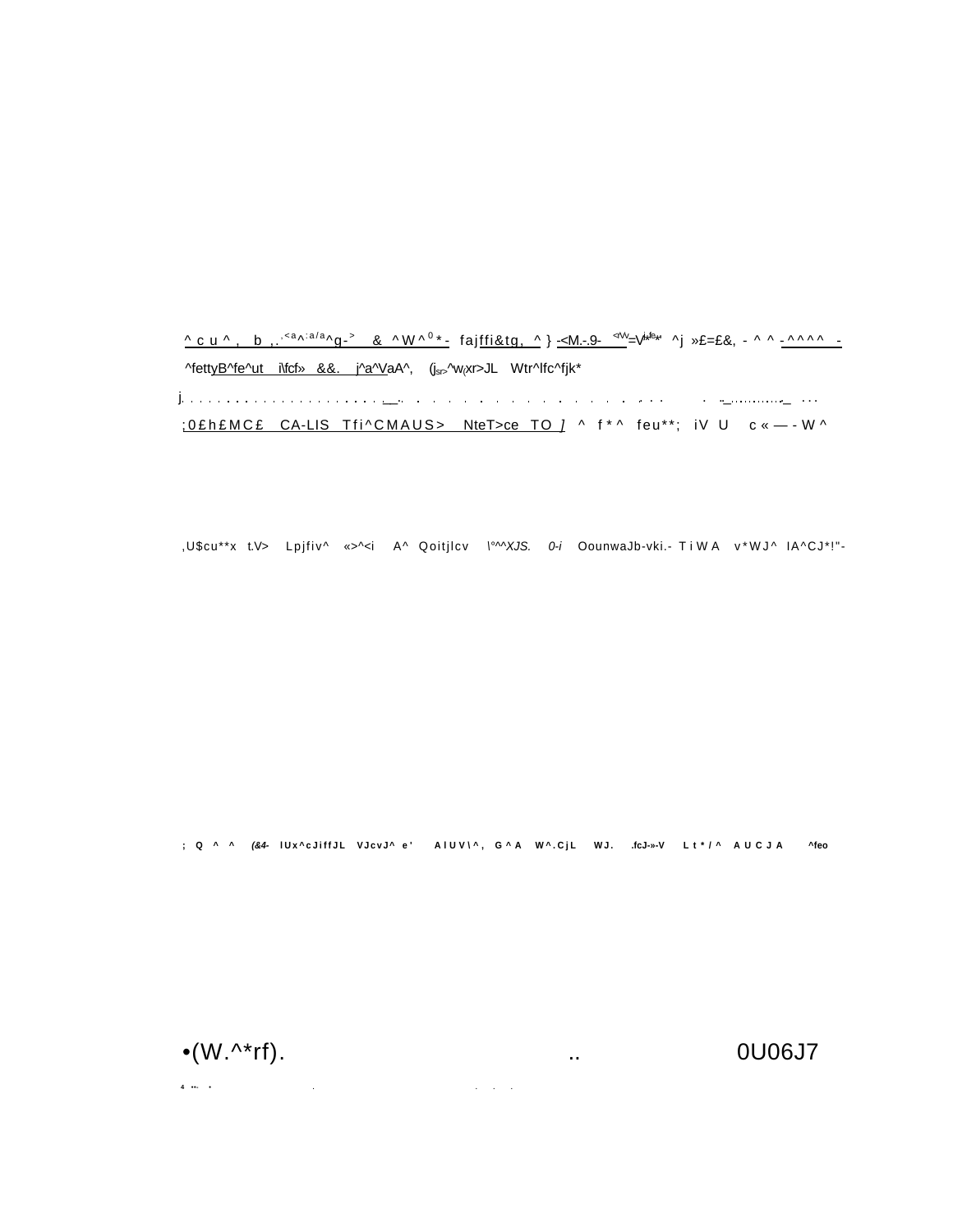#### DEt-EMLbI CALuTQ faSgcMTiAL WiTfoESES.S A-^p CXs Ov^^nsTrrtrn Q<M  $P^*$ gt. 6 M

..fee\*. Cwf^s/^j^HSei ".9n Cc^f»o-i5«wr.C.\_ fa^WttiA to . ^jrtMPVBb\*o^\_ >\*\*\*? Siww) t£.-.^s\*- cJiU«>J^cwvi

fc)<sup>fr</sup>MAeryet>oH . MISSION'\*;

\_ (i)j ACTIOKi 4CrMi\*4&T\_AME «ICAMS...A.Mt> TfiWS<sup>1</sup>

 $fc^{\text{A}}$ te $Kt$ ?

 $\begin{array}{ccc} \wedge & , , , A \wedge & \wedge \\ \wedge \swarrow & , \swarrow & \wedge \\ \swarrow & \swarrow & \swarrow \end{array}$ 

0006^8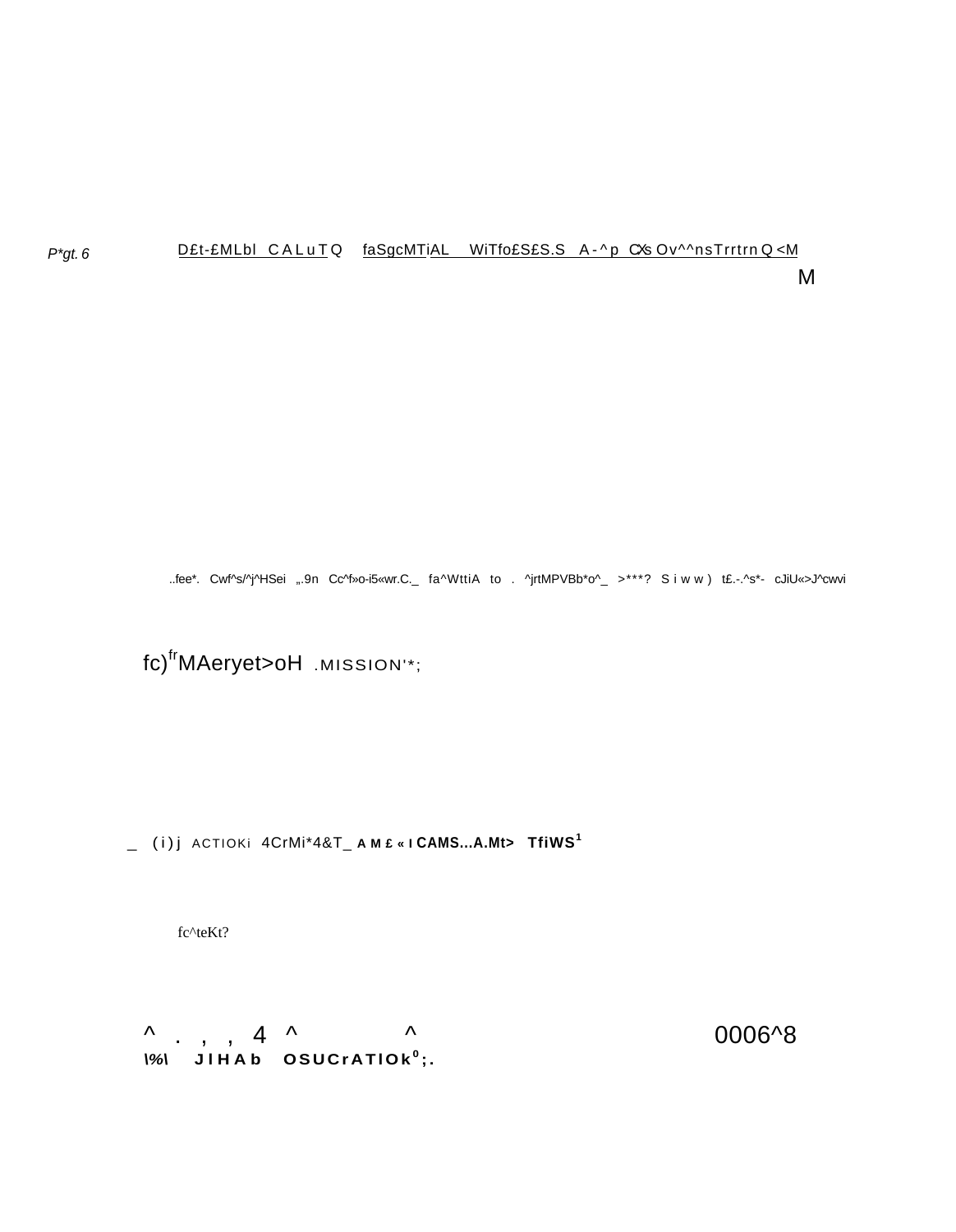### $($ lf):  $\hat{P}$ EC<sup> $\wedge$ </sup>\TN\EKT  $\hat{P}$ ;

(g)j'APVICATION FORM;

 $'7$ 

### $li$  > OPW  $\langle n^*i \rangle$

000629

 $\mathbf{E}(\mathbf{r})$ 

;  $1^{\circ}5$ .  $0e^{\lambda}t_{e}$ ,  $j$ - $ec^{\lambda}r^{\lambda}j$  -tut. KC.U>"32«- tt>

 $\bullet$  \*  $\mathbf{v}$  r  $tr$  $\overline{9}$ 

(j) VALASHMTKOV^ "PK PISTOL^<sup><f</sup>f?PGr<sup>v\ft</sup>pK KWCH1HE Cr<M\*; i-fU o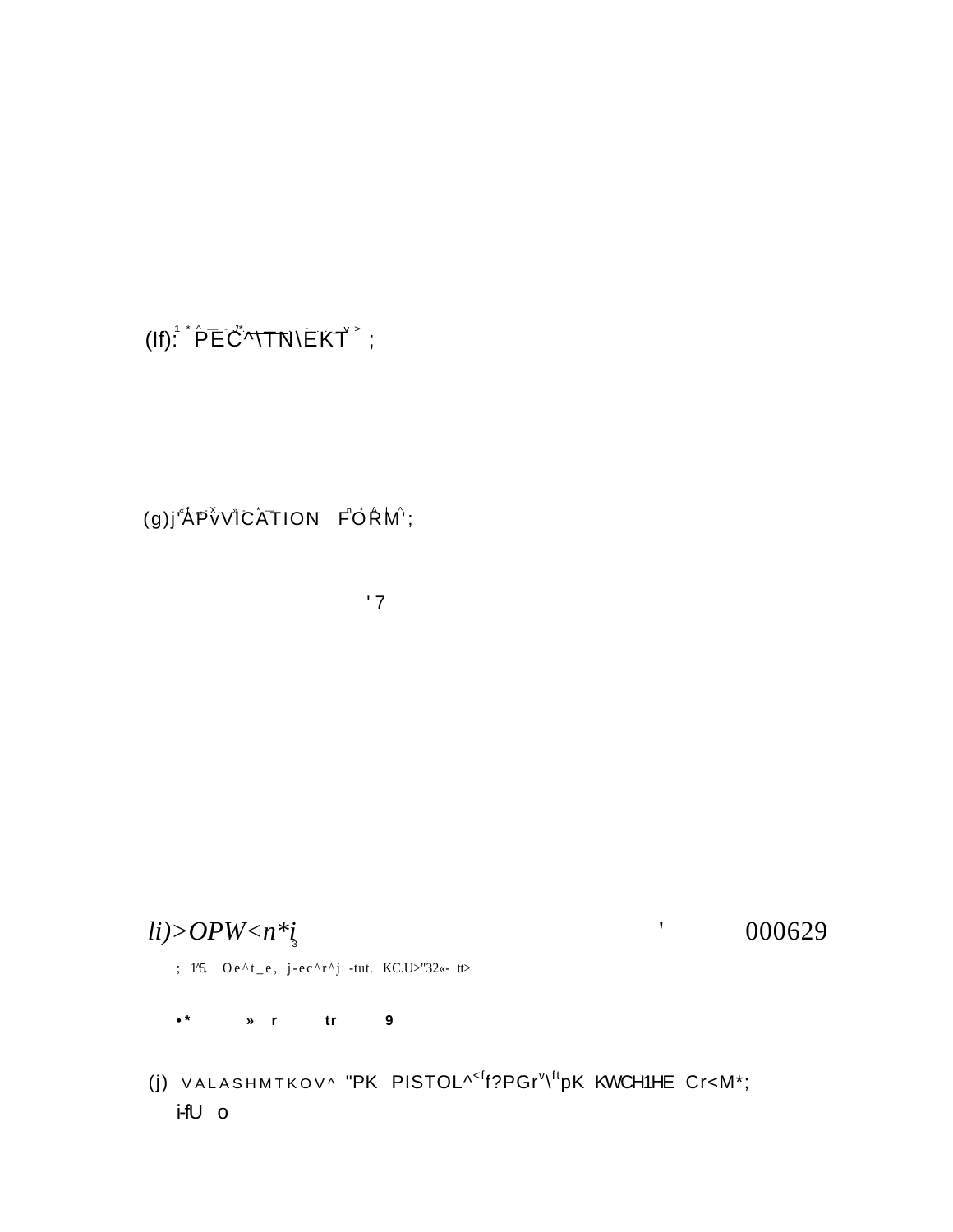### fcr\* petency call. To esegfort\M. wvXMESSJiS\_Afre> S5StS^hSEEEiSSSfcJ

ChiX^ffc'Va^.y^

of the company of the transaction

jjgfgMCg CAUU1S<sup>v</sup>.

'DEPfcf^Ce- CALL 16 :

-A-,c^iAycl<sup>L</sup>^s,W-u.-jj^iJ<i,^ aJUUJ^p^IU^,cxj feu\*.ciiixU-^e, esyto-^d^ ,V «JCU ^cLUijeJ^j

000630

ipbfteAJCg, C4uu I"? '.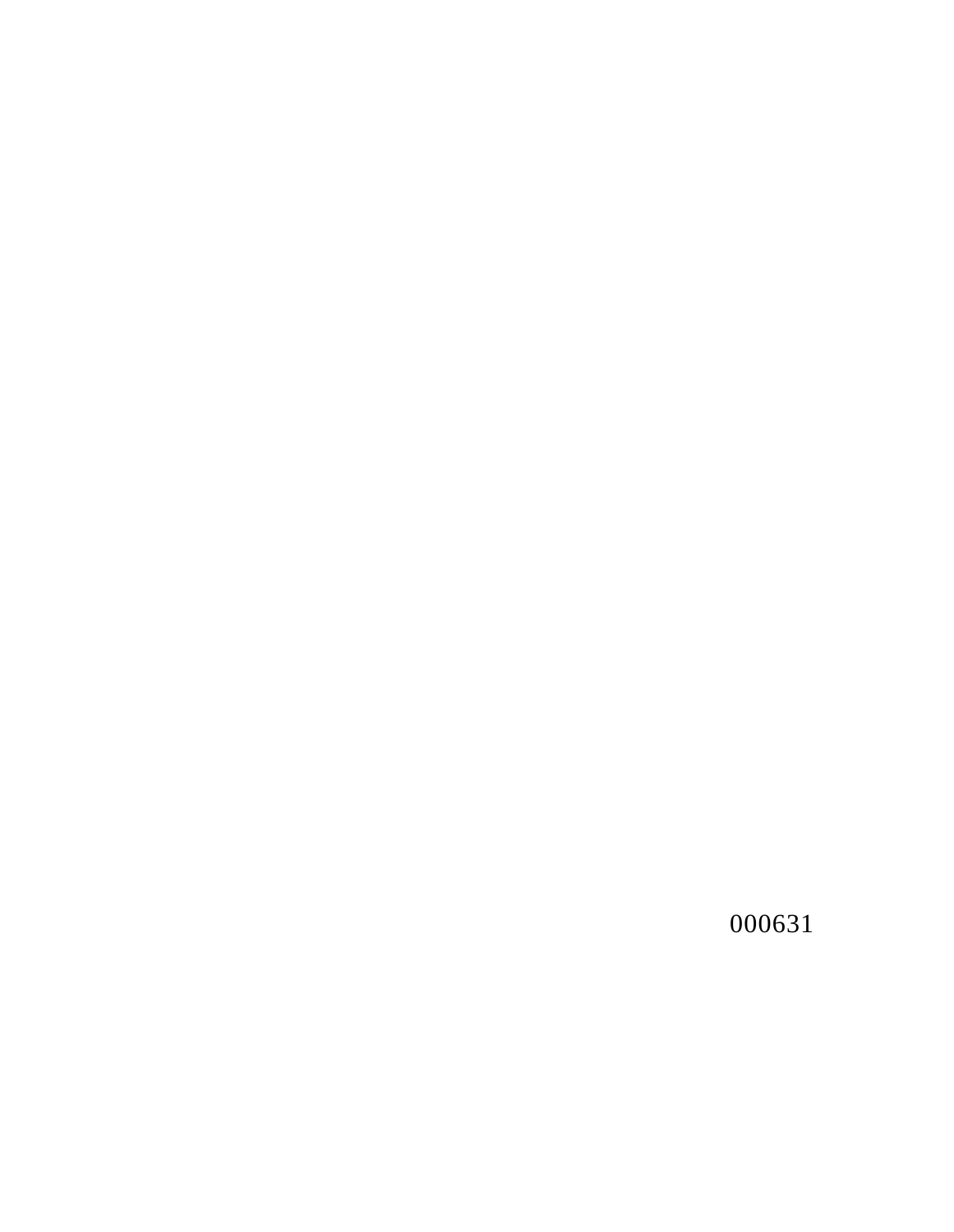I^Sii 1 ef 14-} ssUqci.

### (A) NOTICE t  $[**ft**]$

 $\vdots$   $\vdots$   $\vdots$ 

Sows ^ His U\*GN\*J^~VJ«fl&.. Hioib .\* ^. Cbw?\*n\*

# $\ast$  A

#### $\mathsf{L}$ foi\*e, $\wedge$  . . .

"-JiLfcJ, Wt Jil yw^ii. fc > & v-v^ -^.wV«- oj. > «, re^cJiCM, wL fet > >\* Ci'fO ^P". VA» ^W^. s».\*Or«-\*. f^cJiw. u^, e>-4a< iKoJc: t^\*^ «"<»\*<. L<\*ft-fe- «\*\*AJ  $r$ «tu--v $N$ 

 $\sim 10^{-10}$ 

 $\sim 10$ 

ot^vo eNe^ (A^OM^. VJ««;V\C. tSey»^ evut to ^JK«U»\*V eu«. f\*<-\*\*\*cl V~±.

#### $\wedge$  o $\wedge$  cY\*-- 3 $\wedge$ . \*. Al S $\wedge$ <sub>t</sub> i « J $\wedge$ ; vevi $\wedge$ s.  $\wedge$  -2.2. >>

i/wV^ti <V>\*A wVtovs«.i .W\*. clo aS^/cv, \mb\*t&. CU»>\JL. U»«WV\. JJt'uftfcVt .^a^ttiunCs. \* ... A\*W fecit . «\*ko..K«-«.\*\*. d\*\*^jij. M»A<JUv^iA& '«e '^<. "a-SUax^etvl 6V cv w-v^v-.»j»A.

-  $\sqrt{x}$  w W ppy  $x^* > 5$ . I - Q—d ^ ~ a cc^<sub>a</sub> f<sup>\*</sup>  $\gamma^*$  \* -  $\sqrt{x}$  e r ^ t A \WU ? — <  $\sqrt{x}$  - 0 U 0 6 3 2

 $\sim$   $\sim$ 

«\*\*\* fcjjsAt f^4- rt-oe\*^c{ ii fovt^.--J-e-v\*iS Sy-ttw. tC=«<> UcvrA- «^icX G^L>JJ2HAJ W»'»\*V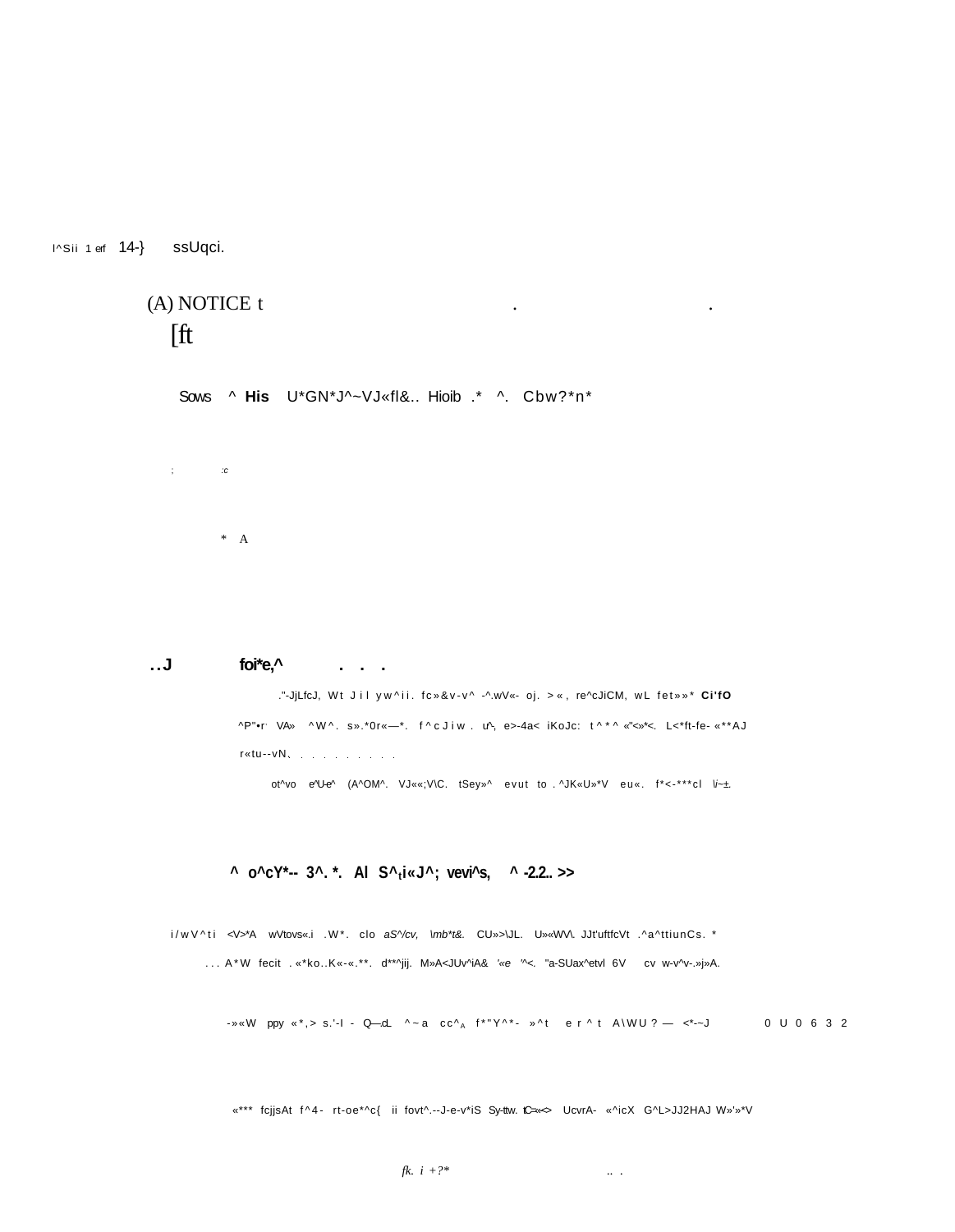tc^tv j^c'«r \*"•\*+\* j UwJp ^ i'H\*. b.-»C\ taii. v>c'v ftu^ &'«t\*r Ft^ e^ w^'t^^tj,^, ^v.'cJ2».

(C'VXSUAMSC UW:  $\pmb{\alpha}$ 

### $H I^*$

```
\bullet\bullet\vee\wedge^{\star\,*}-\wedge tVveJ: W.**5 fro-*- <sup>eJas f</sup>*V krsjyi^^m*.
\mathbf{i}
```

```
TC^CSL^X.-. •/-<*f»e-b V I J ^ Wy^-sO-i QBB » ^ B % 0-*, <U.Hc*> «LAUJK t,'~~4L. i*r± Ctfv^^^t- <**»-
```

```
£.feU*.i^A w*, Wo<4_ Gsv-^^etc^<sup>1</sup>-^ "SavO^ ^- AtfeVi t««tf-£. t.t.,VkoJc u^ Ucu,?<^
```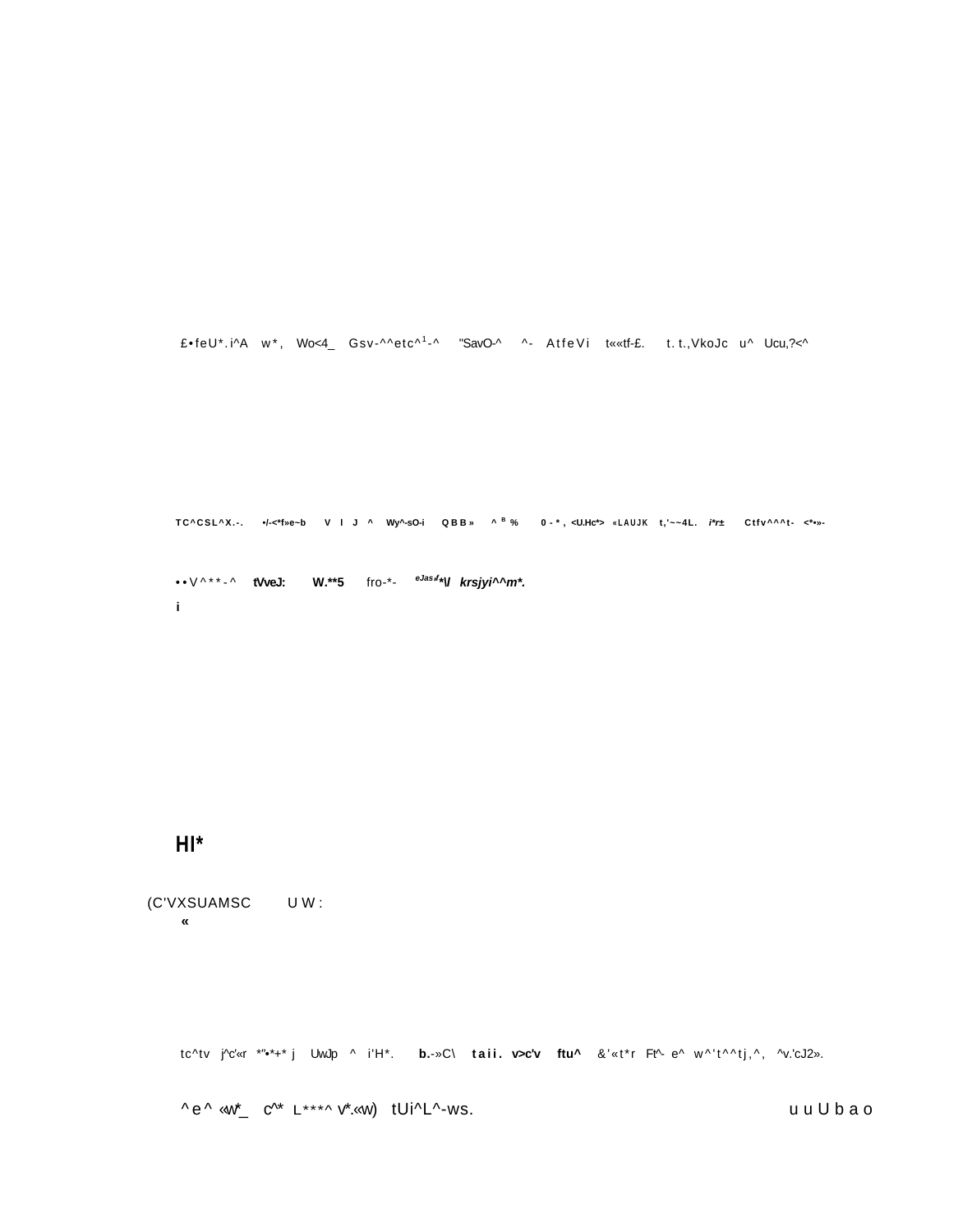$fa^{\wedge}M$ . Z  $i^{\star}r$ )

 $\sqrt{r}$ 

 $\ll$ 

£-A«j«. iovv MoUfiv.. U'y-i o il ..U.faW-fc.../WUJU. W«-fcU .rV-ipbi, ^\*\*^ <sup>CL\_\*</sup>^- ^^ V\*Ja\*-fc\*\*a«%J,fcw^WKy-

 $e$  .

 $V^{\wedge}Us$   $\qquad$   $\qquad$   $\qquad$   $\qquad$   $\qquad$   $\qquad$   $\qquad$   $\qquad$   $\qquad$   $\qquad$   $\qquad$   $\qquad$   $\qquad$   $\qquad$   $\qquad$   $\qquad$   $\qquad$   $\qquad$   $\qquad$   $\qquad$   $\qquad$   $\qquad$   $\qquad$   $\qquad$   $\qquad$   $\qquad$   $\qquad$   $\qquad$   $\qquad$   $\qquad$   $\qquad$   $\qquad$   $\qquad$   $\qquad$   $\qquad$  \*tc^ «^\*-v«A Cp\*<wci-«V % fefM^l So  $\Lambda$ <sup>2</sup> ^kfi^-. V-^ <--WJt fVU^JL WHv

1C"»V rW..i.J; W> -AjHte... \*a\*!»\*, v& ,.s\*k\*\*k. Ue.. U«^-tt. `7T"\*<sup>tt</sup>^ \*7!°<sup>y\$</sup>5' ^° \*tv>"H. \*H ^ \*- /fct-a-. ..V^..OLU...V»Vtv»JCS, "jUS. \*BHfe.^.o^...^sS\*.«5ijLJL..Ci.!».MWIU\*) ^ \* Vk-t^eJc W^U ikcw v>^c>^-

Coww. «u%«i.i) • >><5.^a. fevc «-Jw. UaJfx^'-'^.. ^\*-^>\* ^'-^ \*\*-\*«<3Kr Allo-L, l-»citu <t-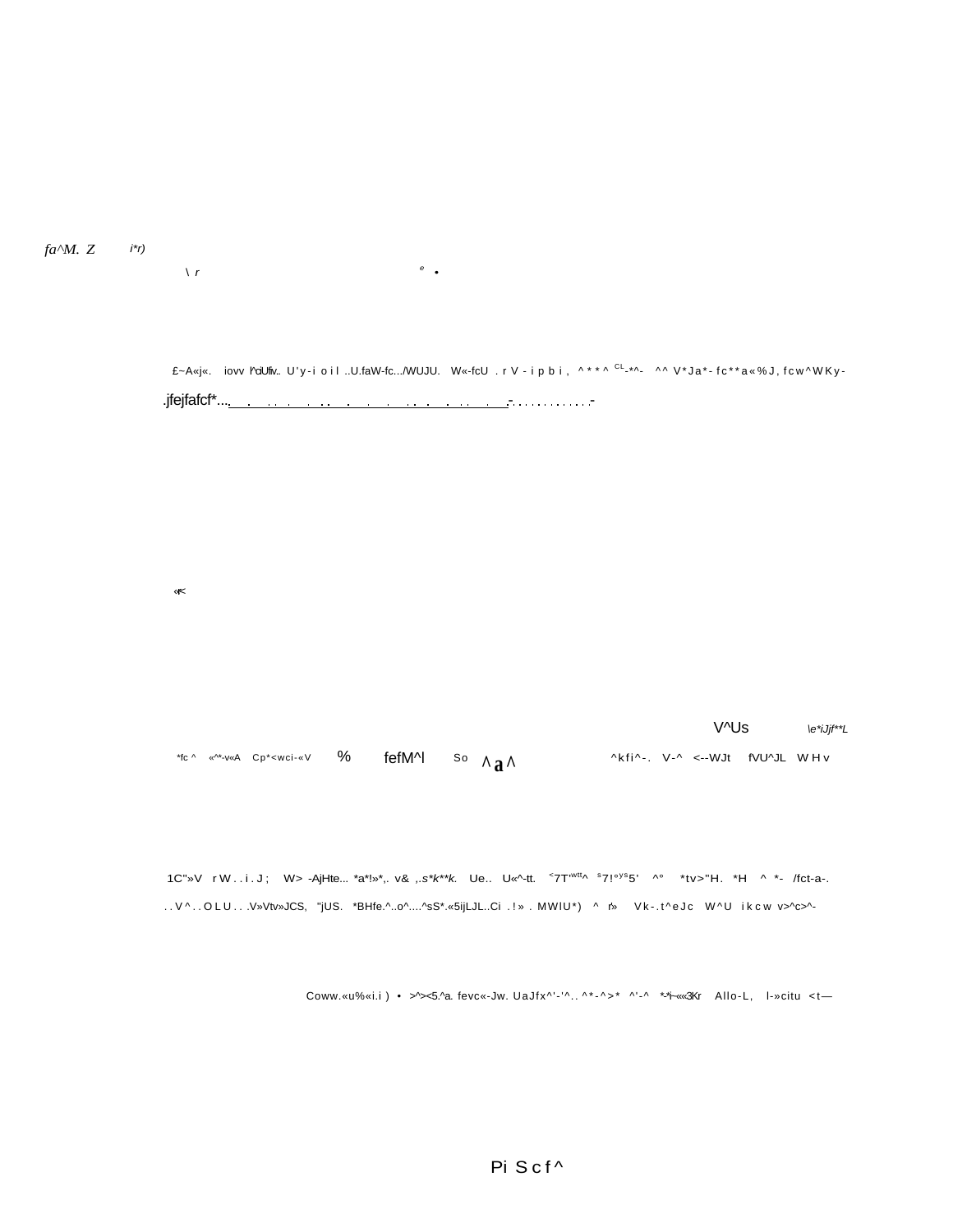$iW^*$ . Auft. ALV»AJIO<sup> $\land$ </sup> u<sup>\*</sup>v & \* W  $\land$  fi/ $\land \land \land$ . CXc $\land \lor \lor$  5?V. A\* 6  $\land \land \land$ . \*\*\*\*. iO£7;  $\mathbf{I}$ 

Inllo-k »AO\*\*J2, Ucj «\*&. \*»<br/>xUfc tu A^%^ w-w-i. M<wv. CCUVN ov\JU\* Oyfr.\*« «w»c'tu\*^ A<->n.

; tv«^. Co^t-Jet\*\*^.. (S«x. r£j\*v«w.ca- <ty^Vo>vo^ laJsJutiw^)

 $\mathbf I$ 

?A.V\*\*>fc\©w Or \*^Y\*x\*.fcJfc-~fc 'S-J-iU, W^ra-N-L ex. !^^oJS«\At t^niU'trw^ «J=w^oJ<^-» Cu>yo-'^fV \*\*.

#### On  $\leq$  s  $* \wedge W \leq$ , Zool, ex.

• <i«NAb \*yB4©U»-W=\*A oL Cc\*-wi^ejf ^JUU^C^VXJI^JI B^. fret\*Vixu-V to v-i^g, UvtJi, coj^twnife tt\*&/

 $|H\rangle$ ; Ww c<sup> $\wedge \wedge \wedge$ </sup> ftju.-<sub>fc</sub> Lo- $\wedge$  00 $\wedge$  <to<sub>5</sub> v| $\wedge$  ^wfc. ^XH- C^-v. % is\*\*i)T  $\mathbf{j}$  .

Adcs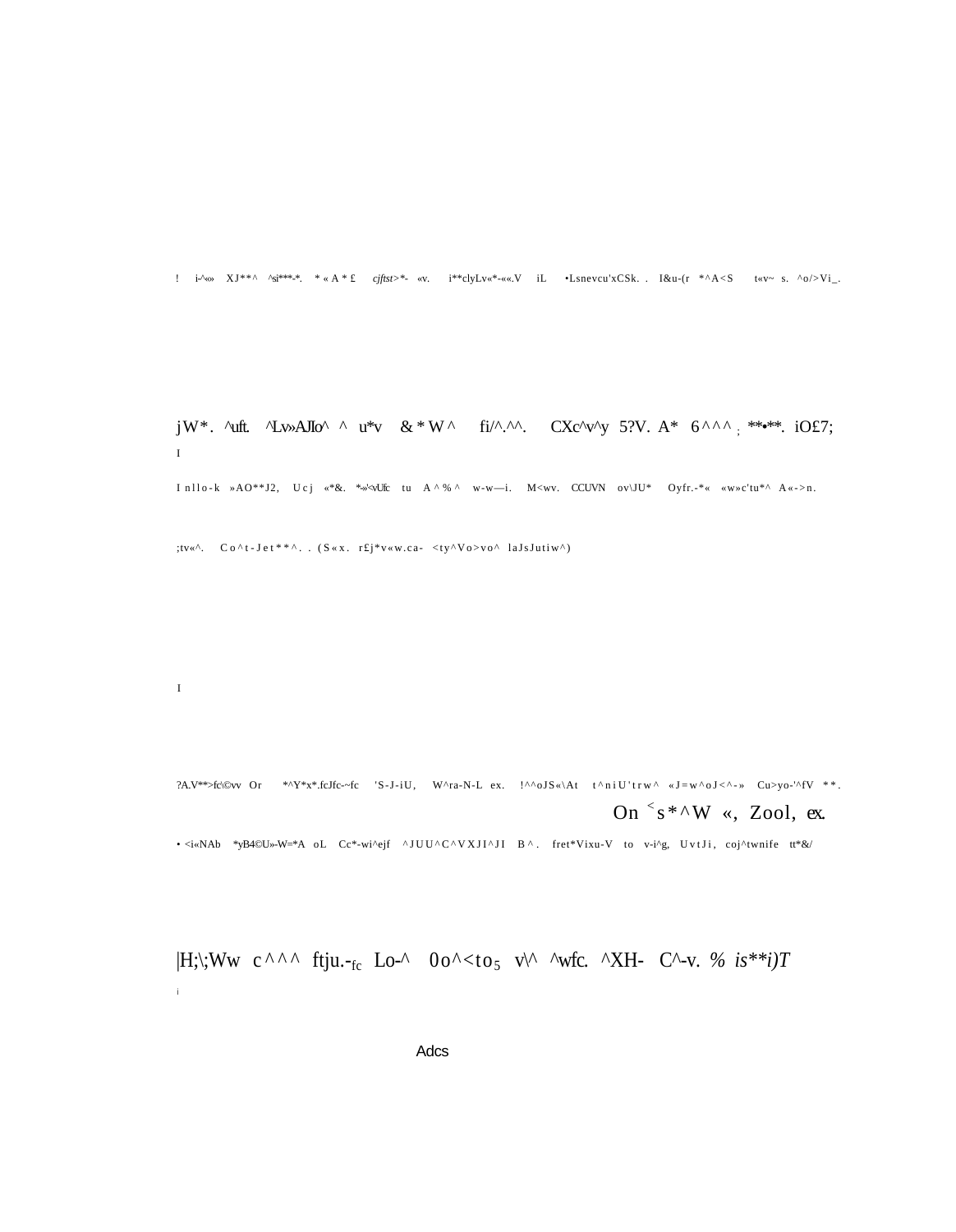### ft^. S4  $l^*$ +) EeFgtecC \£.ecft\*\*s£ To i3A&><W(Fiep j^cgutuf i&j^tS o£ pgnyJno^

iW! hTtfV^ii't

i^JJaJI i\* ti^ ^^v^^W- %17 ZOCX j A\ , Q&ft<ic^ \*=fe^Wsb atfcco« J AOW ^s^vU.

**Contractor** 

0^05 w^MV:I^ aiiP^ki^.

 $\frac{1}{2}$  , and  $\frac{1}{2}$  , and  $\frac{1}{2}$  , and  $\frac{1}{2}$ 

#### **UU0636**

### So,

UcJ,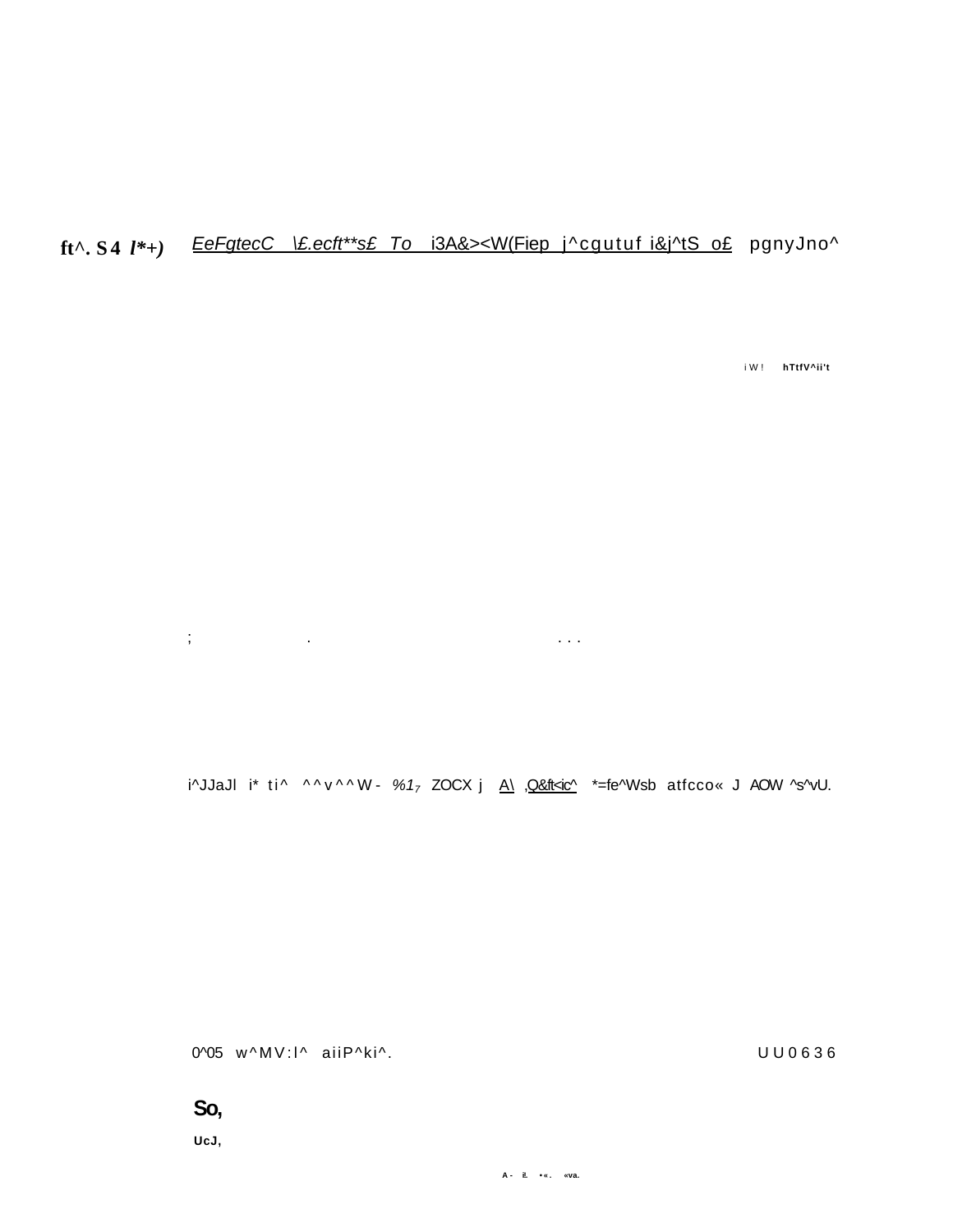$T\mathcal{U}G$ 

## ft-,

iLfc

### $-MobcvO^* \sim \%^4$ '> \*w& \*^ U~£. M;i<w^ 'Waj^UxC :w :

Uo^o ^Cs. CC^iVt«u^ fiusJuO b-at\*\*iv~\*;st;eAA Ww isUi-Vv\* MCVSJUL^ AIUS-KOI- V», (jr\*A\*~<.ci ;fcUa.V j^<\*v\\*i. ! h>v^Av~ A-tftJL fcv, od^-.\*\*<sup>1</sup> B~%. .\*'Icu^W.fc. £~-Sw^<^.ey\ fcj-u\*-k fcU\*. U-. O.A ,H

UJ^VV. c»\_ «=\*-\*£\*. e£. tevu\_fct» iu.iWt4 <\*-^A h^-r »U«-\*A'. »fcr..«J <\* u\*<a-<:. i^% 4kA- PAvMI.'/wk

### A,

WA Ayws^ti^^^ij «U '.<viSr) ba icrofc. feu. fet«»i-«. ^A«w» "KS^/^OXX VSUUU »~-»oib CWw>V VA,»Jir (> » « «,, it Cwtau/vt\*^ CM^I A.d\*r W\*. fcKC MA>4^.VWS U.Ua Wx^HL SsxjJfcSL^J. -.^i^feL^ CL^,JL tto^. v%"c\*u.K\*.

01)0637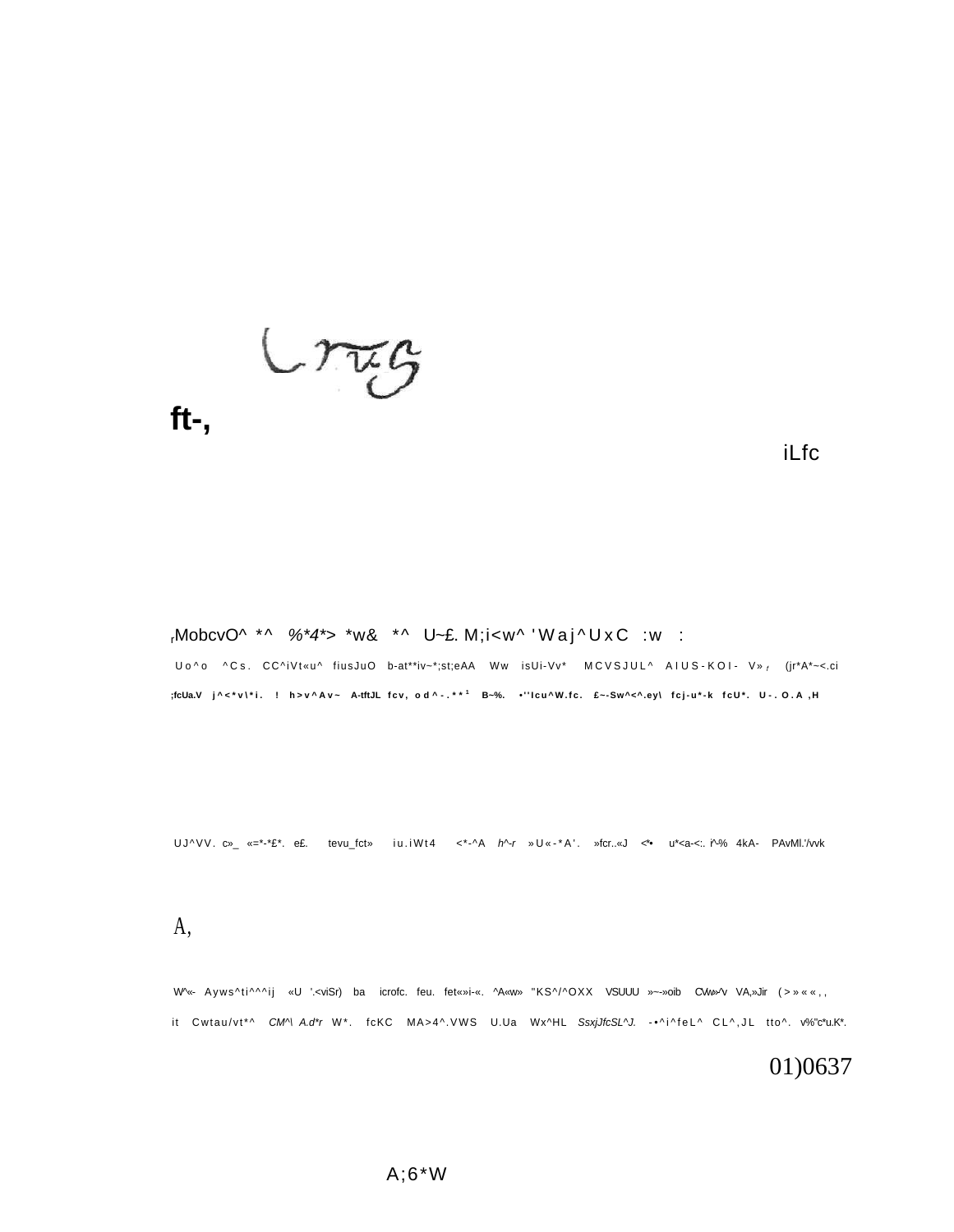### (Lp <y+<sub>h</sub> V4) peterance gi\*jjbft Ej| "^ QAJCtASt<sup>1</sup>(tgp ... ^ T W j I j M i f... . ^ - j9 £nsfi £ Q S M .

### (E):TKE DtT£M-ripNI O\$0£fc.

(F);CoM&AT7wrr STA,TO.S <! bview T^I^U^^U MoTice TO ^87AtvJbfe\$  ${\it et}$ \*ry\*r. ^ U. . V4JU. c4. \*\*> ^tf\?yv>\*\_. cuk^tcJtevv-.t W«. &\*»-. \ju\*\*tet-l ?itj?^ /VWAJ, kvta^.  $\ldots$  $\mathsf{Av} \ldots$ 

 $\sim 10^{11}$  and  $\sim 10^{11}$ 

 $\mathcal{L}^{\text{max}}$  and  $\mathcal{L}^{\text{max}}$  .

 $\mathbf{a} = \mathbf{a} \times \mathbf{b}$ 

 $\mathcal{L}^{\text{max}}(\mathbf{a},\mathbf{b})$  . The  $\mathcal{L}^{\text{max}}(\mathbf{a},\mathbf{b})$ 

### 000633

A<--\*fl-c^j^ ^i^'ja-1LU2\_ U«\*VJ.«V. t\e»\*\*, fees V»J5 \*Uc->>>>w Wfcv\*Bk pBw'.- sX-vb\ juil GA \* X ^ L LO\*\*'

and a state of the state of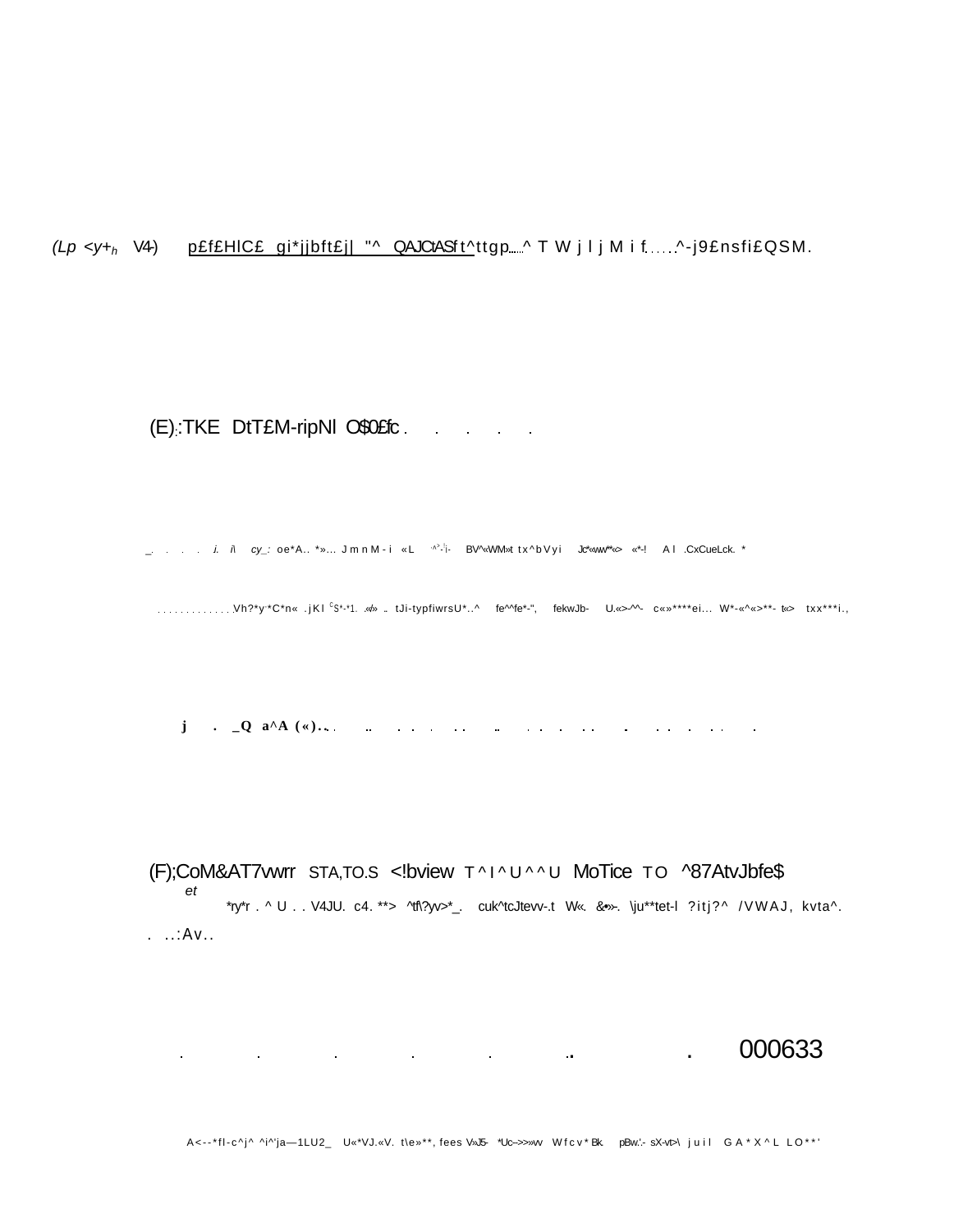$\mathcal{L}(\mathcal{L}(\mathcal{L}(\mathcal{L}(\mathcal{L}(\mathcal{L}(\mathcal{L}(\mathcal{L}(\mathcal{L}(\mathcal{L}(\mathcal{L}(\mathcal{L}(\mathcal{L}(\mathcal{L}(\mathcal{L}(\mathcal{L}(\mathcal{L}(\mathcal{L}(\mathcal{L}(\mathcal{L}(\mathcal{L}(\mathcal{L}(\mathcal{L}(\mathcal{L}(\mathcal{L}(\mathcal{L}(\mathcal{L}(\mathcal{L}(\mathcal{L}(\mathcal{L}(\mathcal{L}(\mathcal{L}(\mathcal{L}(\mathcal{L}(\mathcal{L}(\mathcal{L}(\mathcal{$ 

 $\frac{\mathrm{i}}{\mathrm{J}}$ 

 $\overline{1}$ 

 $\mathbf{L}$ 

j

 $S \qquad \qquad \Rightarrow \qquad \qquad$  $\alpha$ 

; CV \* V H / ^ w^ft-soc^ Cursf«Wv««^A<sub>H</sub>^b «wJL >^t «H.»U\?aVLA, OJvfiA &\*\*£»!A W ^ <iAU»->ifet/vO^.

JNjfAak. LOJV^ < Eou 0<sup>Wrt</sup>^ »Jb&^V SfccJc\*\*\* fctKn'txAt hnWuu««JL IVUCU.4 \*, J.# IOS't- n\*\*\*\*\*\* fa>C2\*tr

W-e. ty.'.-ftciw (IS&T. dubr\*\*\*\*\* \*\*\*\*. "u^Vwi^Jl\*\*.

sifijfcfc-""WtaJ'S Ccn-^%\*rv^ Qj. \*VJb'o"v\oJL't-vJl fl\*r i^ii.c^>J2, ^^^ c.U-v»^» cA-J^iito'e^-s CA'KC.Ye%M.V C\*^W-s

-ite^.iv'x \*\*»^tV \*ci^s\_ sicn^f ^"^rt" \*\*\*\*\*\*\* \*\*^\*\*«JC ^c» e3\2Jcc\*J/v&ji, tr<sub>r</sub>^»<sub>4rt</sub>^p»«-fc^b.'<sv-^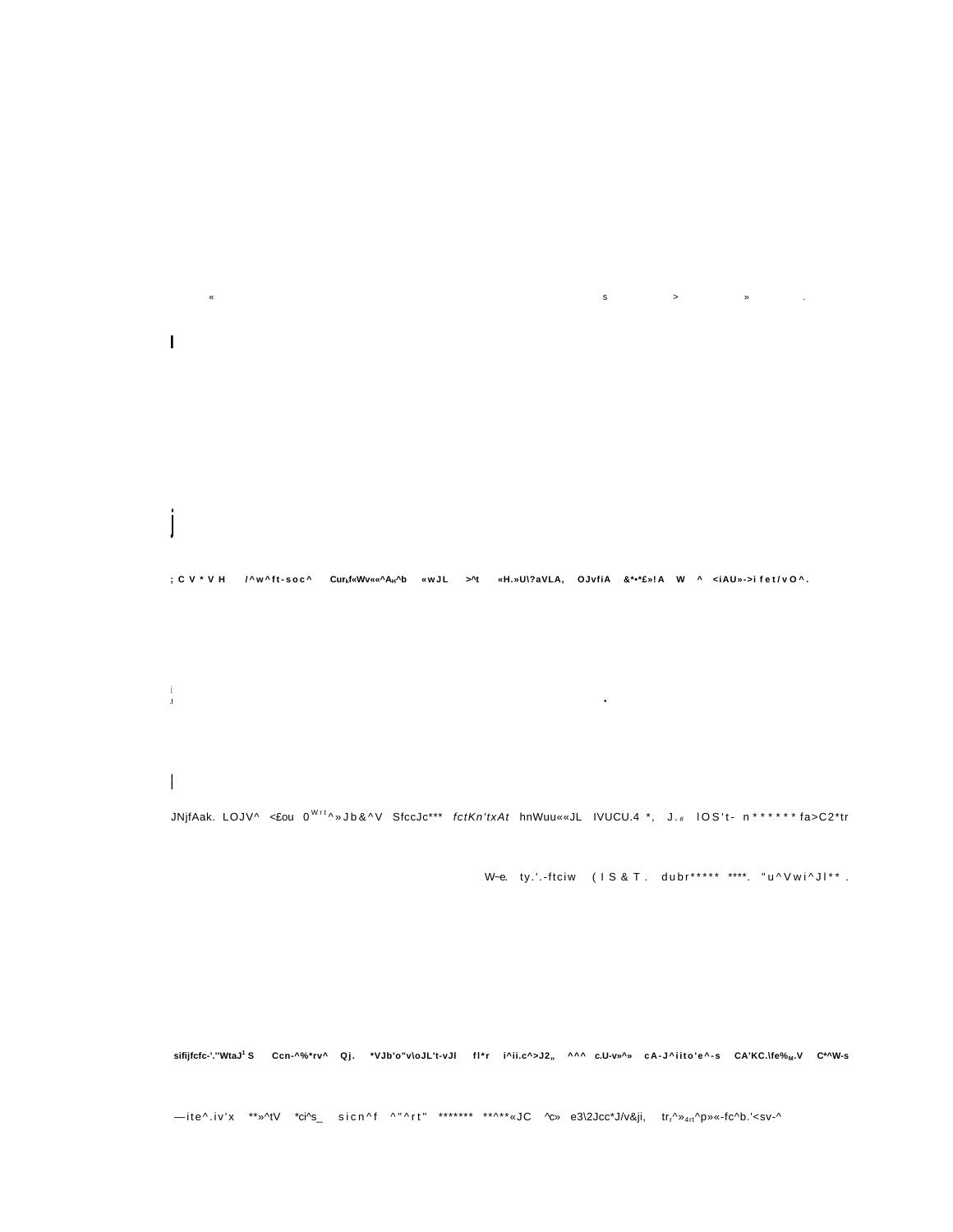#### C&yt. 5»f  $I^*$ ) furtEMCb g&fe>'Os£ R> QfQCJL/tSfcfrfeQ ^CTU^U \*5A^S Q'f Q£TE^ao » ·

. CeVvyto^.A\*. CU\*\*WC. W VEA 0-\*-"I<C\*'W%A & V(ko?\*<t% > vfc ovi, \JuV LovsL S\*\*^\* L« tt\*. V-i^-'\*\*\* C

 $i'$  4t

 $A \sim a$ 

 $\begin{aligned} \bullet\bullet\hspace{0.05in}\bullet\hspace{0.05in}\bullet\hspace{0.05in}\bullet\hspace{0.05in}\bullet\hspace{0.05in}\bullet\hspace{0.05in}\bullet\hspace{0.05in}\bullet\hspace{0.05in}\bullet\hspace{0.05in}\bullet\hspace{0.05in}\bullet\hspace{0.05in}\bullet\hspace{0.05in}\bullet\hspace{0.05in}\bullet\hspace{0.05in}\bullet\hspace{0.05in}\bullet\hspace{0.05in}\bullet\hspace{0.05in}\bullet\hspace{0.05in}\bullet\hspace{0.05in}\bullet\hs$ 

 $\cdot$ 10V-1

kcya. JV<u>^a AUeJL</u>, uUl-a. tf\*g-~A ^ - ^ - -"Vr^.. A»-vck Ml<s-L  $\leq j^{-1}$  ^ \*|.

#### (GtlNTtt£ MATT££ OP TH£ P€TO<moNi OF MR Pato^r &&&\*&! ArT U& ]&tiktir&MAMO..&&\$£, CU&AI  $\alpha$  ,  $\alpha$  ,  $\alpha$  ,  $\alpha$

 $\boldsymbol{\mathcal{A}}$ 

 $``\wedge 1 \quad \ \ ; ``\ast\bullet \quad \ \ -<\sim\hspace*{-.2cm} \cdot^{``\sharp\ast}\circ^l\hspace*{-.2cm} \cdot \quad \ \ \bullet <\mathrm{i}>4\mathrm{j} a\text{-}r\mathrm{v} w^* \cdot \kappa J\kappa_1\ ^\prime c^\Lambda\hspace*{-.2cm} x\ \ W\ i\ j\quad Wist^*{}^{\mathrm{TM}}\hspace*{-.2cm}\ ,\ \ \mathcal{N}\ \ \mathrm{v} t\mathrm{e}0W\quad, \ \ \stackrel{*}{\textstyle\quad} \quad r^*\text{-}\mathrm{v} s^*\mathrm{x}\,, V\quad \ \ \kappa L\q$  $\begin{array}{c}\n\ddots \\
\hline\n\end{array}$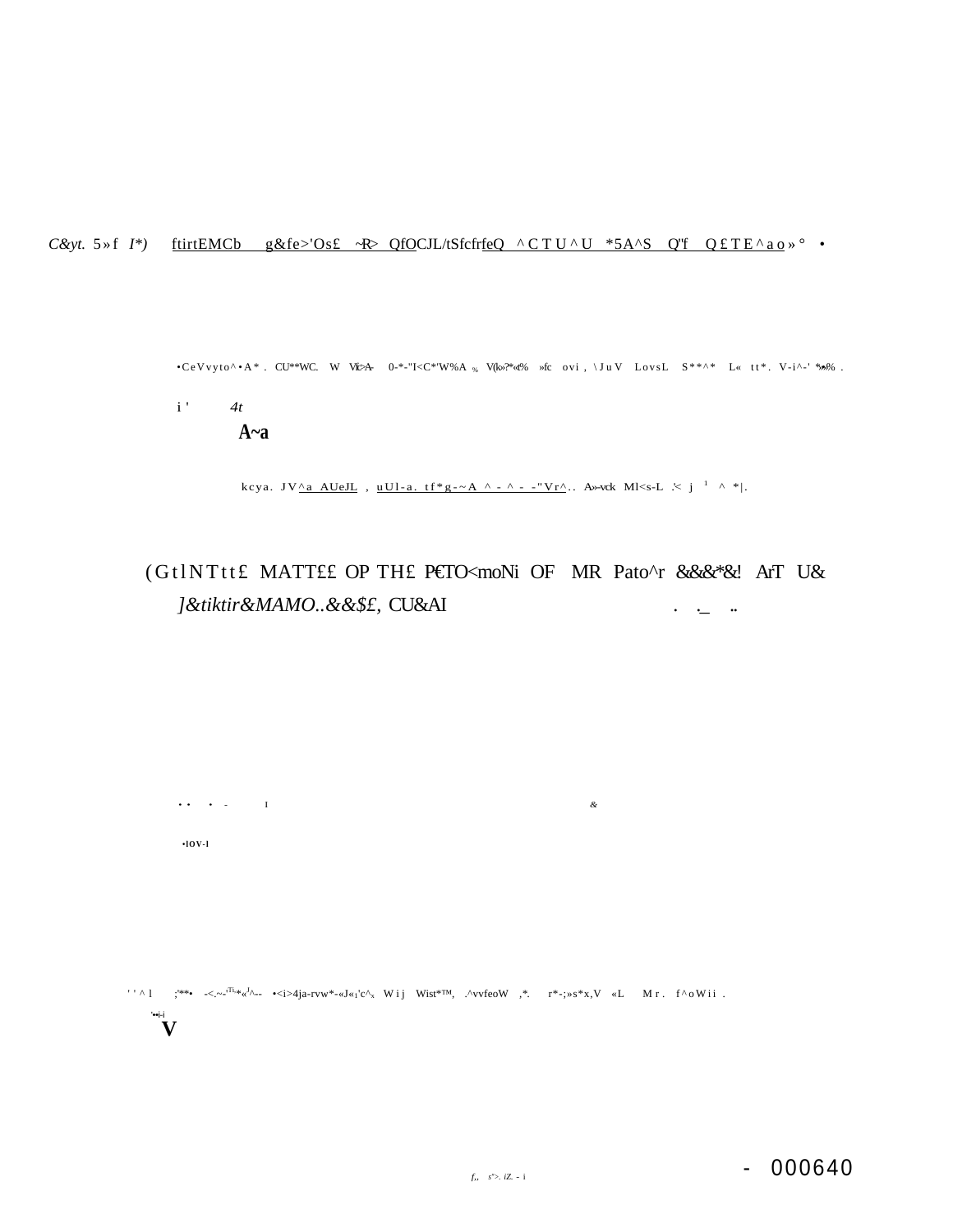"fekft. CV^ ^-V^Sg-^'V-SJ. O^r\*^ V-ss^--, , U.."j \*a«=u'fv%«,, /-fci.^IC. VSUrCoX »-v.»-^~vV>A^ <A~A cUsJfeA. <&

wo-Jlcl

 $\bullet\bullet\circ$ 

£.;1U. VJU.W StvjAi & » & b-w Mr. Aww^s; .< «v

 $\, >$ 

-U^?< C-TA Ma^J) .isv^d ^ \*\*\*. TlwLjt AKWGMA C ^ W ^ i StJ%\*»i, U^:wd SUkj

[xtXv'S, wv~4«i W.«vJk. 5\*^ U«tfs..\\*«i ^^Jei-i t4^-v«, v^^"-v o-Ll <aV^»^ %\*=s»Asu,

 $(CJU. z, f, al),$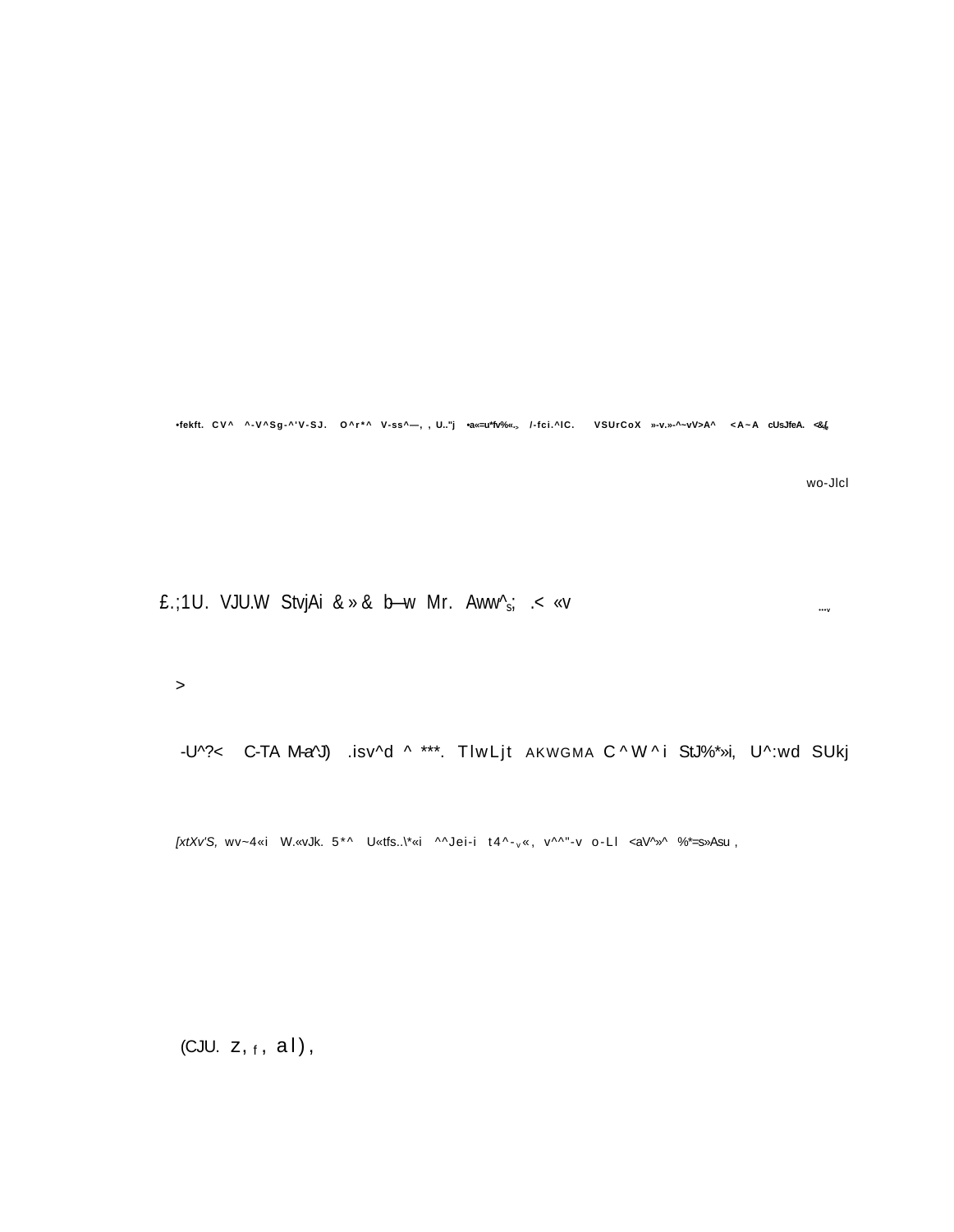-a\* *i*^ tM DEE?i^JCc ti&'0Qti\*£ "io UWXAtti^ufG F^CTIjrtu i&AsiS O'^ p£Tgwrr\u^

\_\_\_\_iWwiy. <^, Mr. ..Ay»«a\*. -Lv

.......j.H \*»y»#fle, \$fcyft-".CAfeiW t<c^»I fr\*\*\*\*- ttx4- Pa^>-.\_5\*H\*-J? A ^OT .J^\*^ \*2?'k \* \* f ^ ^ V \* \* 1

......Via o^ Cov-^wJc^fcA-sV ^vv^D\jb^wvJ.. }

 $M^*$ 

. ":AV»I\*\*K A.e^ PwtcWtfst. tOs\*^Wtt^ 1 S 1 - H # \*D?OU«-.»MW- i?, fl^ <Up^4

000G42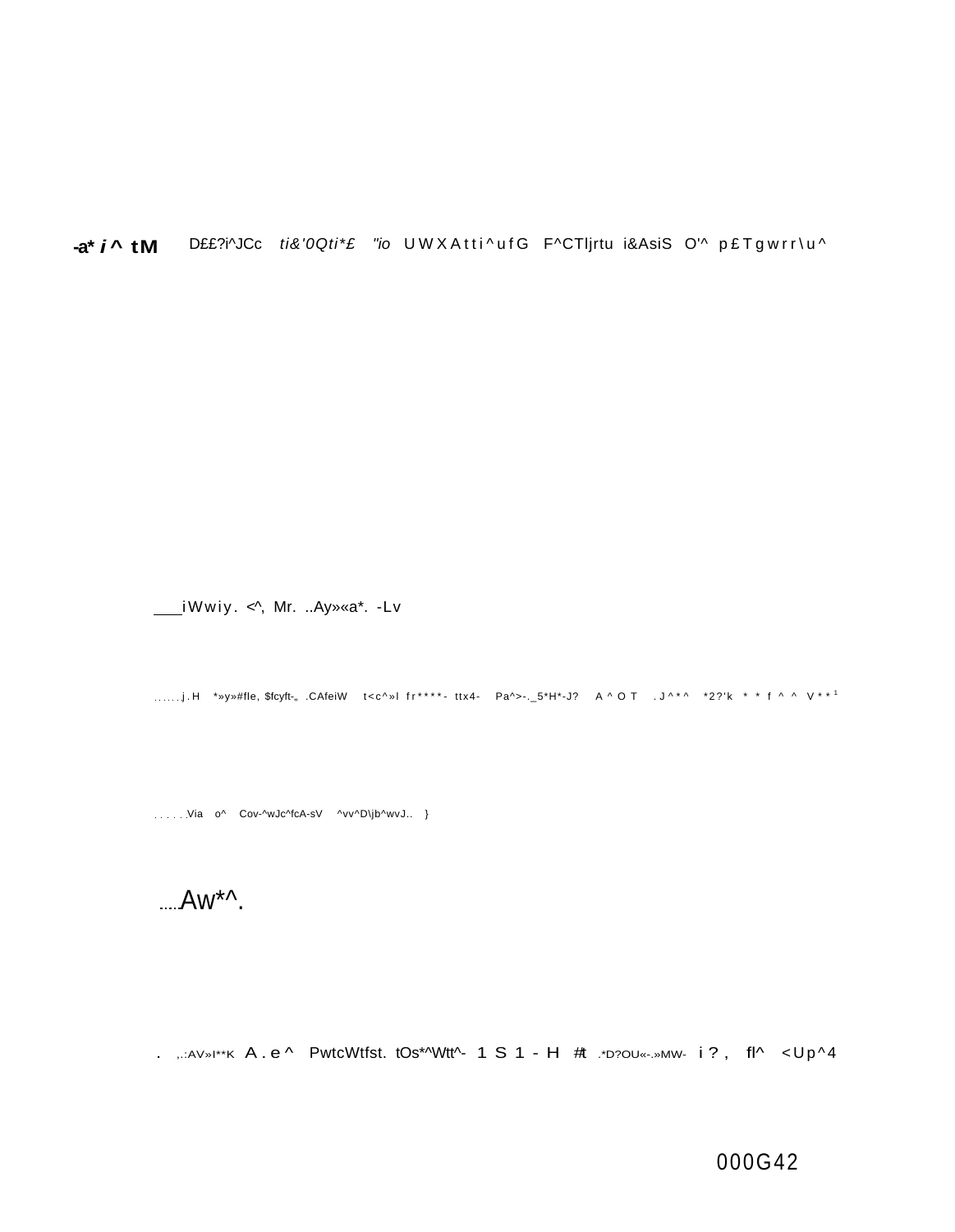fco <Sc«^U iWrc^'-'xiUL- «\*. feUu.'r- O-^iVoJ^ tre^Jfa^a-vV- CcA'-KS-Wfe^fc w»fcU <\*-<\*£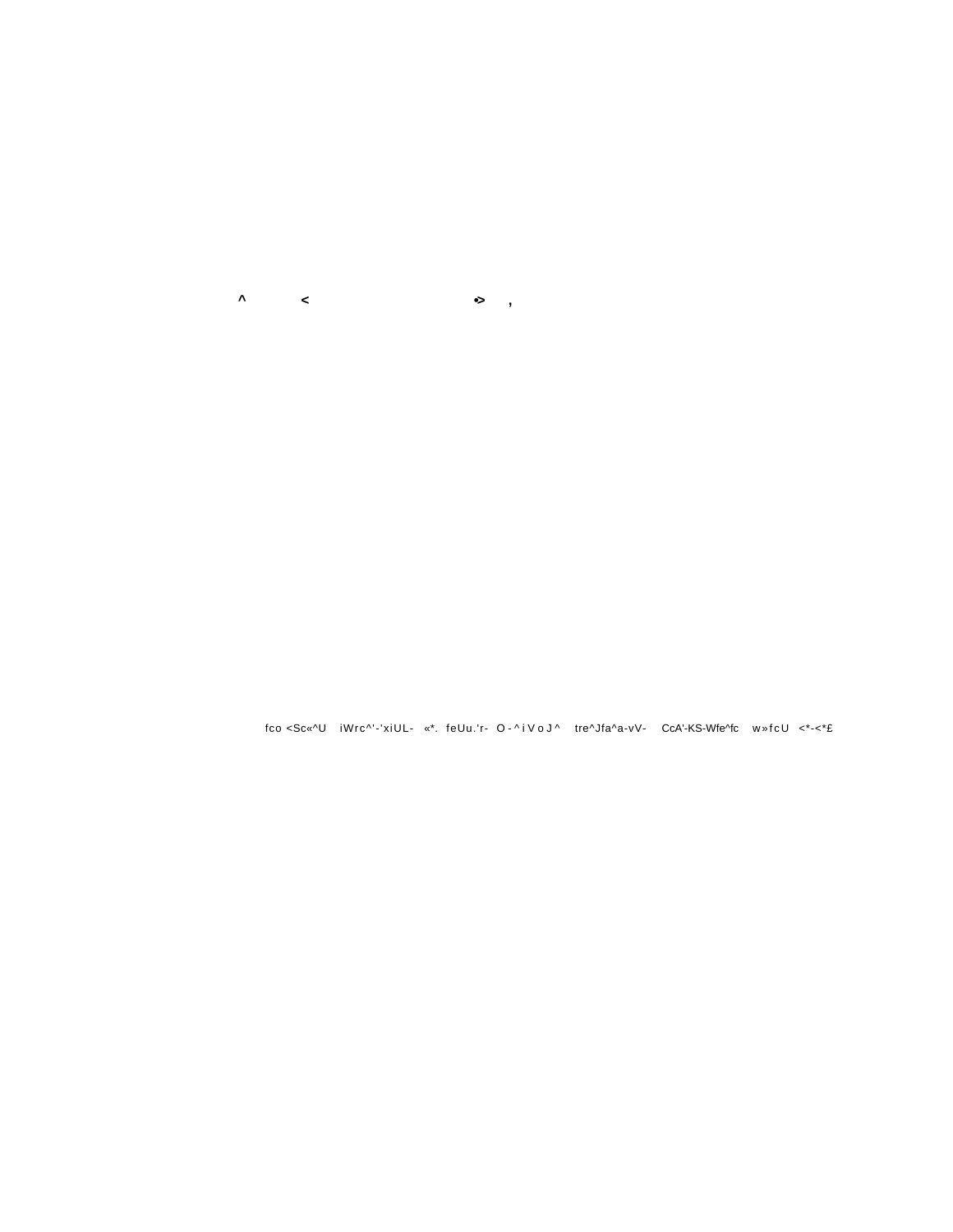UL.VIL ^ f e i  $\mathcal{L}_{\mathcal{N}^*}$   $\mathcal{L}_{\mathcal{N}^*}$  avis  $\mathcal{L}_{\mathcal{N}^*}$  avis  $\mathcal{L}_{\mathcal{N}^*}$  avis  $\mathcal{L}_{\mathcal{N}^*}$  avis  $\mathcal{L}_{\mathcal{N}^*}$  avis  $\mathcal{L}_{\mathcal{N}^*}$  avis  $\mathcal{L}_{\mathcal{N}^*}$ 

 $\text{!fcl}^{\ast}\text{!flc-}\quad M<\backslash\quad M\text{s}^{\wedge}\text{C}M\text{!}. \quad u^{\ast}\text{e}a \quad <\text{``}\quad\text{``}\quad\text{``}\quad\text{``}\quad\text{``}\quad\text{``}\quad\text{``}\quad\text{``}\quad\text{``}\quad\text{``}\quad\text{``}\quad\text{``}\quad\text{``}\quad\text{``}\quad\text{``}\quad\text{``}\quad\text{``}\quad\text{``}\quad\text{``}\quad\text{``}\quad\text{``}\quad\text{``}\quad\text{``}\quad\text{``}\quad\text{``}\quad\text{``}\quad\text{$ • x»/»of.. fet\*\*^ <SUi 11 %<-A. Cc^t-e., Cv\* o^. ©—\*^ ^A X J L oi, Vt\*\_ ~\*\_fc>—.^ Oi. «c\*o^ c<a^xWbv.4i»-

 $\mathcal{A}^{\mathcal{A}}$  ,  $\mathcal{A}^{\mathcal{A}}$  ,  $\mathcal{A}^{\mathcal{A}}$ 

At  $Q^1$ 

A) O'euctw  $f > \lambda * J \lambda i$ -  $k * 4 \alpha - \gamma / 4$   $j * 4 - j * 3S - S$   $\lambda$   $A$  Q fi.'icv/l.'t if its distribution in  $A \alpha << JUA$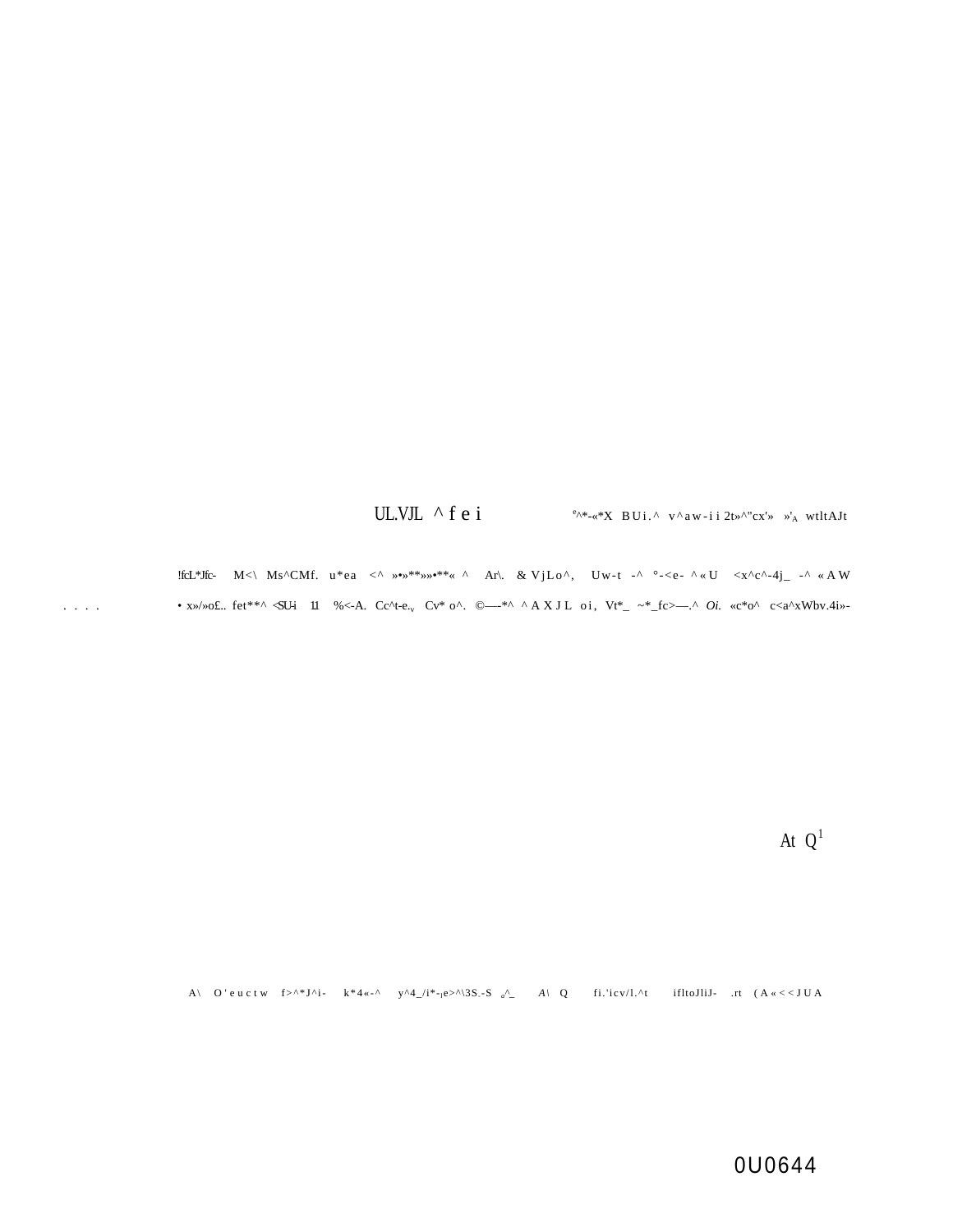it IAJL. *•*NXCJL^WO^KA. ^\*«`»/\* St<sup>1</sup>©\*\*!

^fet^, Oto^Ywrt',..^ f\*w\*v-» &v—U U&..OV- siva- SW«=\*x^ \*«\*», W^cfeft.\*\*- v\*p\*vr\*- irt\_>j-\*--^v^~\*^

X2, |^<^v>'^AK fbv\* vVtAU <S^ ckil^-«-~-sa\_v t'tl0-J-+A\*^<i. CJW«i-fc\*wvJui.

\*vAiib << U-^ fc\*\*\*\*^ tf-^ck 4keJj\* ««> VEM <sup>1</sup>«JUi. i^LXiU/s^-u. ^.eJt<Vei fev f?'-%?iVT>J«(^ ^\*-\*- $\mathcal{L} \leq \mathcal{L} \mathcal{L}$  and  $\mathcal{L}$  and  $\mathcal{L}$  are the contract of  $\mathcal{L}$  and  $\mathcal{L}$  are the contract of  $\mathcal{L}$ 

(Xi W«o>^«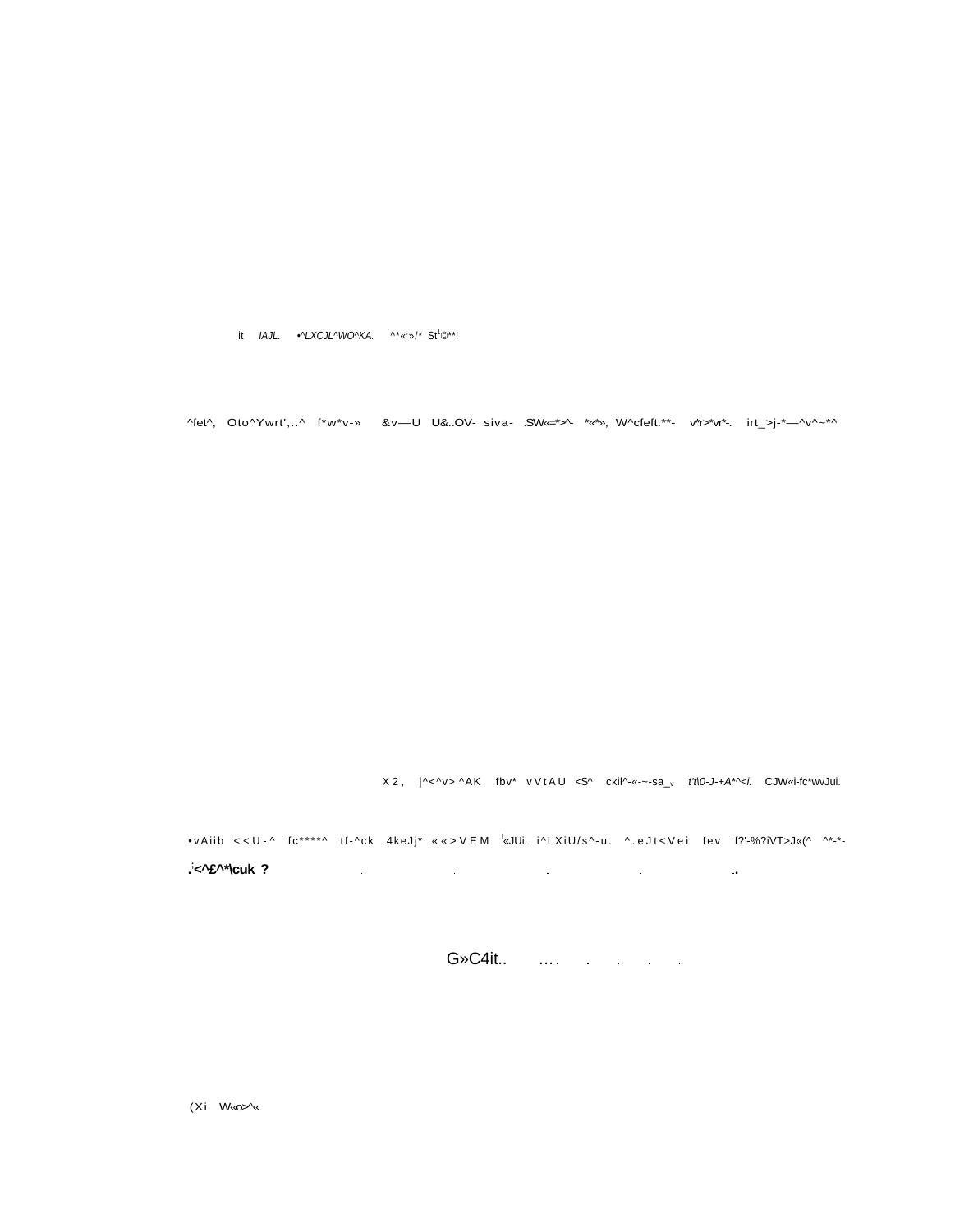### CtW?«|. i<sup>4\*</sup>-) D£Few£ ve^/b^stf to r/jo-fl\*stP<gp. T^TUAV- &4st,s p£ Dgr^n^

|                                                                                                                                                                                                                                                                                                                                              | <a<^ y&fs*i**in'nb=""> t ^ W w - a * v . i/\yfci^?*^«**</a<^> |                                          |  |
|----------------------------------------------------------------------------------------------------------------------------------------------------------------------------------------------------------------------------------------------------------------------------------------------------------------------------------------------|---------------------------------------------------------------|------------------------------------------|--|
| $\ldots$ $\ldots$ $\ldots$ $\ldots$ $\ldots$ $\ldots$ $\ldots$ $\ldots$ $\ldots$ $\ldots$ $\ldots$ $\ldots$ $\ldots$ $\ldots$ $\ldots$ $\ldots$ $\ldots$ $\ldots$ $\ldots$ $\ldots$ $\ldots$ $\ldots$ $\ldots$ $\ldots$ $\ldots$ $\ldots$ $\ldots$ $\ldots$ $\ldots$ $\ldots$ $\ldots$ $\ldots$ $\ldots$ $\ldots$ $\ldots$ $\ldots$ $\ldots$ | $\sim 100$ km s $^{-1}$                                       | the contract of the contract of the con- |  |
| I. iV So  Wr Q* -**** $S \lt W^*$ - C i l ^ i U ^ 'W- &JU*OWB*">. $\lt$ " ^ T « 1 ^U U* " ^ ' ^ 1. 1                                                                                                                                                                                                                                         |                                                               |                                          |  |

........................Oj.. b->>..fe^>V<.<^c> j pe^ier^-i Mt'ub.iwd^ \*-^- fBry\*>\*^?.OU.V T^r\*\*^ tufc~>-CCJ^CJCI-

\*>" Ss^u'sul cx^'«y->'^,. tj-feteJJcwy W.-fcU c>c oi^~i< ^VJro-ij Ovov\ a \*v^ or^\*> ^i^wAio \* C\*r»Vfcr-v'«X., fcjt^xJL .tavfcy. AUcjJIr^V\*\*^\*3~\*. ^fc-'SCv^ WJVW5N<^ CtfV^^ti^v^Ok-^J.  $\mathbf{r}_i$ 

 $\Box$ fetIOv-v^A\* <S-uM . <V«-fe. ...©U-^eL...4U.«JJL. i-^-^Ovs.'^ fVuiUVU<I4-cJl «4- Ou»-i\* \* ten'-""-\*-. <wJk.

...  $J_1 \t M_2 \t M_3 \t M_4$  ...  $\Lambda^* \t M_2^{\langle i \rangle} \t M_3^{\nu} > 1$ ...  $\langle -S_1 \t M_2^{\nu} \t M_1^{\nu} \t M_1^{\nu} \t M_2^{\nu} \t M_1^{\nu} \t M_2^{\nu} \t M_1^{\nu} \t M_2^{\nu} \t M_2^{\nu} \t M_2^{\nu} \t M_2^{\nu} \t M_2^{\nu} \t M_2^{\nu} \t M_2^{\nu} \t M_2^{\nu} \t M_2^{\nu} \t M_2^{\$ 

i- . .. C>J >rw^<cUy \

.\_ L v\*«r^ .9yW^H..-%y\*ii W Wft, c< fikip.xJtA \_ «J^VfW Vo^ S&^. Ei^iA!ik\*--\*^b be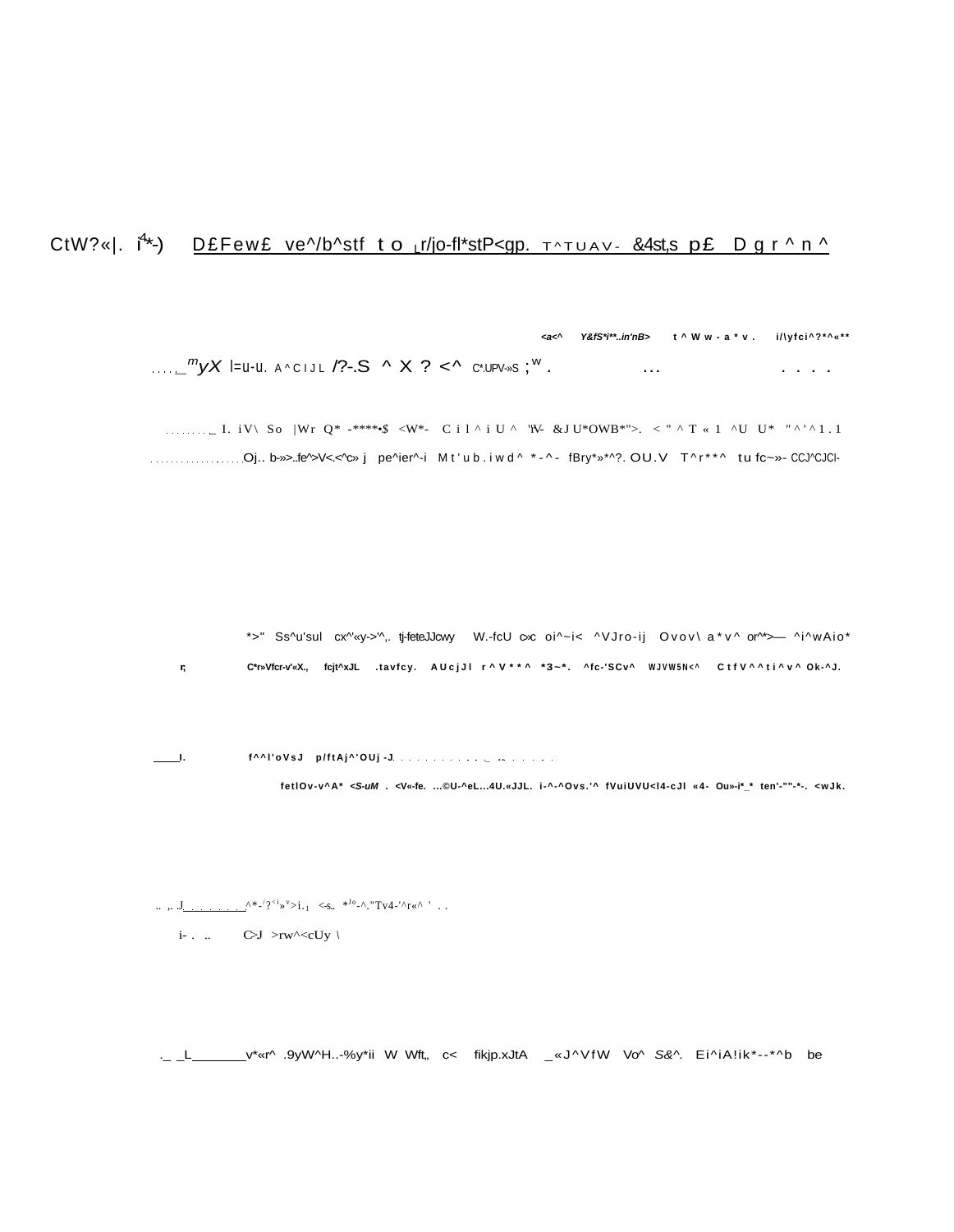$j$ -M\*^ Z\*JL Af^l 2\*\*\*\* / ^/o^/ «4\*s A-U &\*\*\* «. J»\*\*)!|

 $C-T \wedge t$  \*v\* cia\*S-^i-.'ov-\ £\*- i»3v^oJl cfyjiWAi, PwJk |/»\*«-tcws Jk»jU. V>«\_ «^fi<sup>fl</sup>»feaL 6MAC ^\*"Jt-

 $0k \ll U$ 

V\*J D-t yffi'«ca-»k>w^-ft- JUcJJv jfIAfV\'aki«. DM- cv^v t\.c!»-».»-..J fc\J •a-"- t«fev»\*\*>»| t^tko>-J^ d>SiLfc>y o'y- ^"^ ^=>-^>'u\*AfiV> «L &M^ c^-oa. cU^i-v^ «Sc^A»tl lui\*i <\*-~<*±*. iWcJA <<^6v-ci VK%,

r ^ ^ rfj^.LtUb^'j

 $\mathbf{i}$ 

00084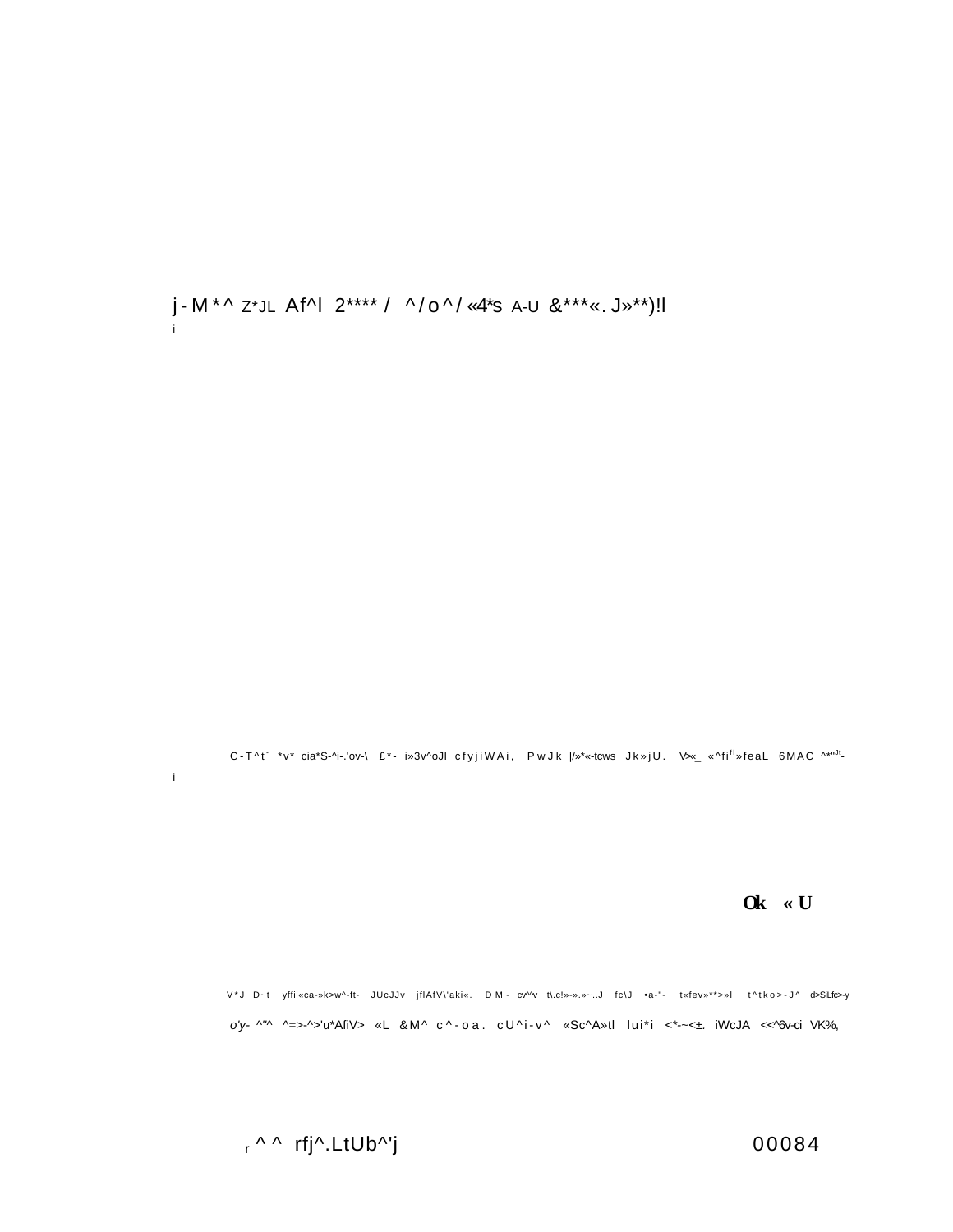$\bar{1}$  $Co$ 



.... JtA^-\*"^«A..ffOCjaJj-\*-^,'g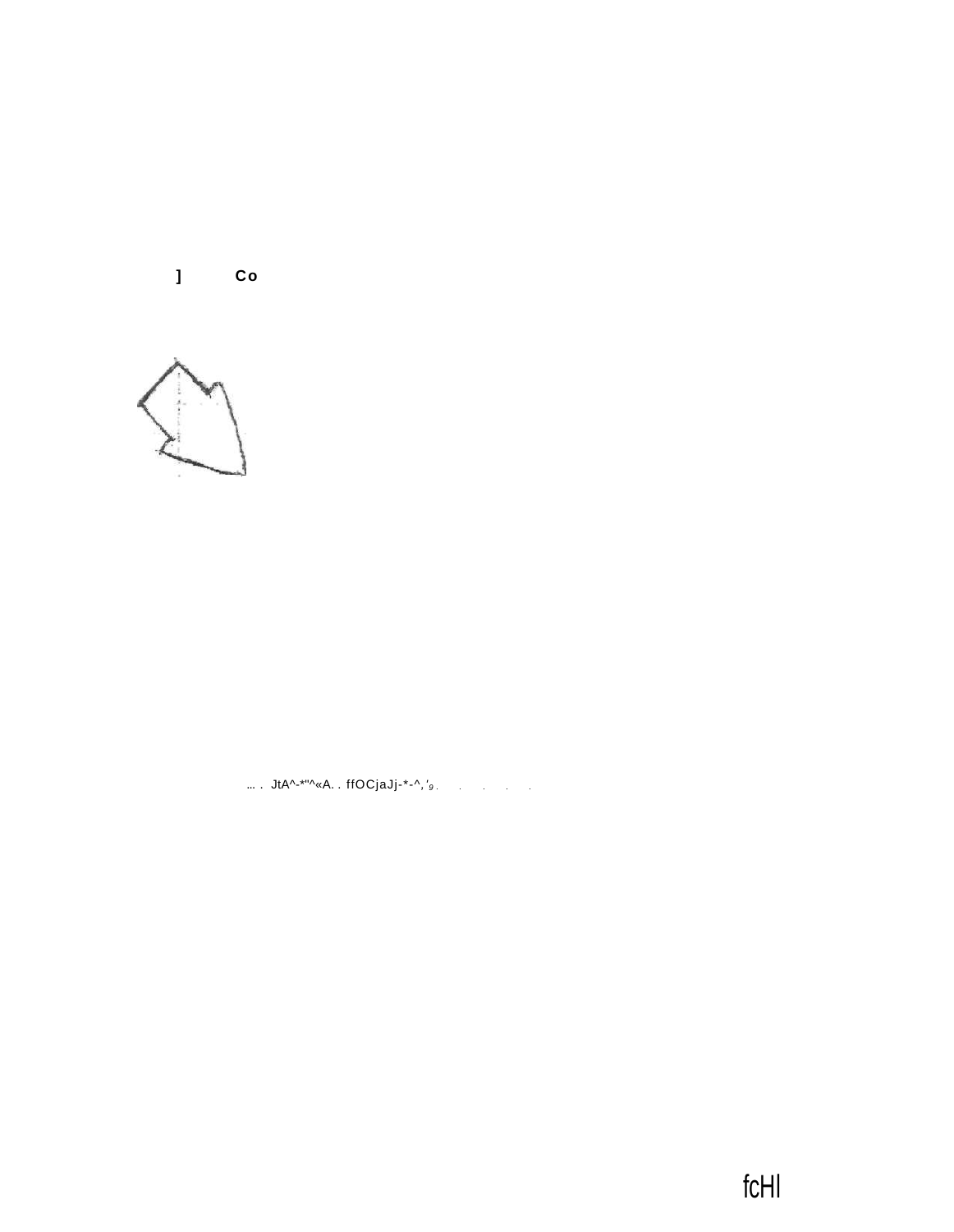## **GH«**

"HumMx\ <\*-/v~ \*SjU\*^. V~Mll~\*~S\* pBf<fltn-»v-»J<sub><</sub>,lji a»,is>^\t."cA-x Op'AvwvVst'Na. CW\*\*&~iJi\_^- uIroVeJuUbx--.

 $(W)$ 

 $\parallel$ 

 $\mathbf{j}$ 

^^fci'OoL- u~"Vt V^-r &\*<w\*X r«XfIA^^ ^-enfQ^y^'ftJc.'o^ov r3L--- E^%\*--W--i^-^-A^fe^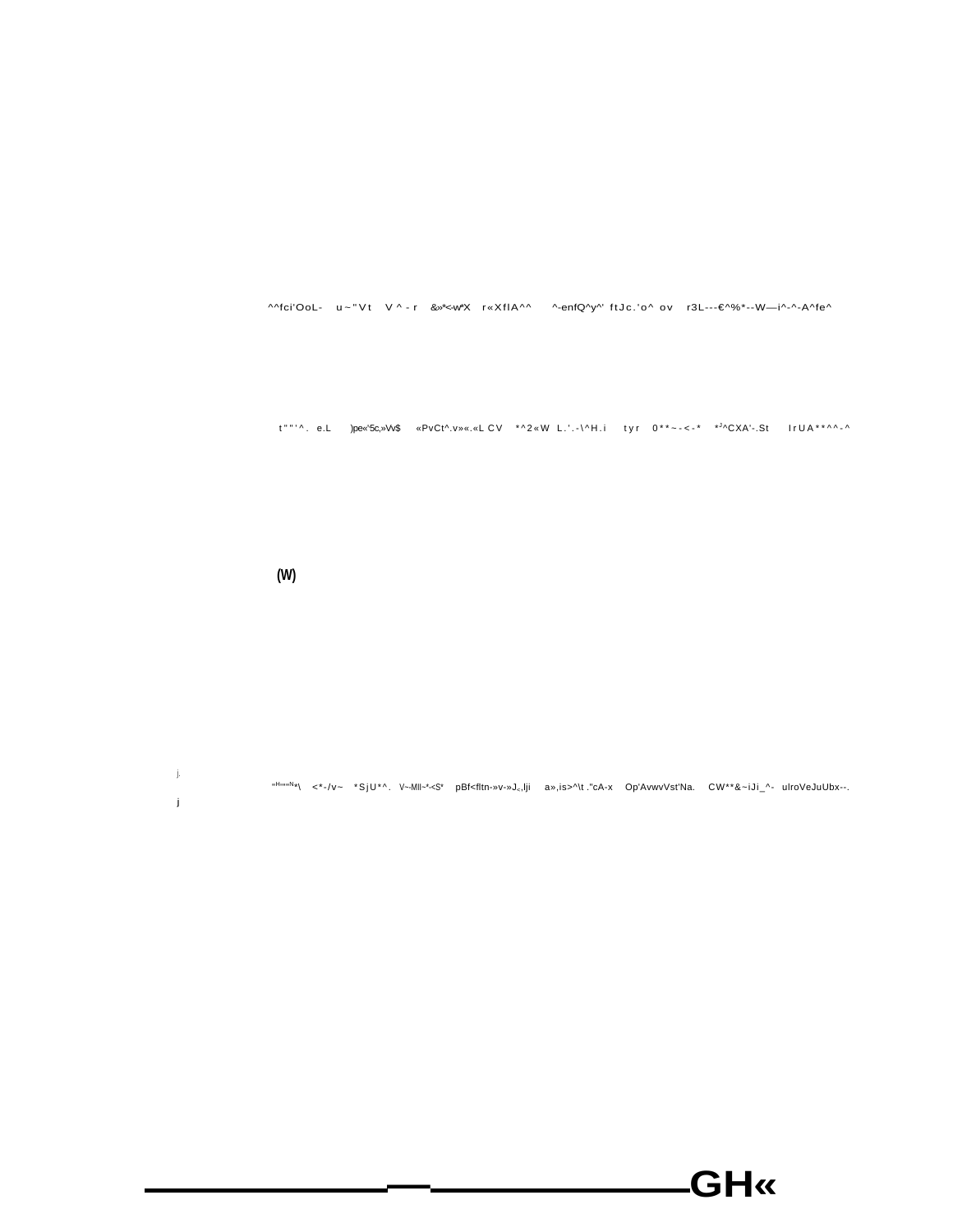### CfW ip.j. 114.) D^gKICfcl ^.^^f^fc TO \}.Ma\*A%\*<.Fitt> P^IVAC &<\*£I\$  $Q\text{VZ}$  uerc^'TistM.

ii-v^t/vvj^ai r^-^-rt- \*\*\*- treJUxi^££>l 014 toww cx^ press \*kpCa\* <L{45^- &\*c •ft^c\* oJ Uoib UV<<\* c^

'^^.!'tW. .SM~«'tc\*l 5>Wfes-2 vw«-vv OwuvVs ^Hfc^c, U»Ju-y \*\* - «~-vta'tMi-ct V»\_ \M- n'ttSfe" oj, i\*-tf-

#### .ULsbJJMiift' NATO

9C. «vy\*'\*»\*«>. \*L s-\*A£, -jA,fc-OL... w fc~«L...UUJh-JL ^»Wfcti<sub>c</sub> Mr, Ad»Wic \*?>:\*£•\*\* W«y\*"\*-

 $\begin{array}{ccccccccccccccl} \mathrm{J} \mathrm{i} \mathrm{e} \mathrm{e} & \mathrm{i} \mathrm{o} \wedge \mathrm{t} \mathrm{e}^* \mathrm{e} \wedge \mathrm{V} & \wedge \mathrm{A} \mathrm{w} \mathrm{u} \wedge \mathrm{a} \mathrm{e} \mathrm{j} & \wedge \mathrm{e} \mathrm{t} & \mathrm{Q} \mathrm{e} \mathrm{h} \mathrm{i} \mathrm{y} \mathrm{A} & \mathrm{t} \mathrm{j} \mathrm{l} \mathrm{j} \mathrm{e} \wedge \mathrm{f} \mathrm{c} & \wedge > \wedge & \mathrm{U} \mathrm{-} \mathrm{w} \mathrm{v} \mathrm{W} \mathrm{c$ 

 $0U0b'4<sup>^</sup>$ 

 $\lfloor L \rfloor$ :  $\bullet$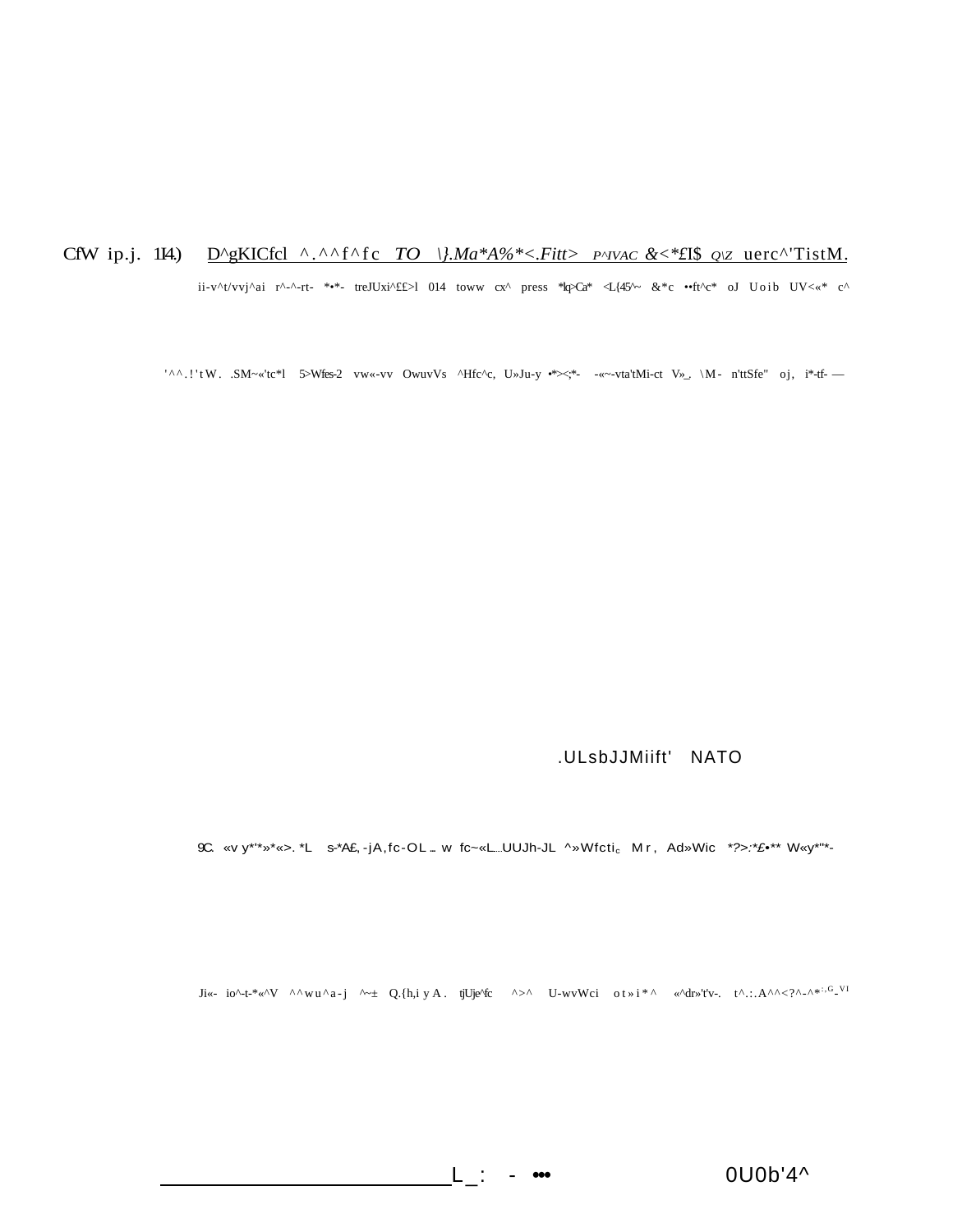$iW < \sim u$  .'-^-sfcW^ wh\*^ i»,ia ^w bk-i (.oa^i.



 $\sim 10^{11}$  km  $^{-1}$ 

TAT/HiWii., .. «  $x^* \wedge^s y^* \wedge^s (-x^*)$  ji^Jtcw^fc.-^ /UJO^

*OssA* <*LU totfrj*,  $C < -i$  ^*M* flu\*- \*OL « $\frac{1}{2}$   $\frac{1}{2}$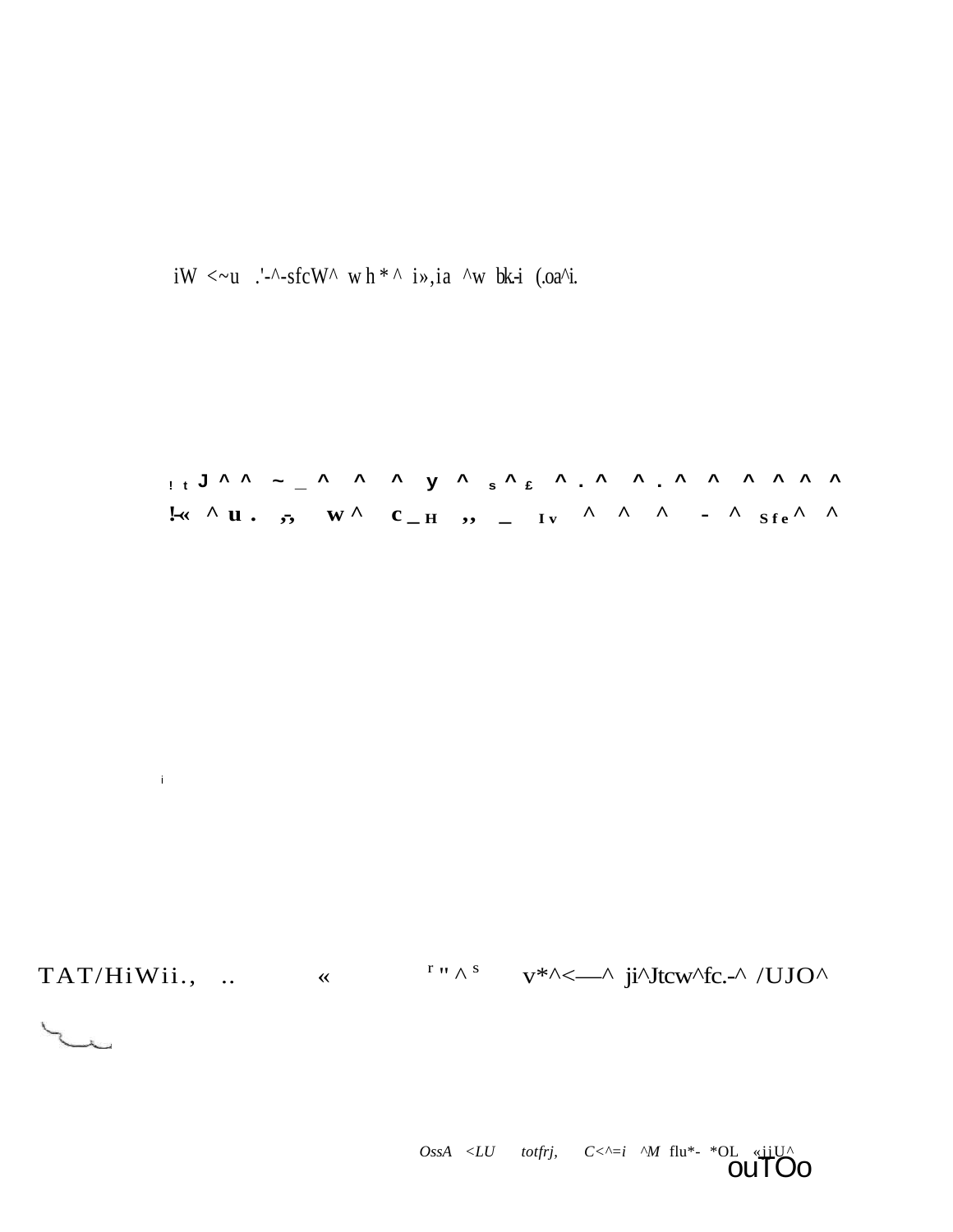'Je\*f. %1^ >M-) C^feT^Qi' £&fer±££ T-Q QMcx^AJriPvtTD fACI^<Vurf3tM^\$ gy£ SsgpgSBaSL.

### 000651

•i Ag^ca-ise^v^ a. CM» 5c i •> ctveW- Vrt, /?r«w^ y>^U.\*'C ^S^-p^x-v ^ W/Wt, «.^ f%JUt'c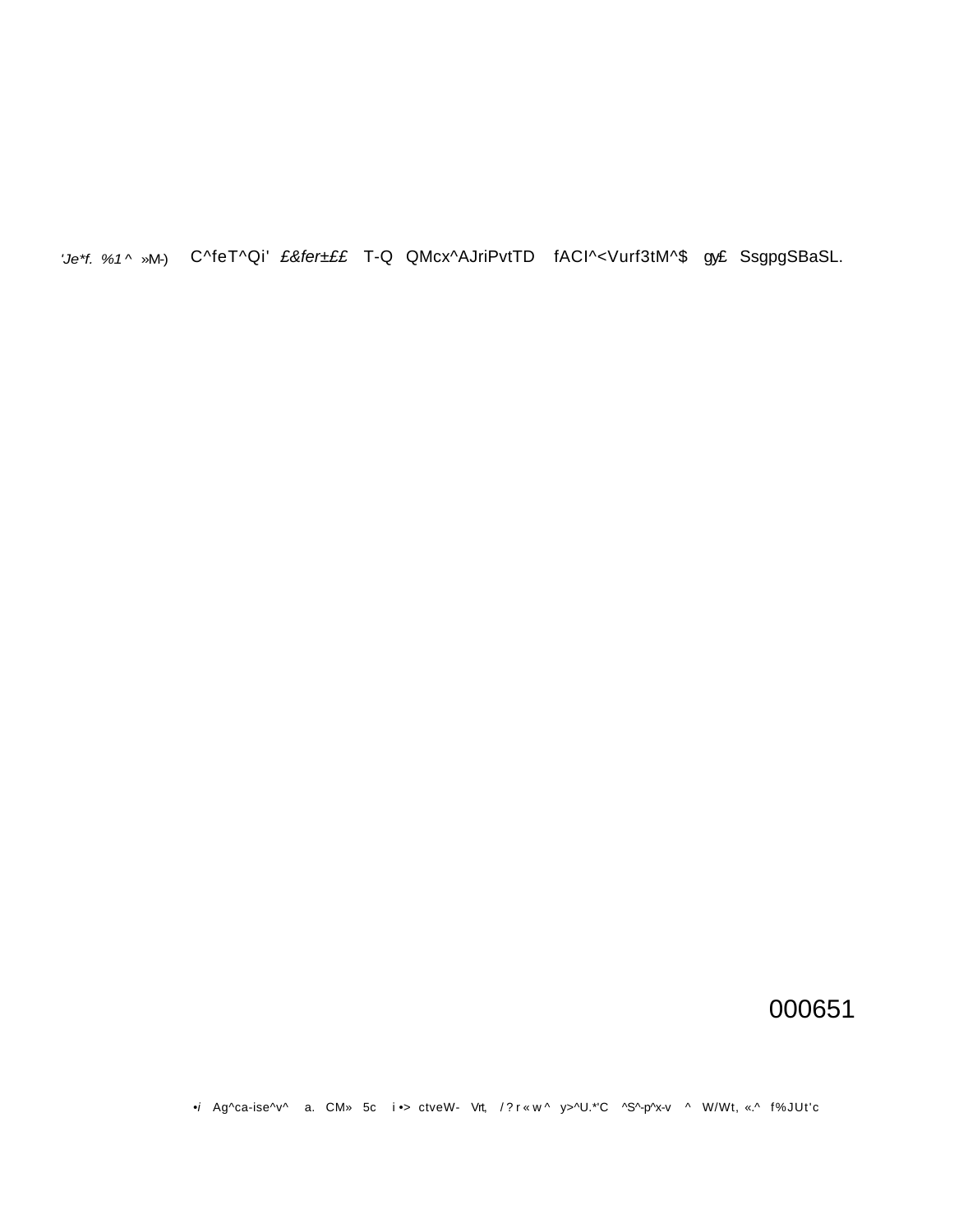$Stvf^{\wedge}tU,$   $\cdots$ 

C«>^«^WAwviCcwWi feu cww CjL y^v oW^V ^^H" SkdliJBfc.faw\*V«U ^ArtA«S \*Ujfe- kUVHAft^ltd"

<= L<sup>2</sup> ex<sup>p\*</sup> auc4 before tf-a. Cc-wnr>>  $t^{\wedge *}\pounds y^{\circ}\sqrt{x}$  \*\*\*\*bJ>%, 1V> fcU<, JUA <\* IM<sub>></sub> vo<K <\* > x <br> a<sup>\*</sup> < v~

• a^Mtwft. 5WU, iawg- -e^ytijA tea cv f«Jy- o-^ JSAVC k^cw-.^ U^ a. CMVW\*\*^-\*'

 $\mathbf{r}_\mathrm{a} = -\mathbf{r}_\mathrm{a} \mathbf{r}_\mathrm{a}$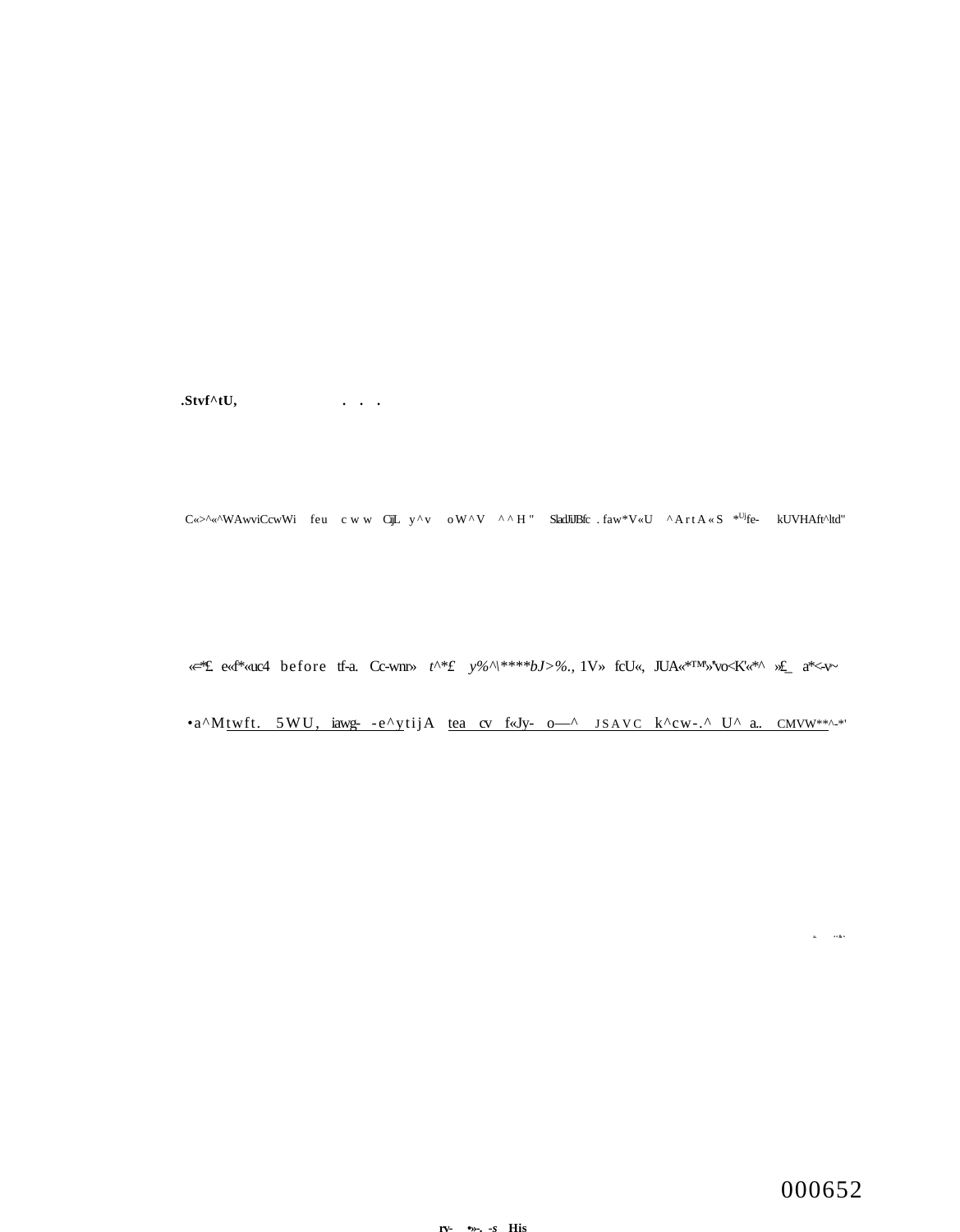....^W\*^j\*a-'^f «-f\*:«Mfil<sub>?</sub>fcU«\*V\* Y \* C\*/^<i- ^oV ^XMJ^cl. ^ y-^W^^jL ^^^^^t^i,^

 $Jt^{\wedge\wedge}W^{\wedge} \cdot j^{\wedge} \xleftarrow{\wedge} \langle \sim u^{\ast\wedge} 0^{\wedge} J, \quad \sim f \circ \wedge f \circ r^{\wedge}y > \wedge \quad \sim^{\ast} \sim^{\wedge} \quad \wedge Q. \quad U^{\ast} a^{\wedge} \quad \wedge W Jce^{\ast} \quad \wedge c^{\wedge}. \quad \wedge_c^{\wedge}$ 

P(. VI M, w > ^.topi. J^fc \* J^ - e \* j^^i f^\_ & tc ^ US. ^c ~. J^ N\$^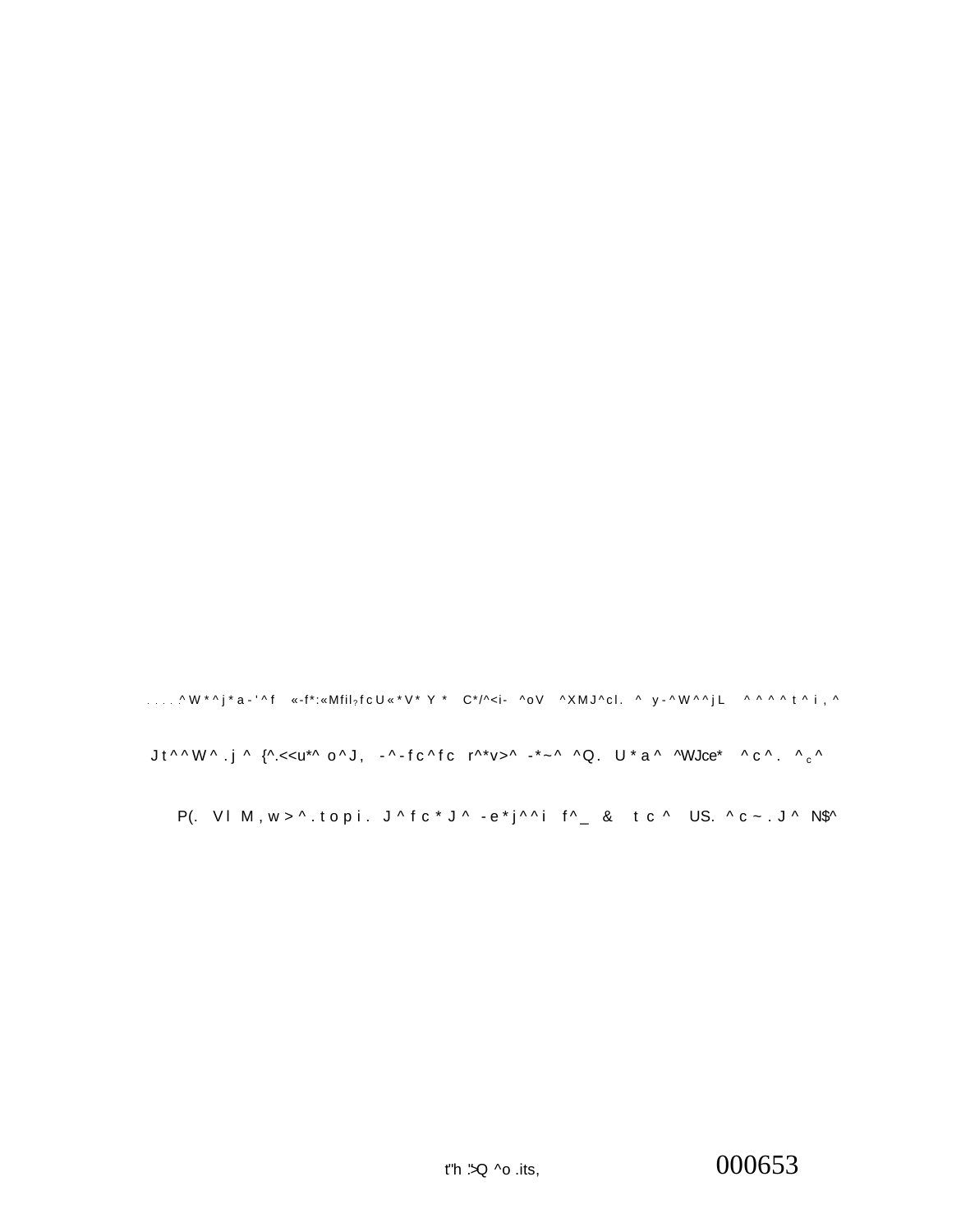\*4 fc^O Cwvwjflaj^ - $\wedge \wedge$  \*\*\*\* ~\*W • It fej U^^a y^ r j^^keK'Ohvc \*\* \*\*  $CYoy-k$   $v^2>v s^* - \gamma jj$ .  $\gamma$ j 'IU.VA, .-"tw.'VMS, $\hat{\lambda}, \hat{\lambda}$  ,S,  $\wedge$  two  $\vee$   $Q \wedge \wedge u \wedge$ ,. -7C6^--»c. "y j &>(.. Vko^w,^ Low\*.  $t$  £ s fex  $c \wedge^A Q$  ^ ^  $\text{(Al } U^* \quad 6^* \text{ U} \wedge_{\text{f}} \text{ tM.} \wedge \text{ u u} \quad \text{Avw} \wedge \text{ (} \wedge \text{ w } \wedge$ 

 $u-v^{\lambda}i$ .  $\wedge \wedge$   $\wedge$  $|z\rangle$  000654  $II^{\wedge}$ -«.  $e^{\wedge}$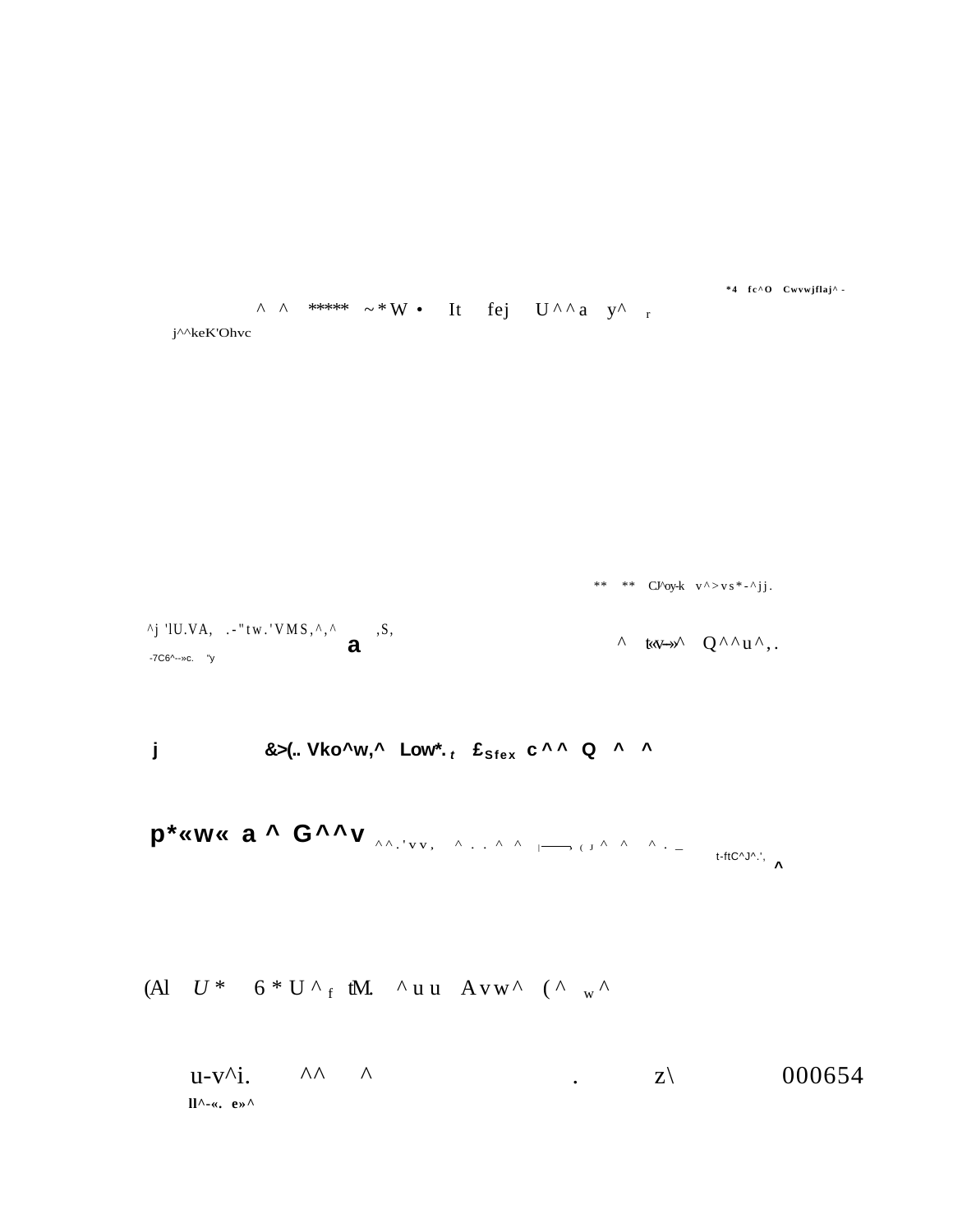### '&-#L iSoir \*\*+) DArtrACfc (2&fA%E ~R> u/QoiAsSii-ttrD 'AcrvArU iSASiS pfi oeAwnAv

 $\text{rfW}^{\wedge^{1}*}-\langle\overline{\ast}_{\sim}X-li^{\prime}U^{\ast\ast_{-}\wedge\wedge}_{\quad}\quad\text{we}\langle e_{\sim}\rangle\langle\overline{\ast}_{\sim}S^{\wedge}\text{r}\alpha,\ \nu^{\wedge}C^{\ast\wedge}_{\quad\quad}\quad\text{``}\wedge\overline{\ast}_{\cdot}j\bar{w}^{\wedge}t^{-\ast}_{\quad\quad t^{\wedge}J}e\quad\text{fct}\wedge<\,,\quad\bullet^{\wedge^{+}\circ_{-}\wedge_{-}}\hat{\mathbb{S}}^{\ast^{+}-}\ll_{\cdot}$ 



tScv\* Lit 4 Gw^afe f<\*\_Jf -w^S\*\*^-vt^cU-<efa\_ \*^o;> WI«<\_ cwjl tw-^fc\*\*\*-ft-»t«Jl ck^O-\*,?



 $\mathbf i$ 

**SI** 

 $\wedge \wedge \wedge s < u < \qquad \text{ptolrJ'} \quad 4 \text{JJ} \quad S \wedge W \quad \Rightarrow W \wedge = \text{cft'} \prec K \quad \wedge (m \quad \text{ft} \wedge d) \quad \wedge c \wedge \wedge_{t_0} \wedge 4_c \quad - A V U O s \quad W., UVV \qquad ' \wedge ,$ 

 $\sqrt{(x^* \wedge 1)} t \wedge t$   $\gg$   $a \wedge i j p x - \wedge H$ .  $\ll$   $\sim$ .  $kM$ <sup>O</sup> Cr-V<sup>A</sup>Is Cwiti A-vt-.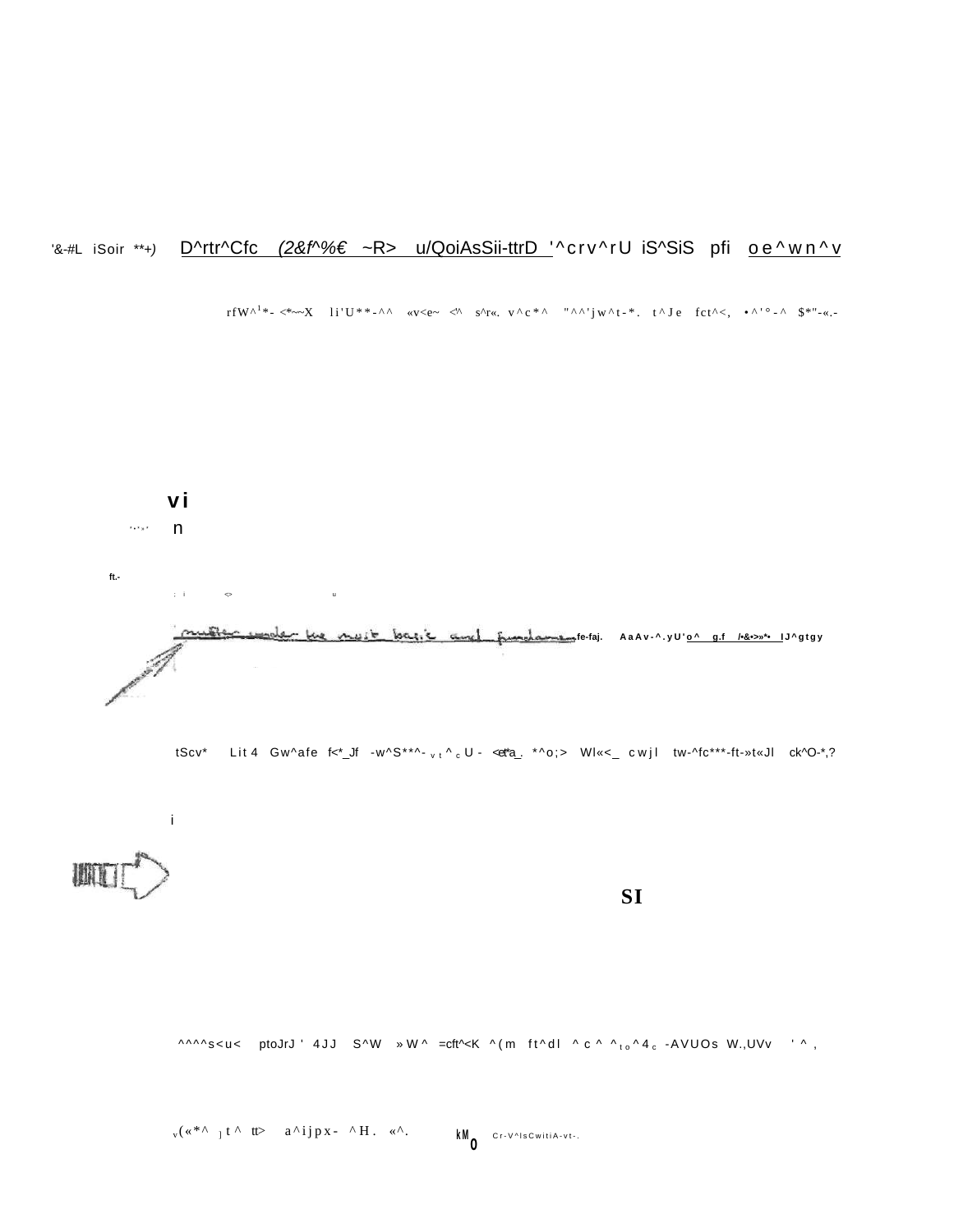4 . AI - Glau JUJk.\*'

\*\*~~vfc Sfc\*-^i tgfex\*'\*\*\* {riW^^J. AxJtf^V^ J (j) j^^y^t vk\*. ^voeL-\*\*@-\* c^, t^J~ r^w-io-io-irfU^ Cyv/t^AeJsAj, iAp«w^c-i.'ovA, \y.jL j»aJkCe«kCvt \*.?. fccj\*. L^^. CRN^-V^.^\*^, V^O-^'A^

»,«, ii fH£ f^ST O "\*\*<sup>/V3</sup>\*^Q <sup>C</sup>«\*\*<sub>-</sub>\*»\*J«\*-»'B<sub>?</sub> Cr\*A\*AxUr^ »'\*fWw^K\*CV> ^a-^A^-wt^J ,'.^ fe\*\*«%iA\*»<sup>;</sup>evi u/»V\* Vrt-t <u>l^.W<J</u> kg/sy jiroA »tfa>T»\*u ^sj

0U065B

Ai 1 K-w«, -SW\*J, VsEpoY^ ^i^<4s Canmifc;tw4\*4 Al QcJefo^' «^-A V. \* ^ ^ U ^ .1  $V\hspace{-0.1cm}f$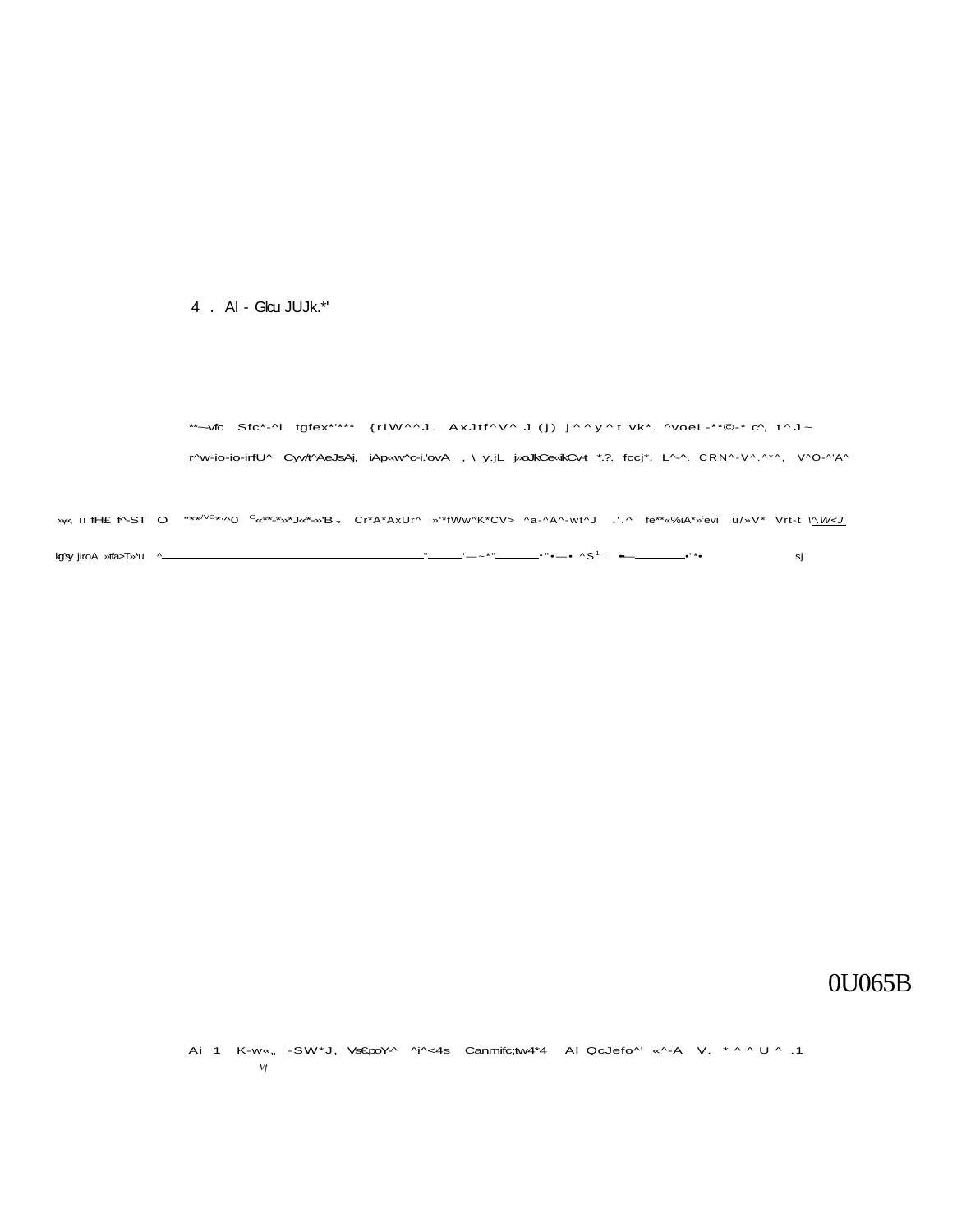#### 7L\*. MTOL m-) .Z>£££\*3c£. &6\*fl>M&e To QMLUvssiri^D "FACTUAL." £ASiS op ogTejvnrvcsNt

 $\nonumber \textsf{E'AtJSA'}.C_{i}i?-, \quad \textit{for} \quad \textit{--} \textsf{--} \textsf{--} \textsf{--} \textsf{--} \textsf{--} \textsf{--} \textsf{--} \textsf{--} \textsf{--} \textsf{--} \textsf{--} \textsf{--} \textsf{--} \textsf{--} \textsf{--} \textsf{--} \textsf{--} \textsf{--} \textsf{--} \textsf{--} \textsf{--} \textsf{--} \textsf{--} \textsf{--} \textsf{--} \textsf{--} \textsf{--} \textsf{--} \textsf{--} \textsf{--} \textsf$ . . . . . . . . . . . . 8\*«• \_«\/J rfc-f|ttfe\*r£&L for ^AAy-.\_cX&«A» .i»^«^. "AUoJU «-v. I...O\*\*\*,.

### $\mathbf{I}$

- . .i.V» .rt^b. fe^ ft/pUd >/\*fc fcU/^CtV-B. <U«4r X CL^-, <^, a^H.w<H\*, ^-VW^X^ .feu,, .^«A J^iji
	- .i. o~ W\*^\*s?W4. fcU-J: AUccU wvttld IUMOXW MA St. tX -^ ««<xU^%U.'^ft I ^owAol

........."A \*\*V\*\*W..kew^... Wiw\. «WT5>^ jijitA^a^ rgtP-a.. \*Wt i^JUo^ i\_cywi-aci, "~\* \*U».Ww»»IC. Ve o.

.... W^^fft-/. < a-^tt HJ«\*-N tvvi^JUS^. ... cUwvv. «v». < »\*• £•\*>\*£.. Wit -etAKiw »-fe«^\*jJL I M C ^ of fc»^, ... : V \* K ^\_ cufeov^., . V© \*mls\$ 4\*>edr. cA,i. Vit/<teA • ^ J U . W, XUWCfc? KJT Q v i U A N i MIUUCiNa V ' ^ ^ CCN-14 kc^4{. W^^v su-vuO-Wo. lae-SluU. U«-i |»>t. -gtc^- o^ ?«•». Y<^ wi~JUc Ut-^.

### 000657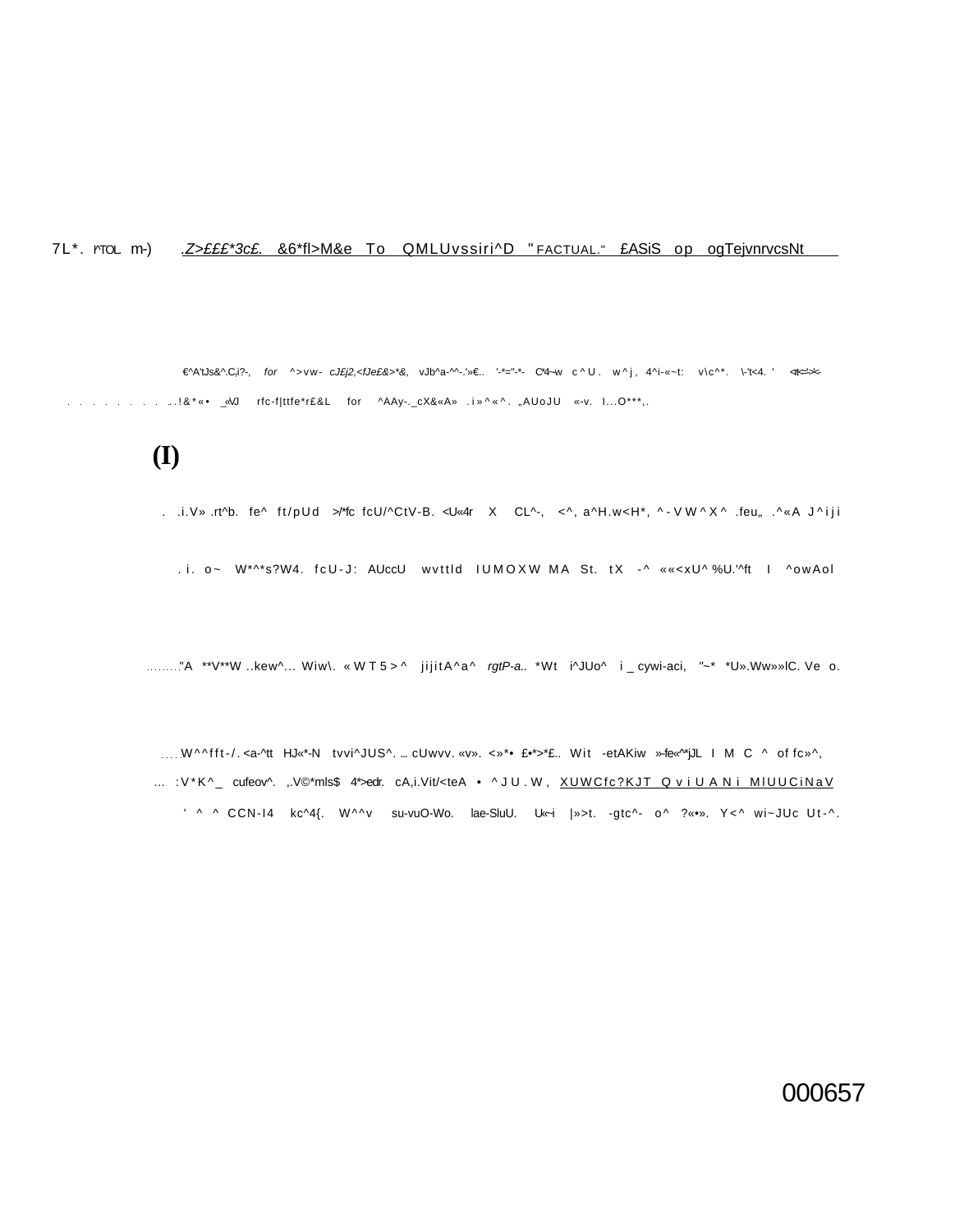$1\qquad \qquad \mbox{``A v$ ``f c$ ``J\ ,\quad $\&^{\ast \wedge}./\wedge =\wedge\quad \wedge j\quad \wedge\qquad \quad t U s u V \quad \mbox{``jtc4XAJ\quad Gf c U i^ \wedge\quad \wedge\ y\ U\ i\ ?}$ 

 $\mathbf{i}\sim^{\mathbf{A}^*-\mathbf{A}}\mathbf{B}U\quad\mathbf{y}\mathbf{y}^*\mathbf{A}\quad\mathbf{I}\quad\mathbf{A}^{\mathbf{A}\mathbf{B}}\mathbf{A}\quad\mathbf{A}^{\mathbf{B}\mathbf{B}}\mathbf{A}\quad\mathbf{A}\mathbf{B}\quad\mathbf{B}\quad\mathbf{A}\quad\mathbf{B}\quad\mathbf{A}\quad\mathbf{B}\quad\mathbf{A}\quad\mathbf{A}\quad\mathbf{B}\quad\mathbf{A}\quad\mathbf{B}\quad\mathbf{A}\quad\mathbf{B}\quad\mathbf{A}\quad\mathbf{B}\quad\mathbf{$ 

 $.7$ 

TU«i u Aw !Vcvii«y  ${}^\wedge A {\mathop{\scriptstyle\circ}} J V^{\mathop{\scriptstyle\circ}} {}^\wedge G y {\mathop{\scriptstyle\circ}} {}^\wedge$  .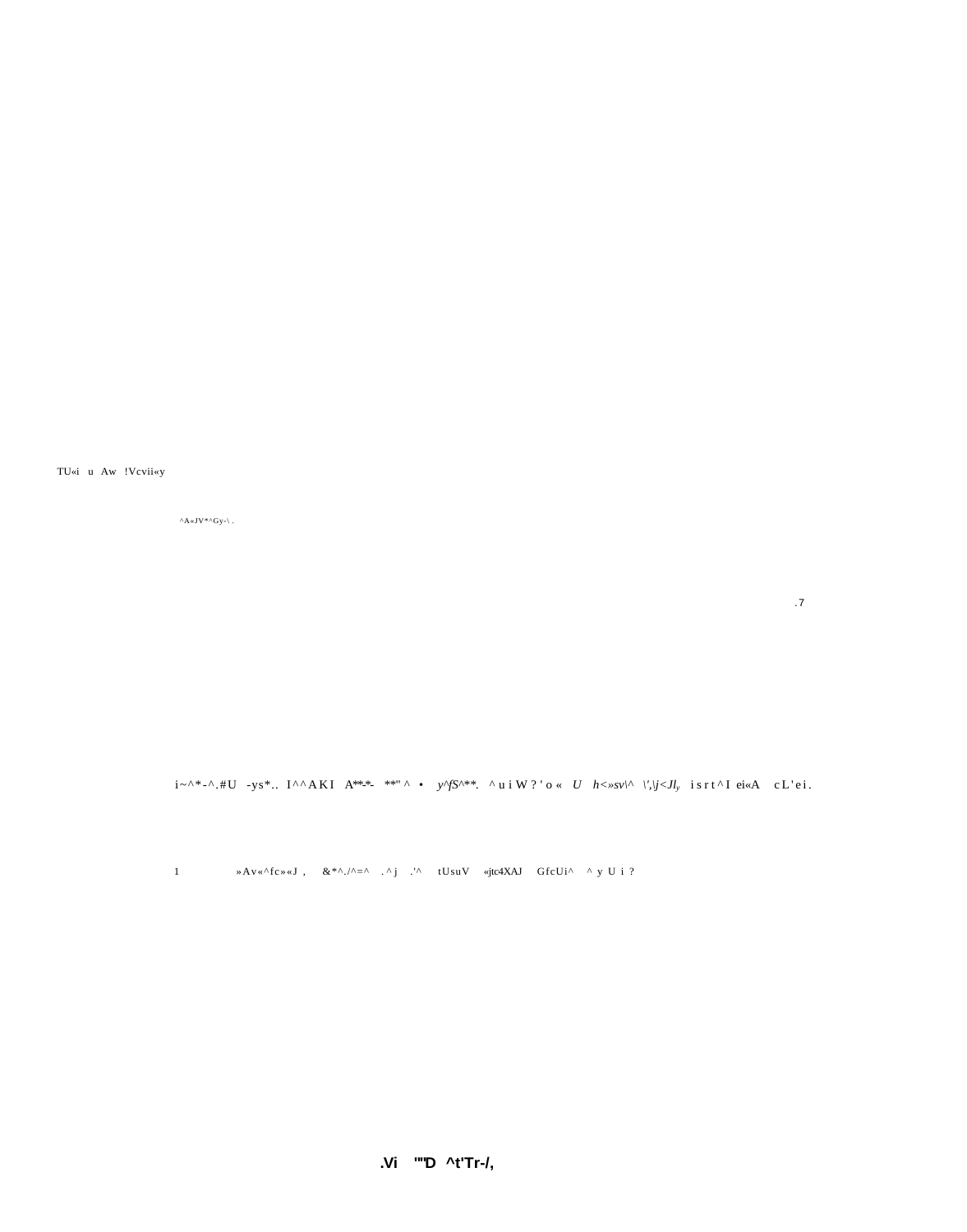X t-Ju-^V- \*TO \*~>CJut. tl-aJC V \* ^, USUW J X CO--\*. W^-4\_ Ico Jr>JL 4 ^ ^ A o \* ^ - <\*. J. iL

# **Expanding Contact State**

### THE DSF£NC£\S ANUW££S Tb AU£&ATvo^S

### (i)PRtoLOftOE :

 $\mathbf{r}$ 

 $I * \frac{2}{\sqrt{3}}$  = \left(\c\, \beta \beta \beta \beta \beta \beta \beta \beta \beta \beta \beta \beta \beta \beta \beta \beta \beta \beta \beta \beta \beta \beta \beta \beta \beta \beta \beta \beta \beta \beta \beta \beta \

feur."4^dl A\*-jL tS.«Wvt^v,W^ t.\*.A oJoOw^r <~Vv^ 2 Uo-cl t»\.(A \*\*\*\*«. C^, i\*«^ "Atwv^"" CU-A \*»

, /ruv^tw-e t^W^ U»«-b" Csflrt.^,'Ao--«-U'c\*^ <^ \*VL\*U~t -i- «\*^v \*\*^K<sup>ttl</sup>\ v-i« vis^wrtia. tu %\*« «JiiiA~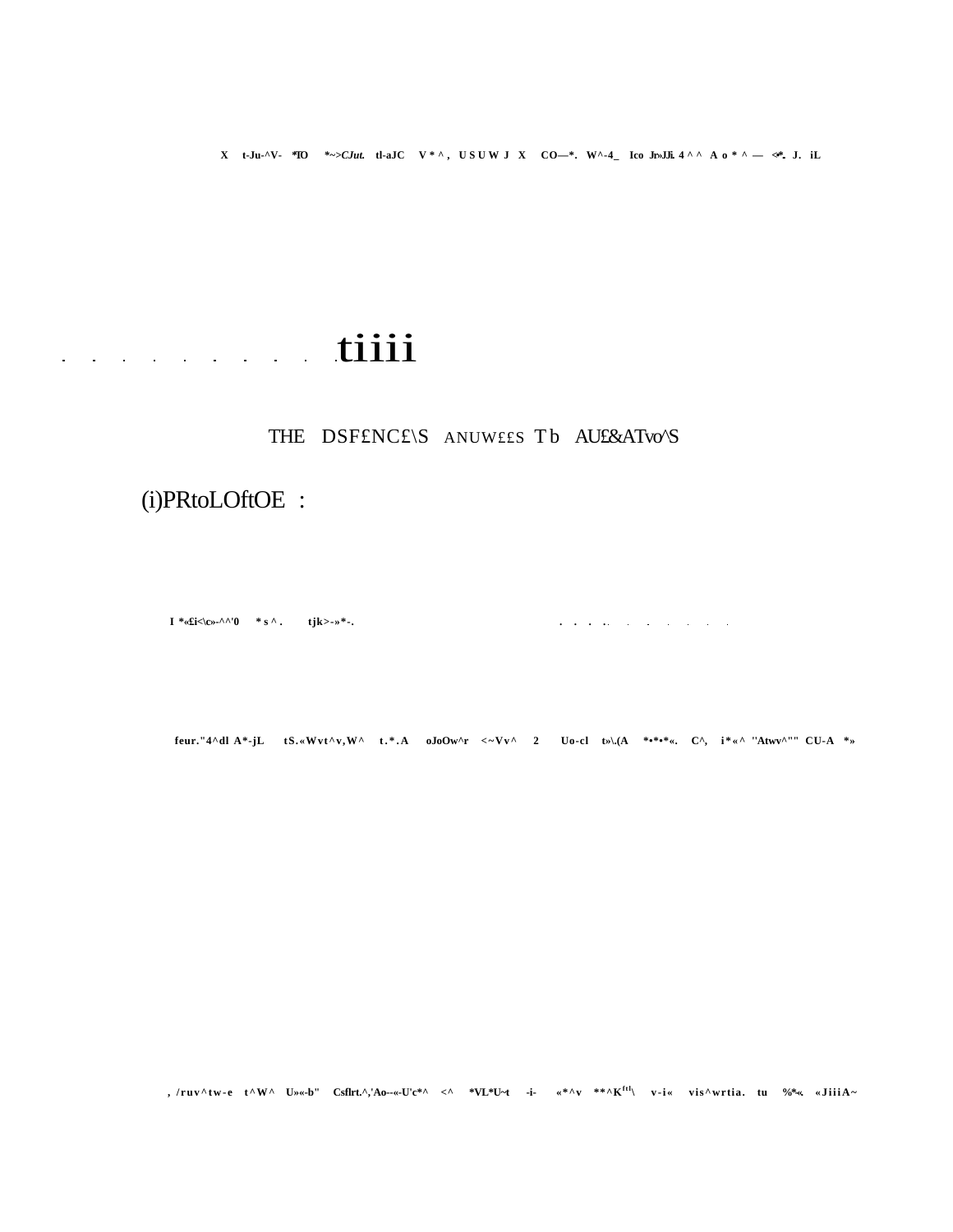|  |  |  |  | yvK. Start* tSuAci <_««ft*_ B*-. €^«¥>acuk.j ^6^>*ir cL it. -U * M « ^ ijAL&***J4- l«J*-~ <sii (-0-^-0<="" th=""><th></th><th></th><th></th><th></th><th></th><th></th><th></th></sii> |    |  |  |  |  |  |      |  |
|--|--|--|--|----------------------------------------------------------------------------------------------------------------------------------------------------------------------------------------|----|--|--|--|--|--|------|--|
|  |  |  |  |                                                                                                                                                                                        |    |  |  |  |  |  |      |  |
|  |  |  |  |                                                                                                                                                                                        | -- |  |  |  |  |  | Ce&a |  |
|  |  |  |  |                                                                                                                                                                                        |    |  |  |  |  |  |      |  |

. tv< - «-'A«JW4 L«ic»»\*\*~^ ev\*ls\*MV b^^a. Wft\*-rt l'VWWM'\*\* .Ovl<- >\*Vv H-ASf \«-w.ii- ^too^,

fckoiv^iu^ tf\*-^ ^t "'>i#y^^««fc>^4 •-«- VH-^ #\*«^V O, t\*Vd I\*«L M«-V^4fi tsL+k CiCCT^aJ. \*KU fa\* tto^/' feMt tU^t, Xfe wit' ^\*VJUK. V»Jtt- fi/t "/K.'««J\*i. 7-afc I^iA^W. i. U«^L i\*«L. CU\*I5u^.V-4fe^ b\* SfoX - ujj a^^el \\* U lcw\*-vi tt-Ji\_ \*->>\*%\*. W»\*\*U OL »\*\*- (^'••^|S V\* W«. W^V O\*.

 $\mathcal{O}(\mathcal{O}(n))$  . The contract of the contract of the contract of the contract of the contract of the contract of the contract of the contract of the contract of the contract of the contract of the contract of the contra  $\sim$  $T$ TMN

 $\mathbf{I}$ 

.. lie\*-\*\* ^cw-fcl ,J feu\*. OIAA^OIO O Y y L t jA».'«\_U \*\*-v\*u\_.. 'w^-e. Wg&.-- \\*.jffc- <^-.jLA4Nr O \* Vi£,~

Ss^o'^c fc^cJi ^\*to« crv^, -WW.UK: 4^.tv,wvO- W. ^ U, ^J^-VA\*. ^^\*t\*iU^ b> eayCc-;^ UOJ\_C-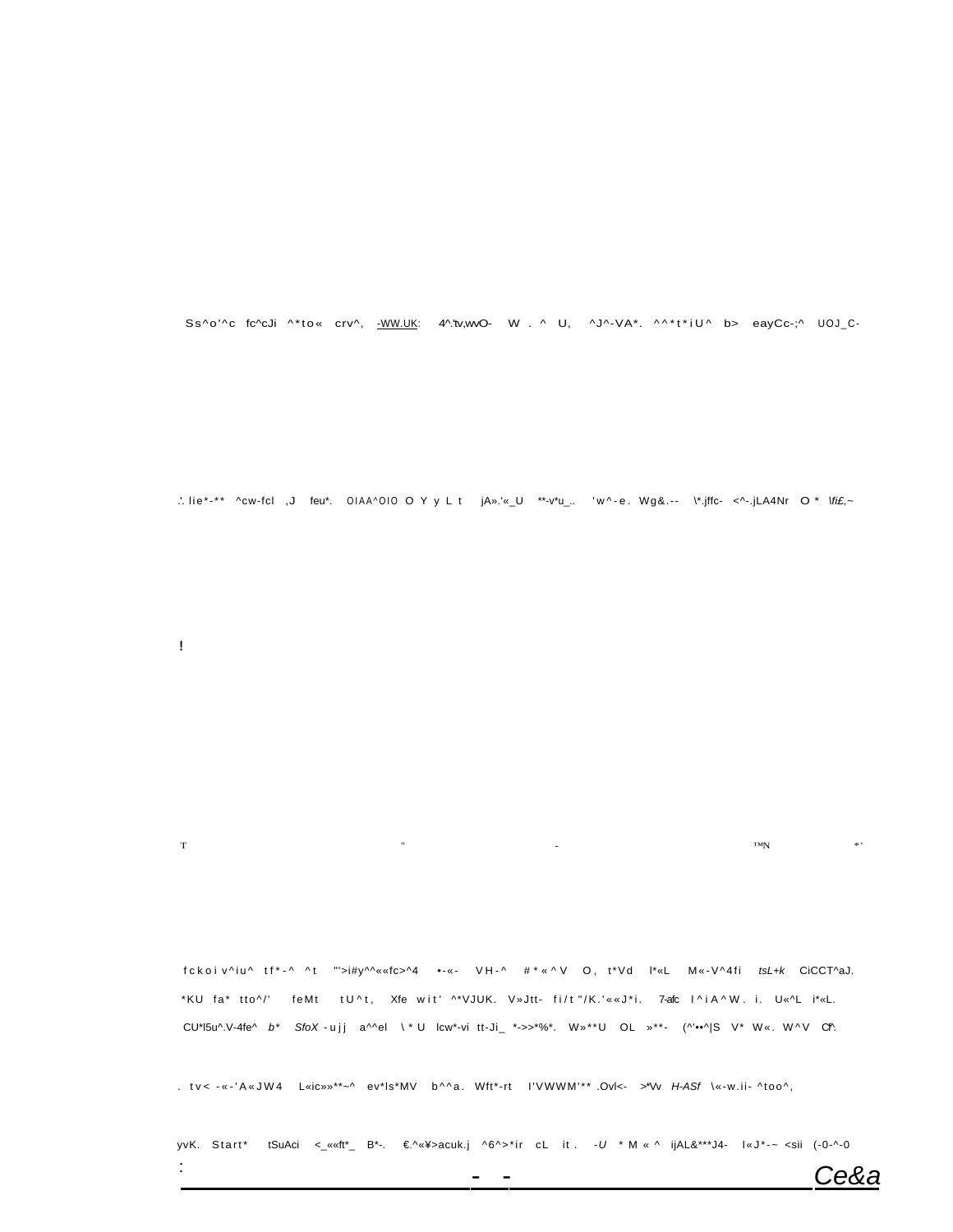•JffiPfr "^ Ali-fcfrrrtTiaM^

 $fe.x$ ..

Ai Wsft^UwMLcl \*J«PsHt \*^ i\*A^javt^o^pJew^ ^  $Qp \sim r f X - \alpha^{\circ} u - i$ .!\*\*<-%...  $r \ll 2-X$  a^wjrj W-T- GrW-

 $G^{\lambda^{i}yi^{\wedge}}$  ifKbn-i «- J. W^X V\*^(u^ A  $p^{\wedge}i$  4T«vi^. (j»Ae%• « ts<sup>\*</sup>. i.'-\*:\*\*JL ^'\* A t<\*. ,Kv^»5»^'0). rft \*iU- eff\*-t^ i\*"\*\* 2 v«^\* is^^wbt-j^ l^ .«.. s^iJL:\*- c&UaJ ^UTU^^  $V^{Ax(r, \Lambda)}$  v \* ^ to

 $6.4$ 

 $0V-2-.$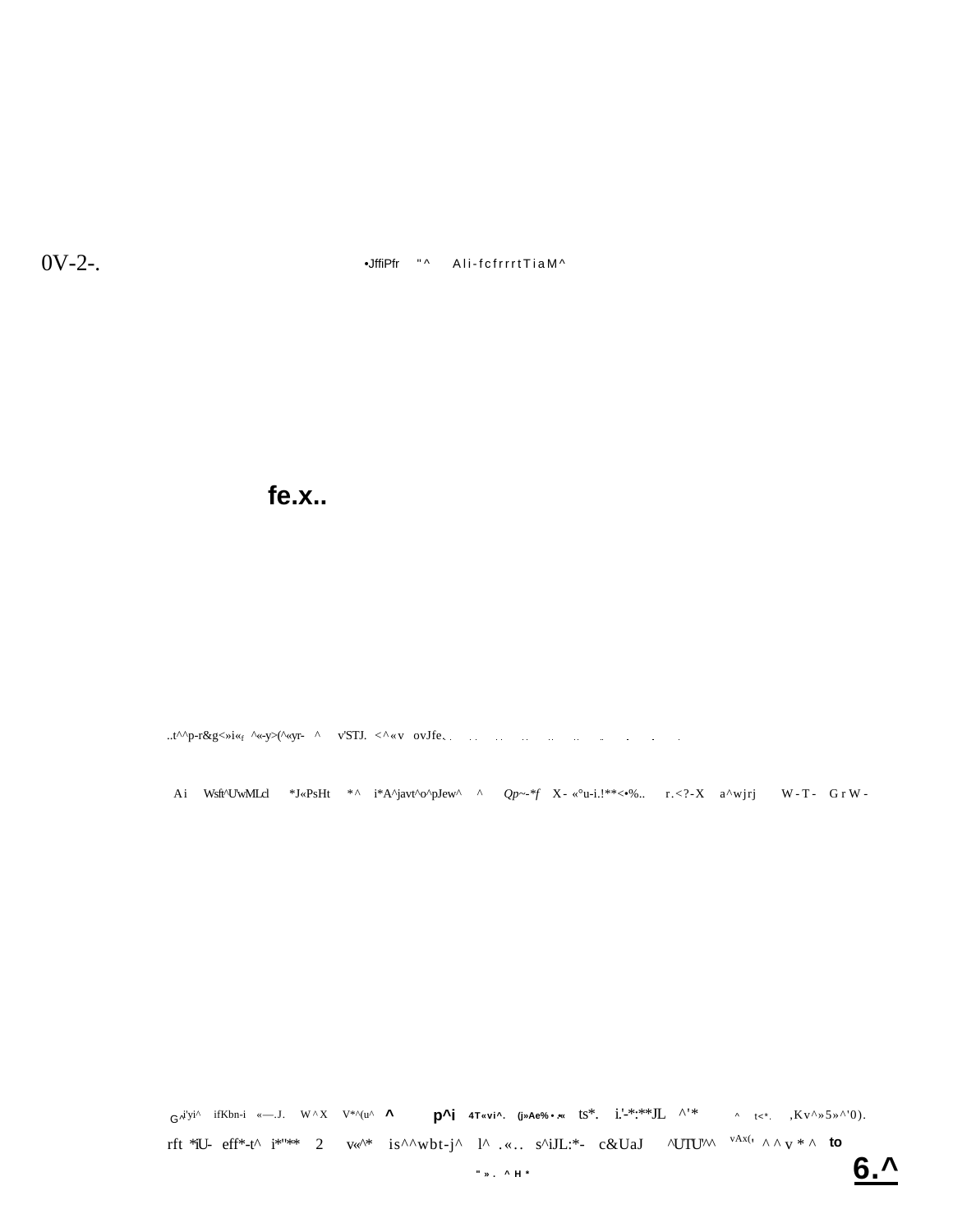$8 \quad 1$ : t\*t4\_ ^Uw^ &%», fcwJfeV \*» ^A«e3 Watt op ww f^L,A>t»- •x^Ji l\*\*\*\*\* "\*"\* e'e\*\*'"<sup>1</sup>\*-\*\*- lo»K. «-\*\*  $\mathbf{A}^{(n)}$  and  $\mathbf{L} = \mathbf{0}$  $\overline{\phantom{a}}$  $\mathbf{H}^{\text{max}}$  $\alpha \rightarrow \alpha \beta$  $\mathbf{i}$  $\sim 10^{-11}$ 

 $\mathbf{i}$  $\frac{1}{2}$  $\mathbf{I}$ 

 $\mathbf{L}$  $*$   $*$   $-$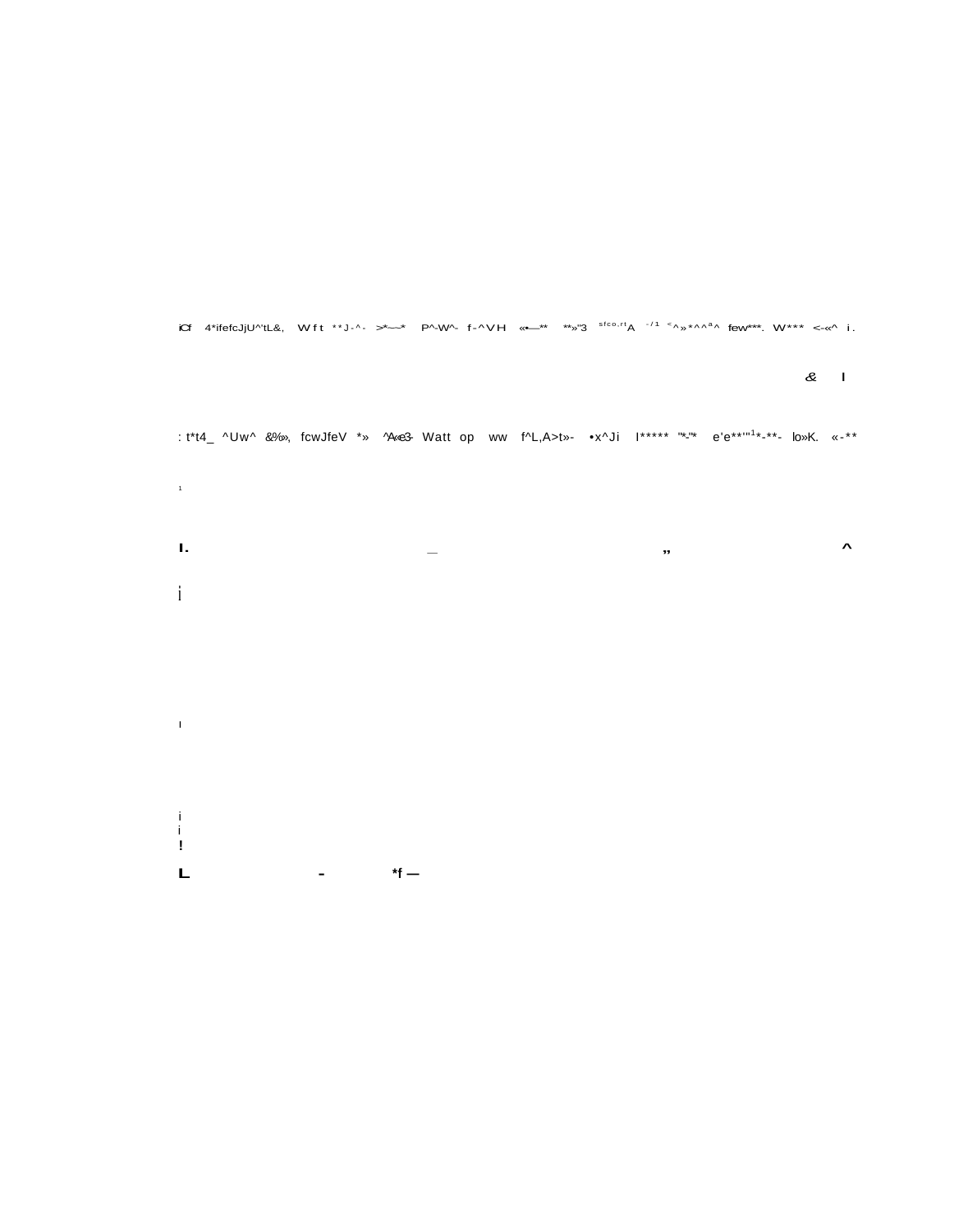#### TK6 t>fT=CEJQf'S Awwi^ggS Ttt -rWd At-ULfcs^-T"^NJ  $\bullet$ V $^*$ ~r

:Afww. leU«.> «\*rij»\*<sub><</sub>4-;v\*-) 1. • W\*\$ fc\*JU.'-= <\*<Urt-1\*4. fe«-K«-tL., « \* \* t^ow ^\*\*--\ j\*\*«»-\*^«<sup>a</sup>-%\*Ji. few \\*\*\*V«j<\*fc«. .  $|11\rangle$  ^ 1A w^ltvi W-fc> OWVt OniJl OClA^' £u.GA\*j\*<^ t^ \*\*\*<jl?v| \*?n\* fc; <- X\*'--| 1M/. \*\*\*'j)\*l tX U\*A>-<-\*<J \*4

tf\*\*")J Wow M\*-. ft\*<sub>ai</sub> c+ we\*\*0

 $-tu.$ 

 $Hckr$ 

: .wot \*  $\frac{1}{2}$   $\frac{1}{2}$   $\frac{1}{2}$   $\frac{1}{2}$   $\frac{1}{2}$   $\frac{1}{2}$   $\frac{1}{2}$   $\frac{1}{2}$   $\frac{1}{2}$   $\frac{1}{2}$   $\frac{1}{2}$   $\frac{1}{2}$   $\frac{1}{2}$   $\frac{1}{2}$   $\frac{1}{2}$   $\frac{1}{2}$   $\frac{1}{2}$   $\frac{1}{2}$   $\frac{1}{2}$   $\frac{1}{2}$   $\frac{1}{2}$   $\$ ;  $\wedge_{\&\&\&\&\end{bmatrix}$  "AUJW tKJ^wp^frT -^.wi  $\wedge_{\&\&\}$  -i Au.^v\*4t Z60^ -4\*r» C-r.~.?. W^^aou^t

\*7VVU (yi'toL t\*s V»fllu> ij\*a^w £UfX 4«iU. U\*6«r« ^t,JL WTJ-U- .V\ ^L,li ^^a^y^Sf ^COJ^VC =^\* X Wi^rA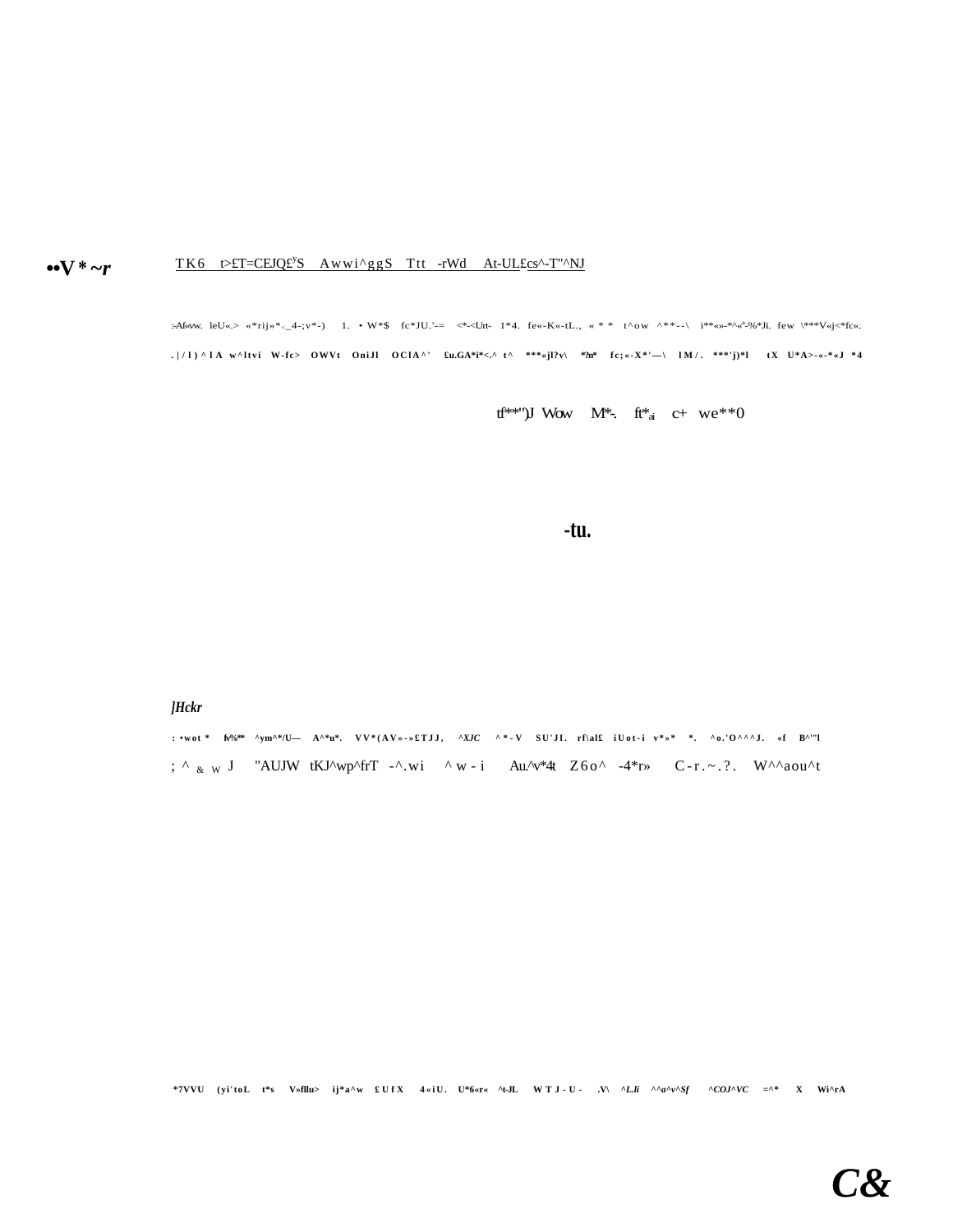.t\*ia»-\* LAK«Jb •\*\*-^-^ IJ--\*\*^- ct^«^. AJ^-JVW«--v \*\*"\*\*-\ p'-vv^jOVC-; CCwrV-^vd\*.. \*"\*^ \*^\*Or«^U«^;wJL it?\*^<sup>1\*"^-</sup>

da\*tncic^/\*vJ-\*-«£a, vL VM-, itv^.- W\*A it^^Jb r4oJi\*\* cJ^-JUv't «^-«0\*\*w- iWi |j CjjJoc\*.,

^VJA^VI- \*-\*-JL ku\*<\_. we\*—\*d Ua. W<T«\*.yUl to c,c£OJ^it Cw ^v\*\*^\* Wte i«'uc °<-~dl S H ^ \*

; \* \* ^ < \*-1- \*- B\*\*J\*J~>+- £&>^|fJt\*- S; \*- «-vtA. i<sup>|</sup>\ \*\*\*\*. f<LCfl\_ oj. Cw^Mf- cJt\*\*H\_ W. ,'-s^\*\*rtDjj-Jtwi W%yi

I<V=WJ Ij^dfl^t-^ai \*t\_Jl F.fS-X- o^-': ^ - ^ A VJUV%-^\*bfr\* C^^a- cviJu^ ^erod V-.GX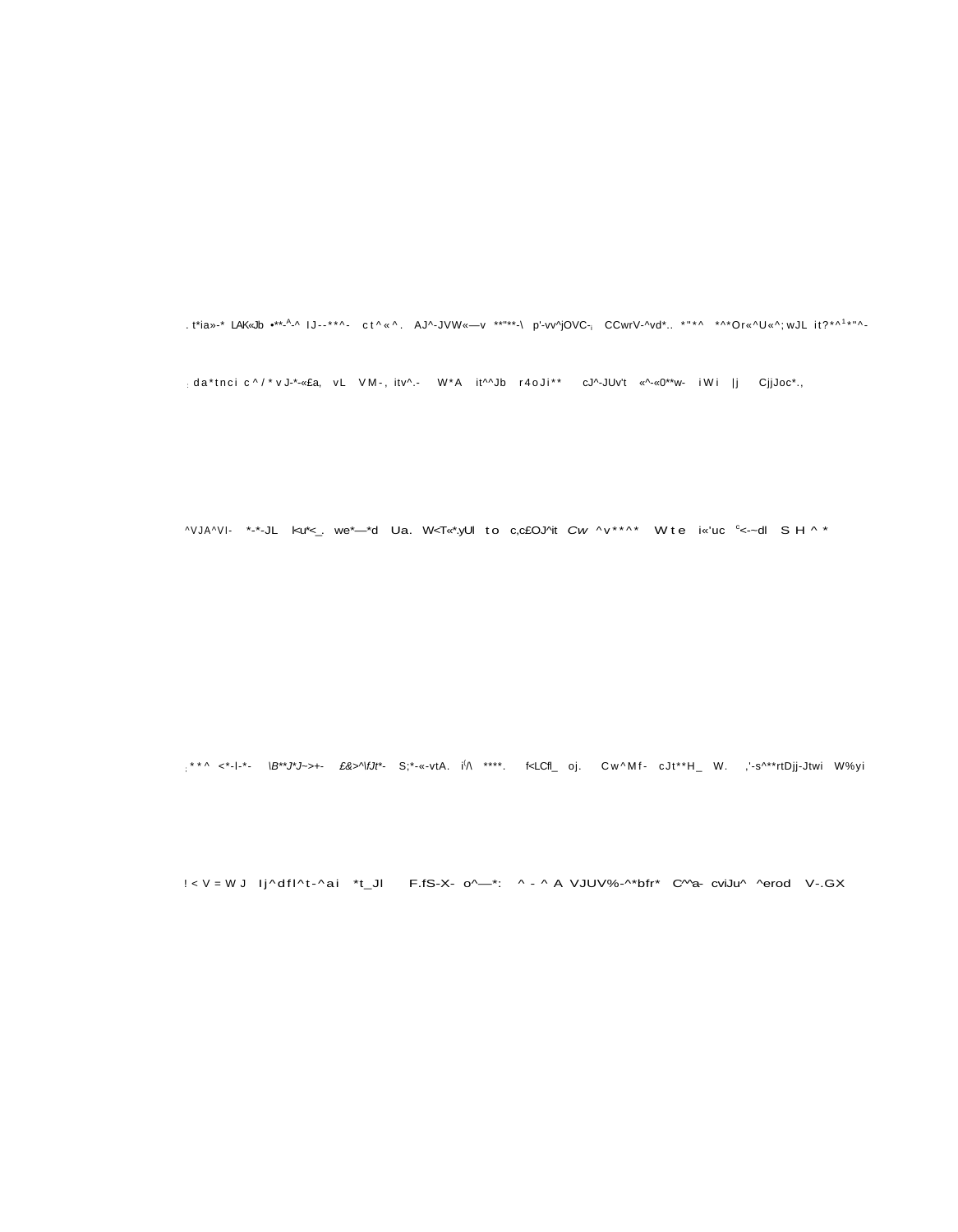### .fftna. ^\*i, TU£ O^^iiJMCC:^ A|OW^g^T^\_JTU£- ALLtfaATIO^i

 $\Box$  (°-) Dax = ^'\AX, ...ii C^ rw^^- V^' O^, . A\tQ\*-'c)-\* = - . . . . . . . . .

 $\cdots$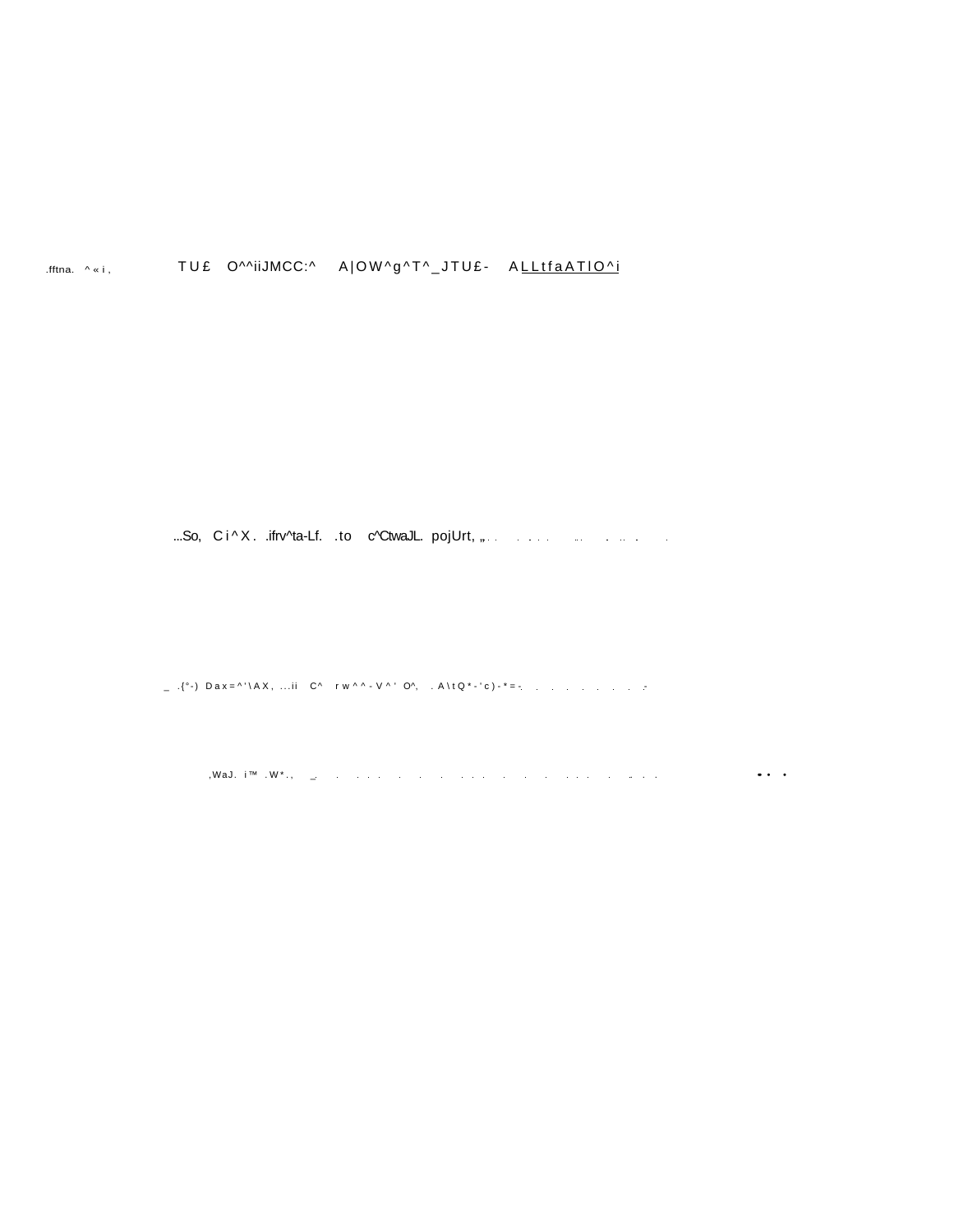$\label{eq:2.1} \Psi_{\alpha\beta} = \left\{ \begin{array}{ll} \alpha_{\alpha\beta} & \mbox{if} \quad \alpha_{\beta\beta} & \mbox{if} \quad \alpha_{\beta\beta} & \mbox{if} \quad \alpha_{\beta\beta} & \mbox{if} \quad \alpha_{\beta\beta} & \mbox{if} \quad \alpha_{\beta\beta} & \mbox{if} \quad \alpha_{\beta\beta} & \mbox{if} \quad \alpha_{\beta\beta} & \mbox{if} \quad \alpha_{\beta\beta} & \mbox{if} \quad \alpha_{\beta\beta} & \mbox{if} \quad \alpha_{\beta\beta} & \mbox{if} \quad \alpha_{\$  $\label{eq:2.1} \begin{array}{l} 1 \\ \begin{array}{c} 1 \\ \end{array} \\ \begin{array}{c} 1 \\ \end{array} \\ \begin{array}{c} 1 \\ \end{array} \end{array}$ 

 $\frac{1}{1-\alpha} \sum_{i=1}^n \frac{1}{i!} \sum_{j=1}^n \frac{1}{j!} \sum_{j=1}^n \frac{1}{j!} \sum_{j=1}^n \frac{1}{j!} \sum_{j=1}^n \frac{1}{j!} \sum_{j=1}^n \frac{1}{j!} \sum_{j=1}^n \frac{1}{j!} \sum_{j=1}^n \frac{1}{j!} \sum_{j=1}^n \frac{1}{j!} \sum_{j=1}^n \frac{1}{j!} \sum_{j=1}^n \frac{1}{j!} \sum_{j=1}^n \frac{1}{j!} \sum_{j=1}$ 

# $j$  *if.*

 $<\!\!e$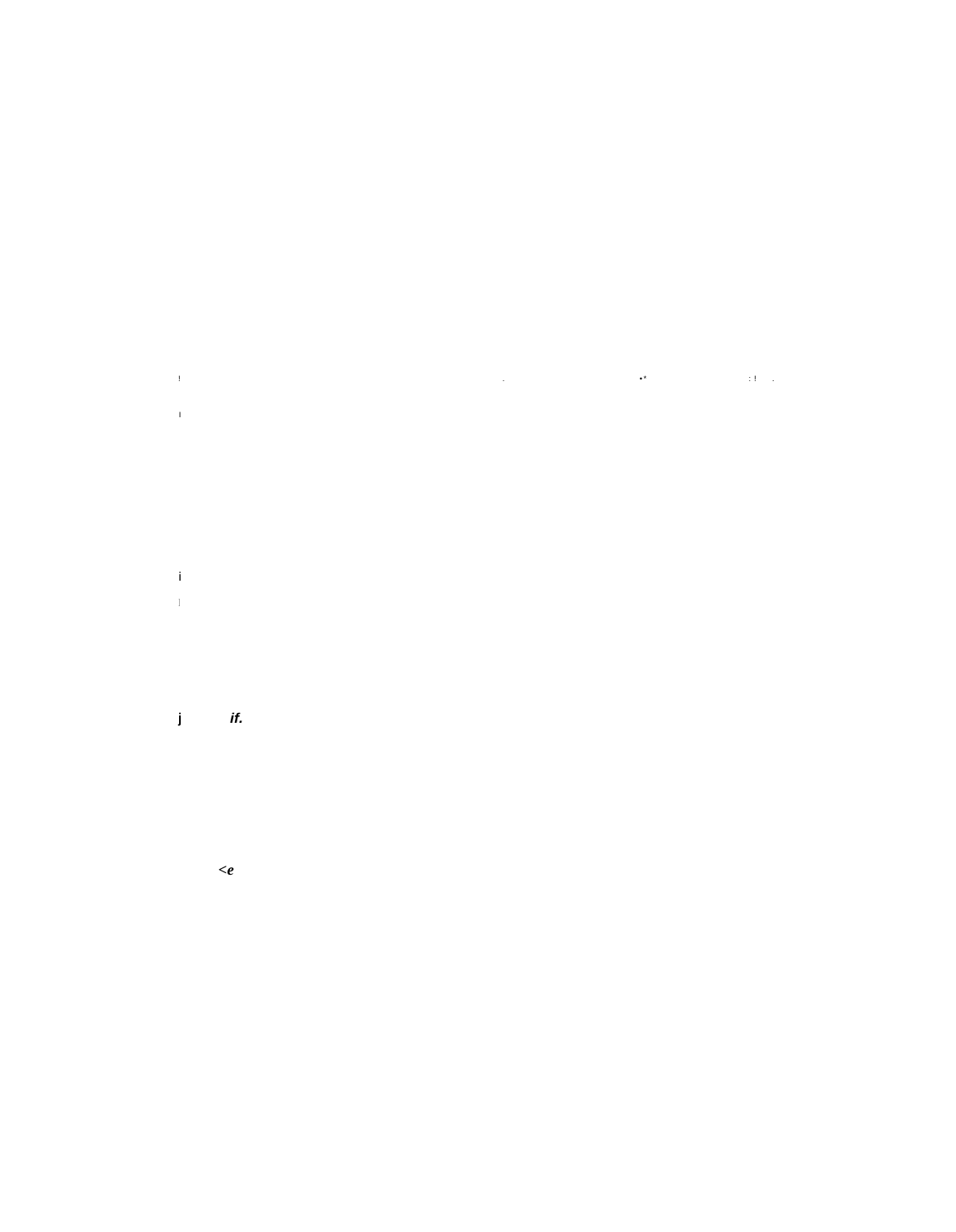### IV E\*'r TKif E>gPgMG£\*.S Awwem^ib THi£ Auuecn^-uotr-J.L

 $YT-$ 

 $*_{r}$  $\overline{\phantom{a}}$  $5r$ 

at, ^tHOw.s  $_{a}$ r w4»."(Jk -L \*\*\*x)  $\vert *$  v v

i (t^'To ^w<br/>core\_ Avwu\*<  $V^*$  A &\*. Ui-^ut \*  $\Lambda$  $\triangle$ CL \*\*\*\*\*\* "\*\* Cfo^.v^S. C\*t-«-l\*.J -4.XCty\*fc <\*^\_fe- W-\*<- S « M , C X w 1-0>xL si A"U\*JU, u^ri-A\*i. &U^\*JL---. l-vA«-e\_ Wa\*—i ^J-LLLJ. eJUr\*u>^i /v-^»^~s^:«-^«-j CVLUVO^J, i\*j.»-v-.ovaie^k. «p> ^iJoAjMwJjfcM^t v-Mji^^j^-t^ AVWk\_.c\*-<sup>v</sup>^ cjfc«-^»^j\L— \*v\_'cl t^-«i-«- OJKO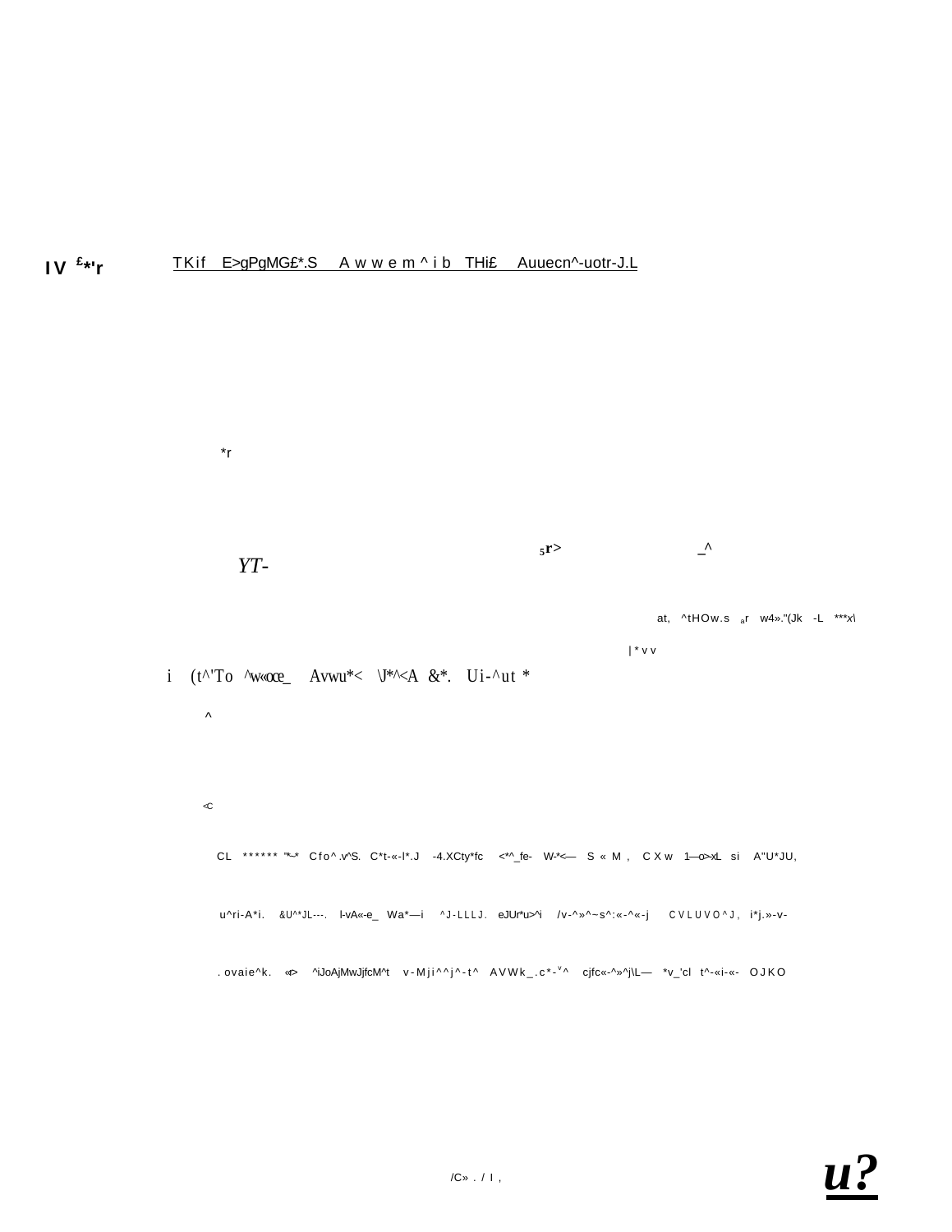$AC$ & Jt A G 2 t^ ^t~^ Lov4'. " H ^ d.« -^fc \* « U ^ UJ-'^v\*.

W&. ^v-e  $IT$ ;; j \*, Oy y&rjo^t-jk. t^. r\-r«\*Jt Cv=>-\*--O. ... ..

 $\mathsf{U}^{\star} ~~\mathsf{Ey}^{\wedge_\mathbf{\sim} \mathfrak{y}} ~~\mathsf{fet}^{\star}i ~~\mathsf{V} = \mathsf{n}^{\wedge \star} \mathsf{V}^{\wedge}, ~~ \mathsf{w} \cdot \mathsf{W} \} \mathsf{j} + \mathsf{Y}^{\mathsf{w}\star \star} \mathsf{y}^{\wedge} - \mathsf{e}^{\mathsf{j}_\mathsf{m}} \mathsf{x}^{\star} \mathsf{C} ~~\mathsf{Qj} \\ \mathsf{E}\mathsf{V}^{\mathsf{w}\prime \mathsf{N}^{\mathsf{u}} \mathsf{ESC} \star \mathsf{V}$ 

«\*^\_ vJwo ^:W V\*Lf- ^ C S A v M-; At M ^' :, Nr^vt > S > >

AvJL 5a- ^uc «^ fcU««. v-Uo-w«- itc-'.-^ ."- (d-Jt- •--'«--J \*»^ Altoi\*'.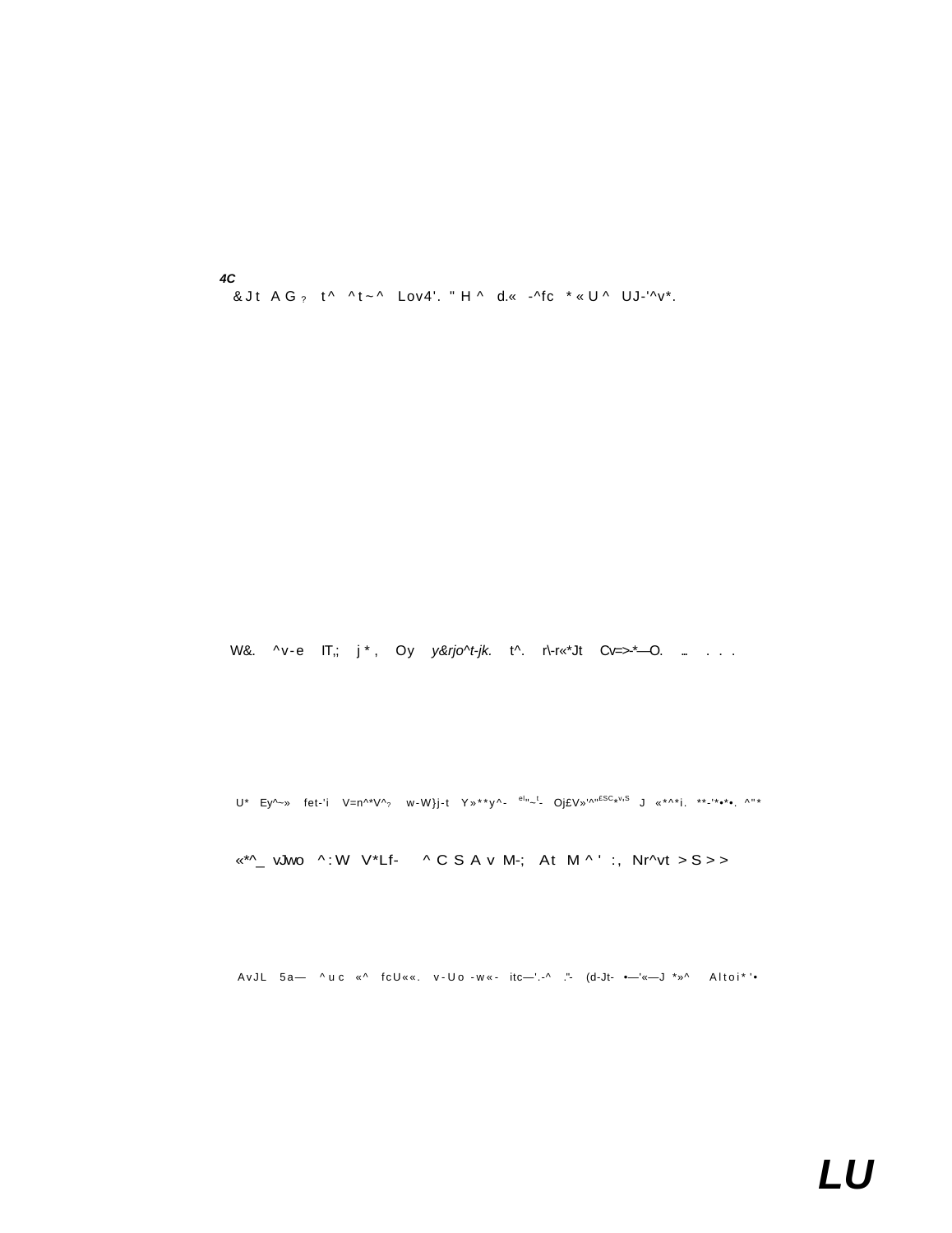\*" flj\*^\*^ of- S^^t\* fob^un^, ^ Q CJIV^.A.. WV^LM fwv\* \t-B-.V £L^\*Au-i«it"tv. t\*~; ta./•«, =K.

!Au« »i .H,. v^ewd <sup>M</sup>«<sub>1</sub>Y»t.'t<-^Vw, UT^K" \*\*w4d W~"TS \*» \*\*\*- ^oUe-^io^ t^ o~tffi-c«J«\*\*,

\*C\*v\a-Jt ^-/iV-A. wwv»lck U\*\_s< 'V<> ^tol~

 $(v \times 0$  twt..H. ea-'es^-j.c:> . . . . .  $\ddot{\bullet}$ 

THtr! pgP£MC£\*s . ArJswgftjLJD^ini^jfr^^ ?«y-£ of.

 $\boldsymbol{\mathcal{Y}}$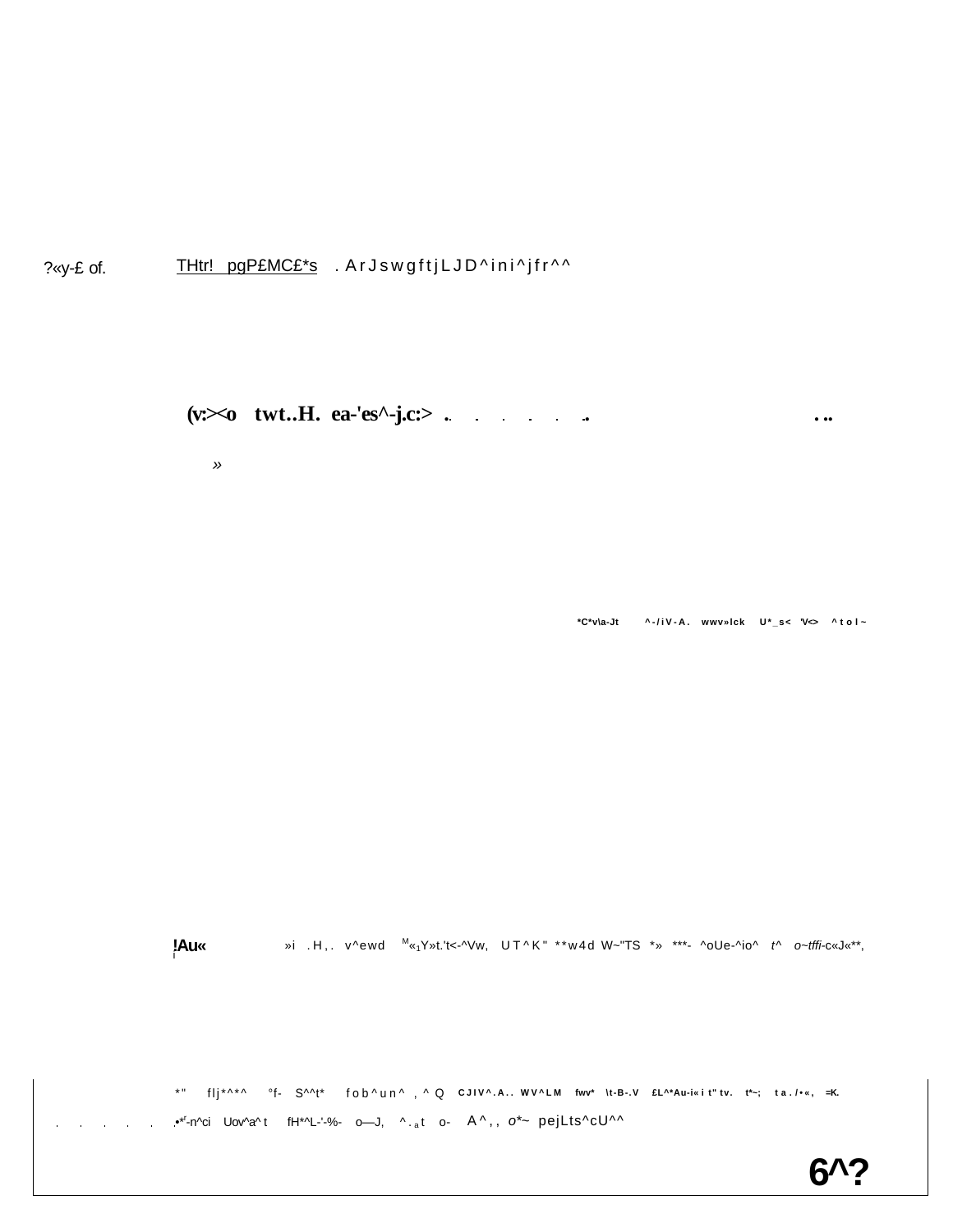$\sim 10^{-10}$  m  $^{-1}$ 

 $\vec{I}$ 

jfe\*\*\*"WL\-i«.,'« OJU..OL. fcU\*\_ M^AJ^U'M. <sup>1</sup>rw>'t wilc^ta. VA\$\*\*-«- J\_ ^V\*M .\ \*\*\*£. W=fc\*-"#«4 ICJ X

ji-Ua—i«X\*<-I <U »tt\*\*vcL "1 Cww"-^—vji <H Ai-Qo\_'tWV. aL\_A j \L.:s\*X i"« C«A~w^a—^el rf.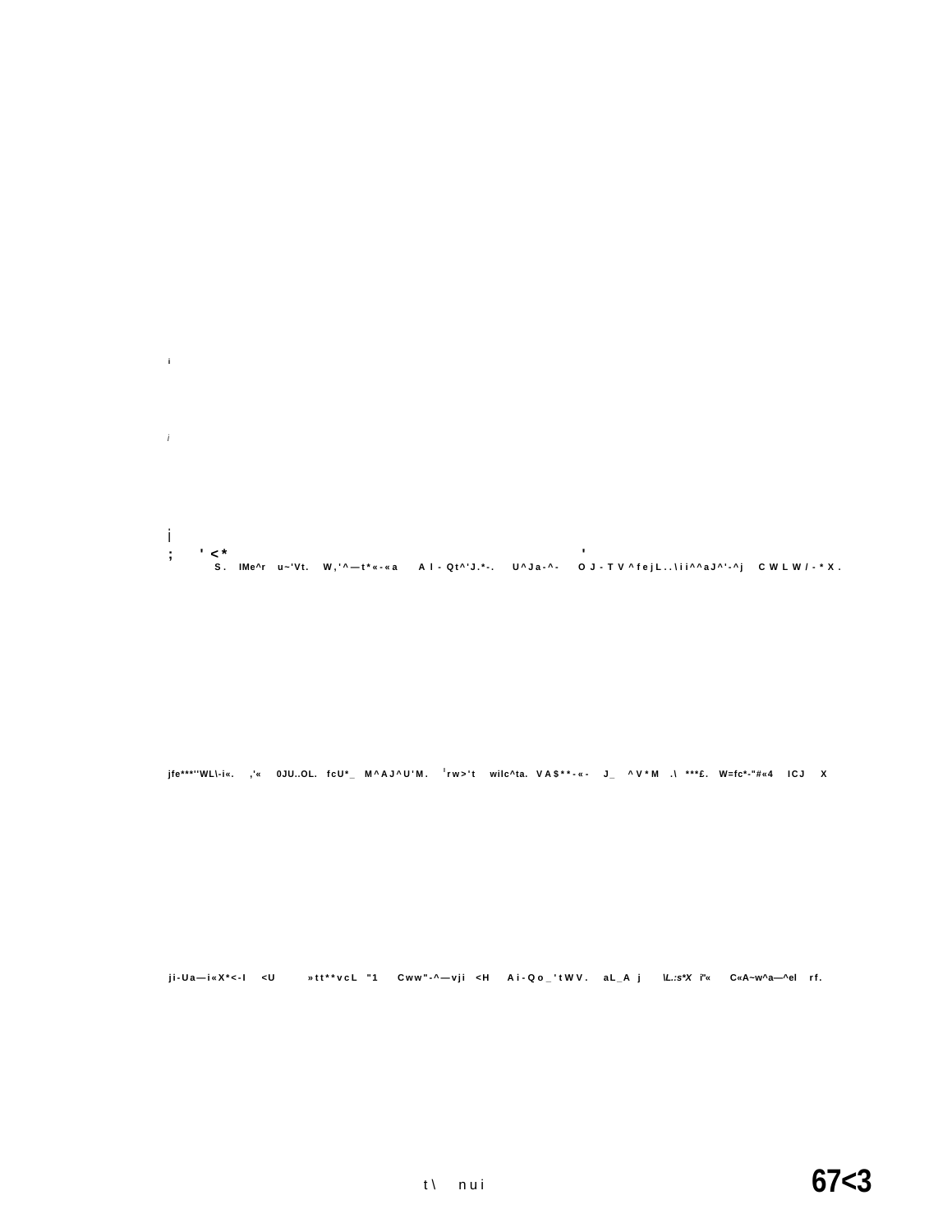## '6^.7^ HCP^rbMct'sAmgwaftSTOTtt£\_ftU^£CbyVTtOtOS

 $tV$  $A \gg \land \sim \ll'$ ta->l o—aA U« Vv

 $1$  U.

J.

 $\nonumber \text{SfVnACV-ul.}\quad X. \quad \text{Kw<}A \qquad \text{(TJi-}^{\wedge}V \quad \text{tv} \cdot Jr \quad \text{Wfijtw-}^*, \qquad \bullet \text{ W} \quad \text{Ortaj--}^*$  $! \cdot \text{WC } 4^{**}.$ cl t bt^j,  $** \wedge$ b K>-<JI^---  $\langle xU4 \rangle_{\infty}$ , Sr\* CKcU^\*\*\*

 $\mathsf{t} \mathopen{<}^\wedge \mathsf{N} \mathopen{-}, \mathsf{t} \mathclose{+} \quad \mathsf{t} \mathopen{-} \mathsf{y} \mathsf{t} \mathclose{h} \qquad \mathopen{<} \mathsf{a}, \quad \mathsf{W} \ \ \mathsf{V} \ \ \mathsf{J} \ \ \mathsf{I} \ \ \mathopen{^{\wedge}} \ \ \mathsf{V} \quad \ \mathsf{t} \ \ \mathopen{^{\wedge}} \quad \qquad \mathsf{6} \ \ \mathsf{J} \ \mathsf{V} \ \mathbin{>}{\mathsf{w}} \ \ \mathsf{W} \quad \ \mathsf{W} \,.$